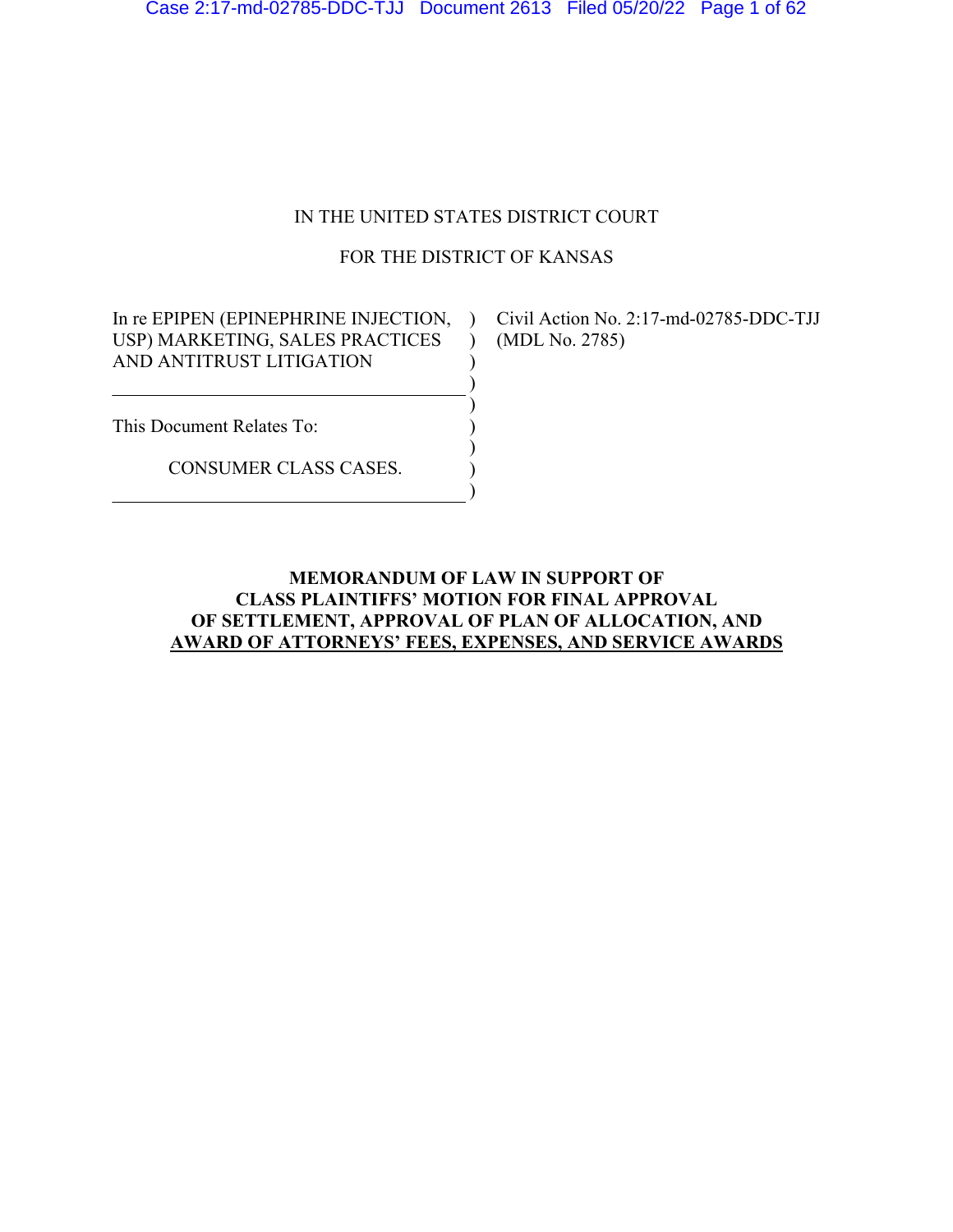# **TABLE OF CONTENTS**

| I.    |    |    |                                                              |  |
|-------|----|----|--------------------------------------------------------------|--|
| II.   |    |    |                                                              |  |
| III.  |    |    |                                                              |  |
| IV.   |    |    |                                                              |  |
| V.    |    |    |                                                              |  |
| VI.   |    |    | PROSECUTION OF THIS CASE REQUIRED AN ENORMOUS AND RISKY      |  |
| VII.  |    |    | THE CLASS REPRESENTATIVES PROVIDED SIGNIFICANT HELP  14      |  |
| VIII. |    |    |                                                              |  |
|       |    |    |                                                              |  |
| I.    |    |    | PLAINTIFFS PROVIDED SUFFICIENT NOTICE TO THE CLASS IN        |  |
| II.   |    |    | THE SETTLEMENT IS FAIR, REASONABLE, AND ADEQUATE AND         |  |
|       | A. |    |                                                              |  |
|       |    | 1. | Class Plaintiffs and Co-Lead Counsel Have Adequately         |  |
|       |    | 2. | The Settlement Was Fairly Negotiated at Arm's Length. 21     |  |
|       |    | 3. | The Settlement is Adequate Considering the Costs, Risks, and |  |
|       |    | 4. |                                                              |  |
|       |    | 5. |                                                              |  |
|       |    | 6. |                                                              |  |
|       |    | 7. |                                                              |  |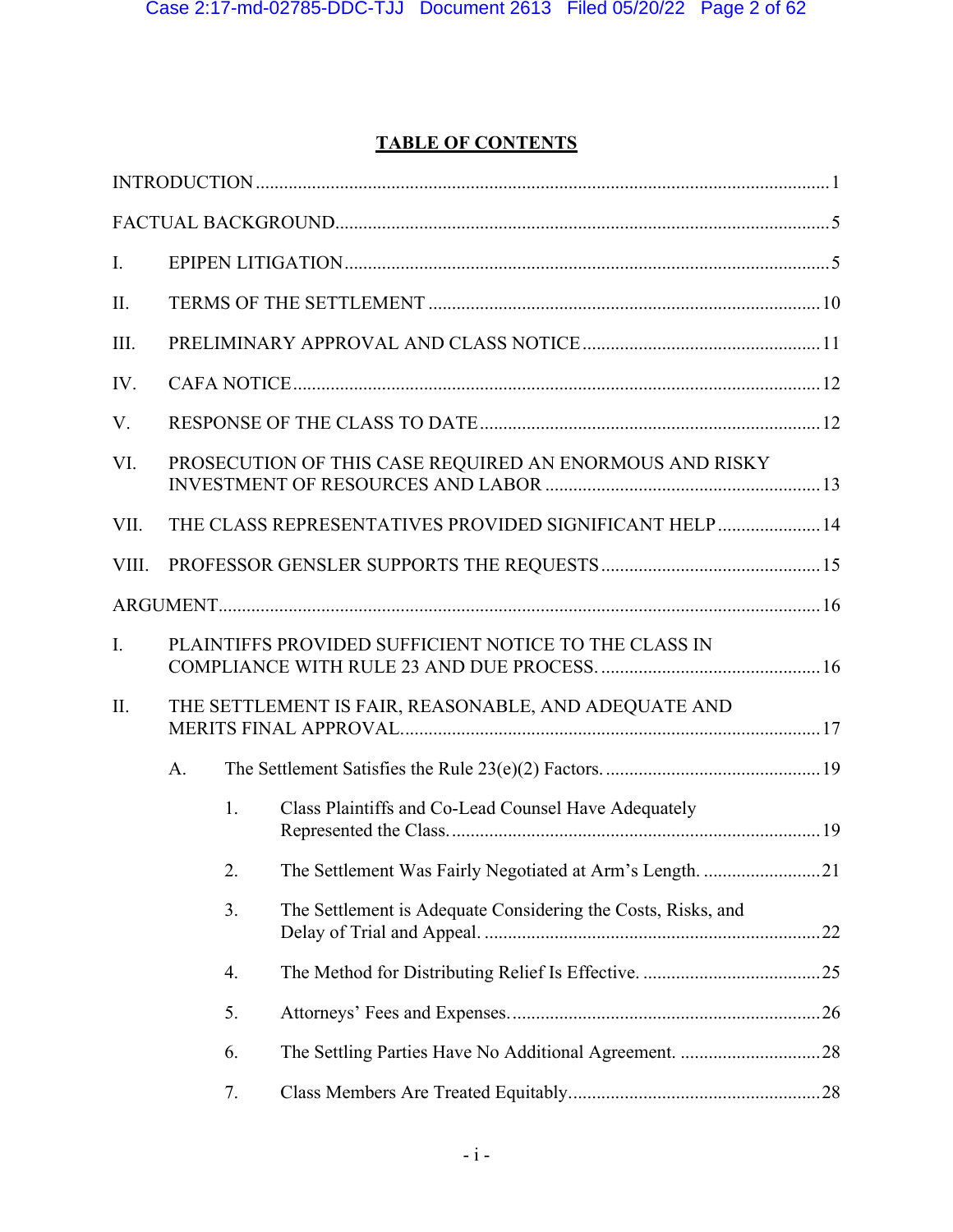|      | <b>B.</b> |    | The Settlement Satisfies the Remaining Factor Considered by Courts in                                                                                                                                 |
|------|-----------|----|-------------------------------------------------------------------------------------------------------------------------------------------------------------------------------------------------------|
| III. |           |    | THE PLAN OF ALLOCATION IS FAIR, REASONABLE AND ADEQUATE29                                                                                                                                             |
| IV.  |           |    | THE REQUESTED COMMON FUND FEE IS REASONABLE AND SHOULD                                                                                                                                                |
|      | A.        |    | The Requested Fee is a Reasonable Percentage of the Common Fund31                                                                                                                                     |
|      | <b>B.</b> |    | The Johnson Factors Support the Reasonableness of Co-Lead Counsel's                                                                                                                                   |
|      |           | 1. | The significant monetary award obtained for the Class supports the                                                                                                                                    |
|      |           | 2. | The requested fee is consistent with fees awarded in similar cases.                                                                                                                                   |
|      |           | 3. | The requested fee is consistent with a customary fee. (Factor 5)37                                                                                                                                    |
|      |           | 4. | This case presented difficult factual issues and raised novel and                                                                                                                                     |
|      |           | 5. | Plaintiffs' team of attorneys have substantial experience in<br>prosecuting high-stakes, complex litigation and pursued the case<br>with extraordinary skill, zeal, and expertise. (Factors 3 & 9) 39 |
|      |           | 6. | The fee being contingent on obtaining relief for the class and the<br>significant risk undertaken by counsel justifies the fee request.                                                               |
|      |           | 7. | Co-Lead Counsel's expended time and labor were enormous.                                                                                                                                              |
|      |           | 8. | Given the enormous time and resource commitments, and the<br>significant risk to develop and litigate this case, few attorneys                                                                        |
|      |           | 9. | The demands of this case precluded Co-Lead Counsel from other                                                                                                                                         |
| V.   |           |    | THE COURT SHOULD AWARD CO-LEAD COUNSEL'S EXPENSES.  45                                                                                                                                                |
| VI.  |           |    | THE PROPOSED SERVICE AWARDS FOR CLASS REPRESENTATIVE                                                                                                                                                  |
|      |           |    |                                                                                                                                                                                                       |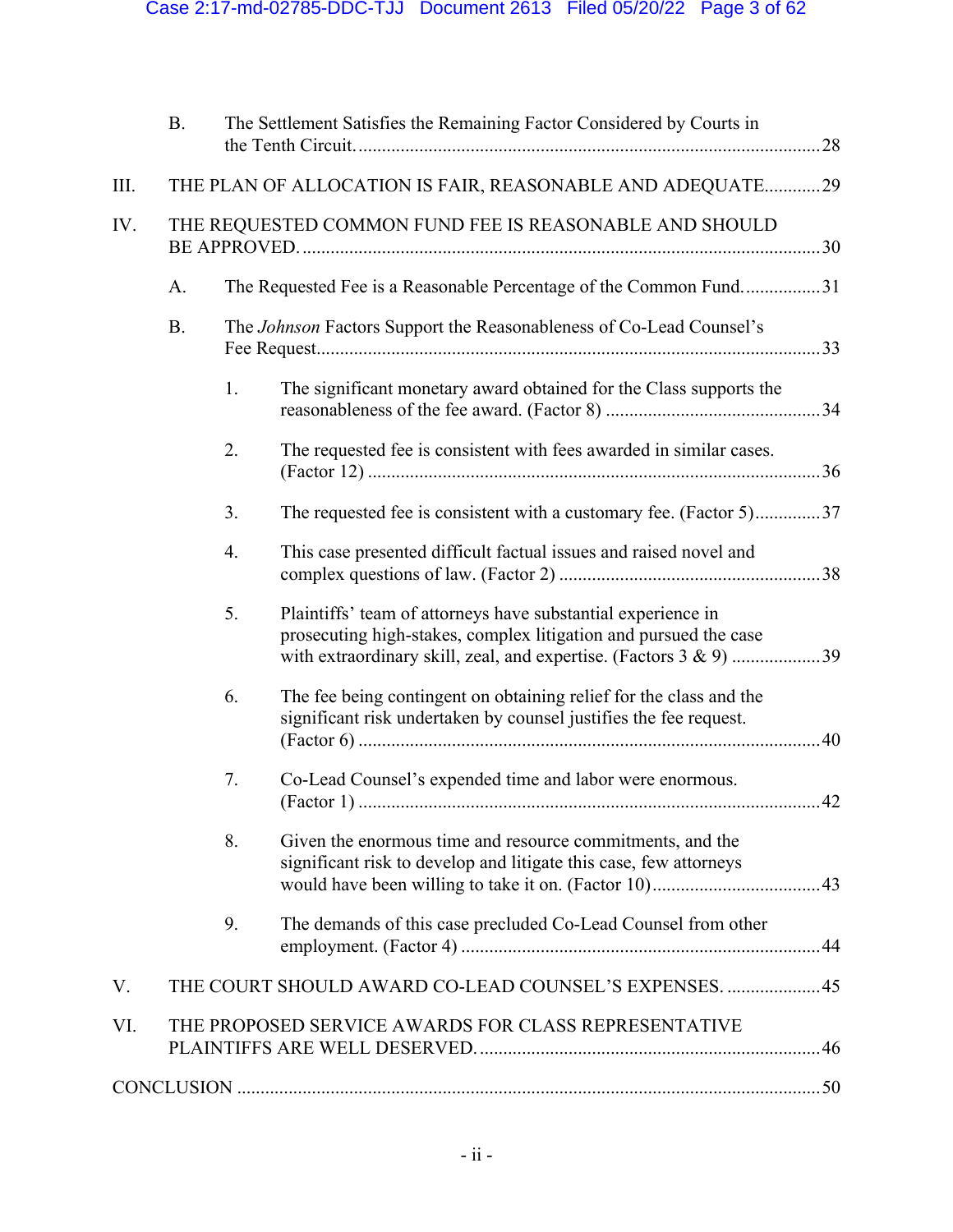# **TABLE OF AUTHORITIES**

| Page(s)<br><b>Cases</b>                                                                                             |
|---------------------------------------------------------------------------------------------------------------------|
| Anderson v. Merit Energy Co.,                                                                                       |
| Amoco Prod. Co. v. Fed. Power Comm'n,                                                                               |
| In re Auto. Refinishing Paint Antitrust Litig.,                                                                     |
| In re Bank of Am. Wage & Hour Emp. Litig., 10-MD-2138-JWL,                                                          |
| Been v. O.K. Indus., Inc.,                                                                                          |
| Big O Tires, Inc. v. Bigfoot 4x4, Inc.,                                                                             |
| Blum v. Stenson,                                                                                                    |
| Boeing Co. v. Van Gemert,                                                                                           |
| Brown v. Phillips Petroleum Co.,                                                                                    |
| Bussie v. Allmerica Fin. Corp.,                                                                                     |
| Case v. Unified Sch. Dist. No. 233,                                                                                 |
| Camden I Cond. Ass'n v. Dunkle,                                                                                     |
| Chavez Rodriguez v. Hermes Landscaping, Inc.,                                                                       |
| Chieftain Royalty Co. v. XTO Energy, Inc.,<br>No. CIV-11-29-KEW, 2018 WL 2296588 (E.D. Okla. Mar. 27, 2018)  32, 39 |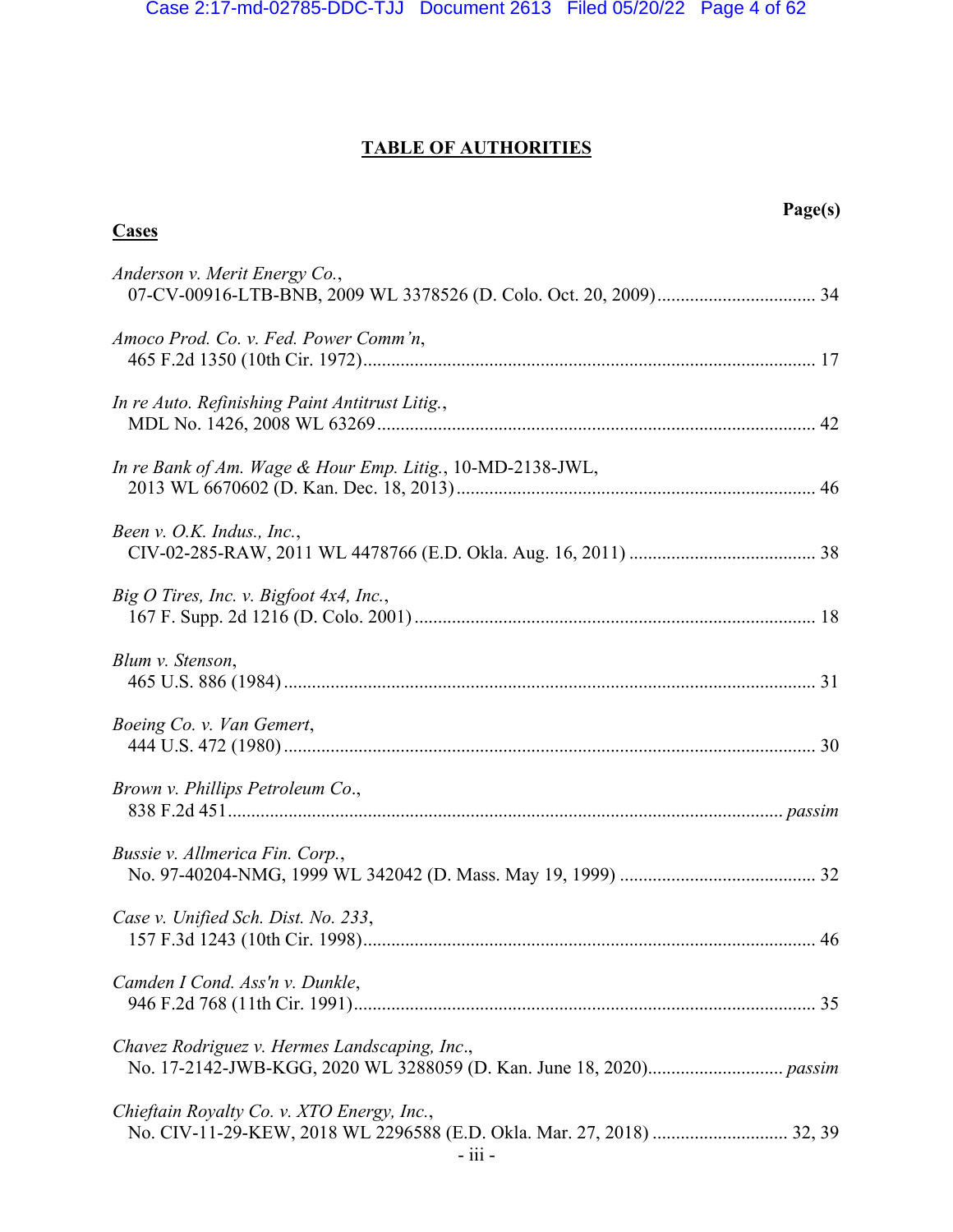| Childs v. Unified Life Ins. Co.,                                                                                                                                   |
|--------------------------------------------------------------------------------------------------------------------------------------------------------------------|
| Cecil v. BP Am. Prod. Co., 16-CV-410-KEW,                                                                                                                          |
| Columbus Drywall & Insulation v. Masco Corp.,                                                                                                                      |
| Cotton v. Hinton,                                                                                                                                                  |
| In re Crocs, Inc. Sec. Litig.,                                                                                                                                     |
| In re Domestic Air Transp. Antitrust Litig.,                                                                                                                       |
| Edmonds v. United States,                                                                                                                                          |
| Eisen v. Carlisle & Jacquelin,                                                                                                                                     |
| In re EpiPen (Epinephrine Injection, USP) Mktg., Sales Practices, and Antitrust Litig.,<br>No. 17-md-2785-DDC-TJJ, 2021 WL 5369798 (D. Kan. Nov. 17, 2021)  19, 31 |
| Freebird, Inc. v. Merit Energy Co.,                                                                                                                                |
| Gottlieb v. Barry,                                                                                                                                                 |
| Gudenkauf v. Stauffer Commc'ns, Inc.,                                                                                                                              |
| Hapka v. CareCentrix, Inc.,                                                                                                                                        |
| Harlow v. Sprint Nextel Corp.,                                                                                                                                     |
| Harris v. Chevron U.S.A., Inc.,                                                                                                                                    |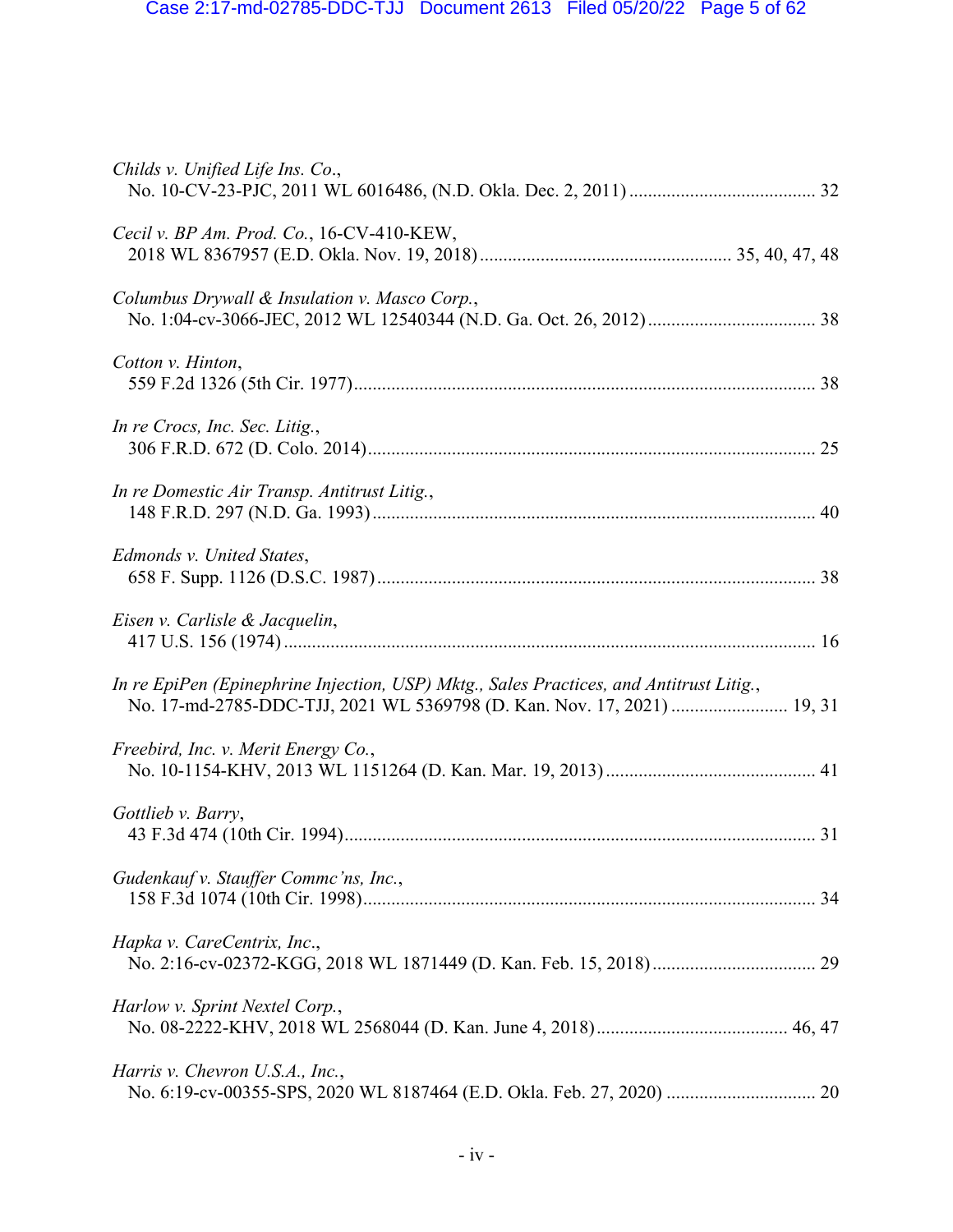| Hershey v. ExxonMobil Oil Corp.,                                                                                       |
|------------------------------------------------------------------------------------------------------------------------|
| In re High-Tech Employee Antitrust Litig.,                                                                             |
| In re Hill's Pet Nutrition, Inc. Dog Food Prods. Liab. Litig.,                                                         |
| Johnson v. Georgia Highway Express, Inc.,                                                                              |
| Jones v. Diamond,                                                                                                      |
| Kjessler v. Zaappaaz, Inc.,                                                                                            |
| In re King Res. Co. Sec. Litig.,                                                                                       |
| Koehler v. Freightquote.com, Inc., 12-2505-DDC-GLR,                                                                    |
| In re Linerboard Antitrust Litig.,                                                                                     |
| Lucas v. Kmart Corp.,                                                                                                  |
| Lucken Family Ltd. P'ship v. Ultra Res., Inc.,<br>No. 09-cv-01543-REB-KMT, 2010 WL 5387559 (D. Colo. Dec. 22, 2010) 47 |
| Lunsford v. Woodforest Nat'l Bank,                                                                                     |
| Marcus v. Kansas Dep't of Revenue,                                                                                     |
| McNeely v. Nat'l Mobile Health Care, LLC,                                                                              |
| In re Miniscribe Corp.,                                                                                                |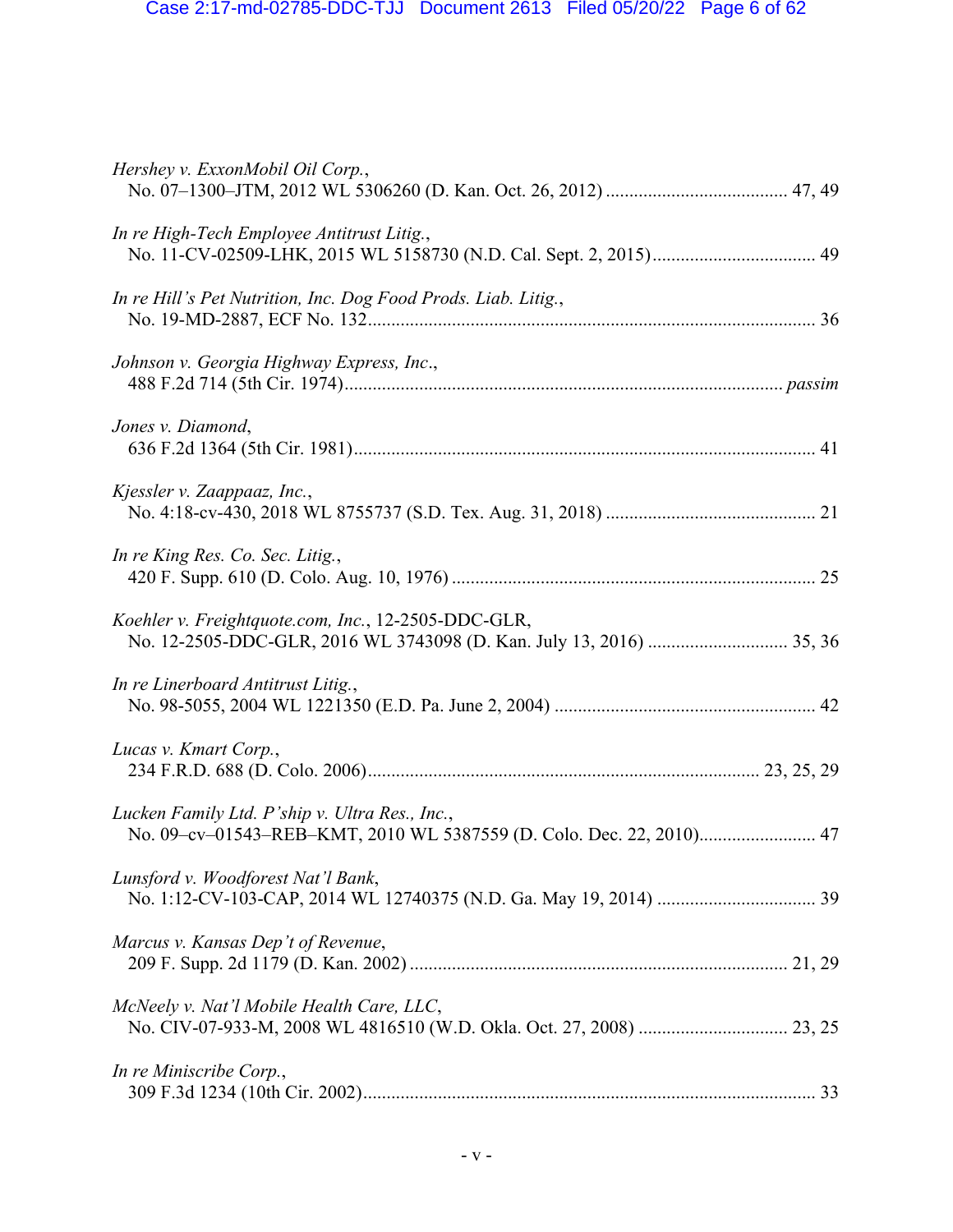| In re Motor Fuel Temperature Sales Practices Litig.,                              |  |
|-----------------------------------------------------------------------------------|--|
| In re Motor Fuel Temperature Sales Practices Litig.,                              |  |
| In re Motorsports Merch. Antitrust Litig.,                                        |  |
| Nakamura v. Wells Fargo Bank, N.A.,                                               |  |
| In re Nat'l Collegiate Athletic Ass'n Athletic Grant-in-Aid Cap Antitrust Litig., |  |
| Nieberding v. Barrette Outdoor Living, Inc.,                                      |  |
| $O'$ Dowd v. Anthem, Inc.,                                                        |  |
| Oppenlander v. Standard Oil Co.,                                                  |  |
| Pelzer v. Vassalle,                                                               |  |
| Ponca Tribe of Indians of Oklahoma v. Continental Carbon Co.,                     |  |
| In re Qwest Commc'ns Int'l, Inc. Sec. Litig.,                                     |  |
| Ressler v. Jacobson,                                                              |  |
| Reynolds v. Beneficial Nat'l Bank,                                                |  |
| Rosenbaum v. MacAllister,                                                         |  |
| Rothe v. Battelle Mem'l Inst.,                                                    |  |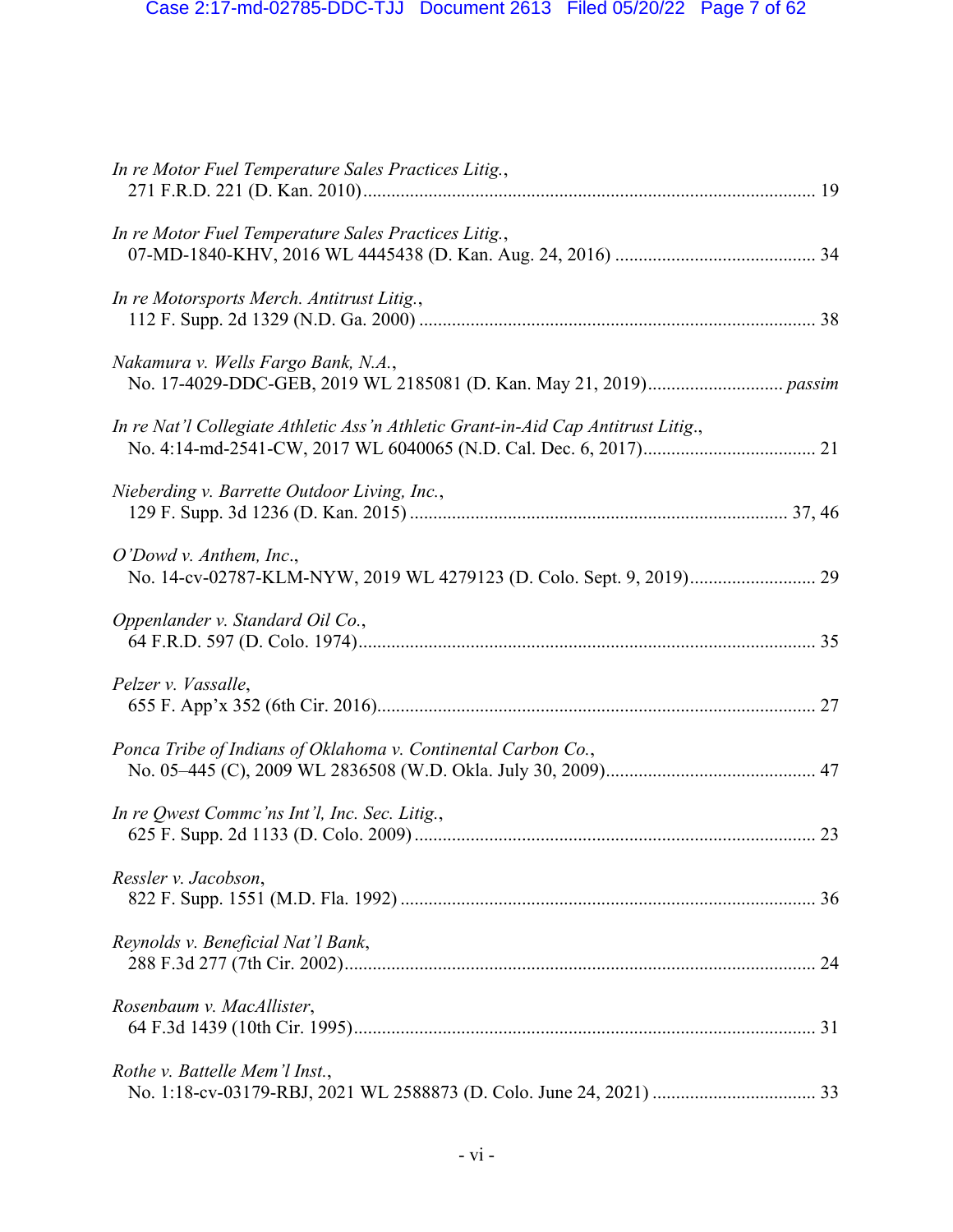| Rutter & Wilbanks Corp. v. Shell Oil Co.,                         |
|-------------------------------------------------------------------|
| In re SandRidge Energy, Inc. Sec. Litig.,                         |
| Sears v. Atchison, Topeka & Santa Fe Ry., Co.,                    |
| Shaw v. Interthinx, Inc.,                                         |
| In re Syngenta AG MIR 162 Corn Litig.,                            |
| In re Syngenta AG MIR 162 Corn Litig.,                            |
| In re Syngenta AG. MIR 162 Corn Litig.,                           |
| In re Syngenta AG. MIR 162 Corn Litig.,                           |
| In re Sprint Corp. ERISA Litig.,                                  |
| In re TFT-LCD (Flat Panel) [Indirect Purchaser] Antitrust Litig., |
| Tennille v. W. Union Co.,                                         |
| In re Thornburg Mortg., Inc. Sec. Litig.,                         |
| In re Titanium Dioxide Antitrust Litig.,                          |
| Trujillo v. State of Colo.,                                       |
| Tuten v. United Airlines, Inc.,                                   |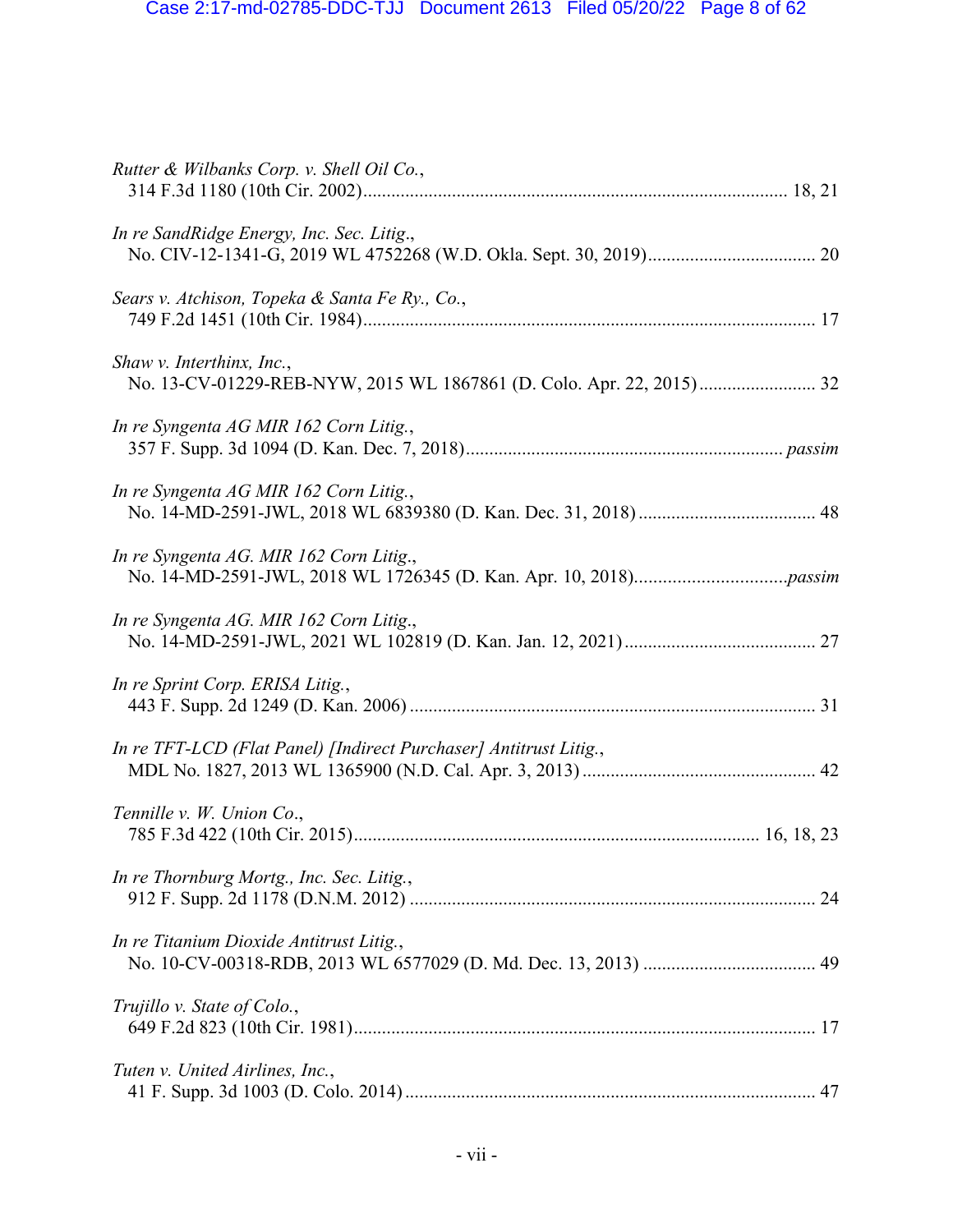| UFCW Local 880-Retail Food Emp'r Joint Pension Fund v. Newmont Min. Corp., |
|----------------------------------------------------------------------------|
| In re Urethane Antitrust Litig.,                                           |
| In re Urethane Antitrust Litig.,                                           |
| Vaszlavik v. Storage Tech. Corp.,                                          |
| In re Vitamins Antitrust Litig.,                                           |
| Wal-Mart Stores, Inc. v. Visa, U.S.A., Inc.,                               |
| In re Whirlpool Corp. Front-loading Washer Prods. Liab. Litig.,            |
| Wiggins v. Roberts,                                                        |
| In re WorldCom, Inc. ERISA Litig.,                                         |
| In re WorldCom, Inc. Sec. Litig.,                                          |
| <b>Statutes</b>                                                            |
|                                                                            |
| <b>Rules</b>                                                               |
|                                                                            |
|                                                                            |
|                                                                            |
|                                                                            |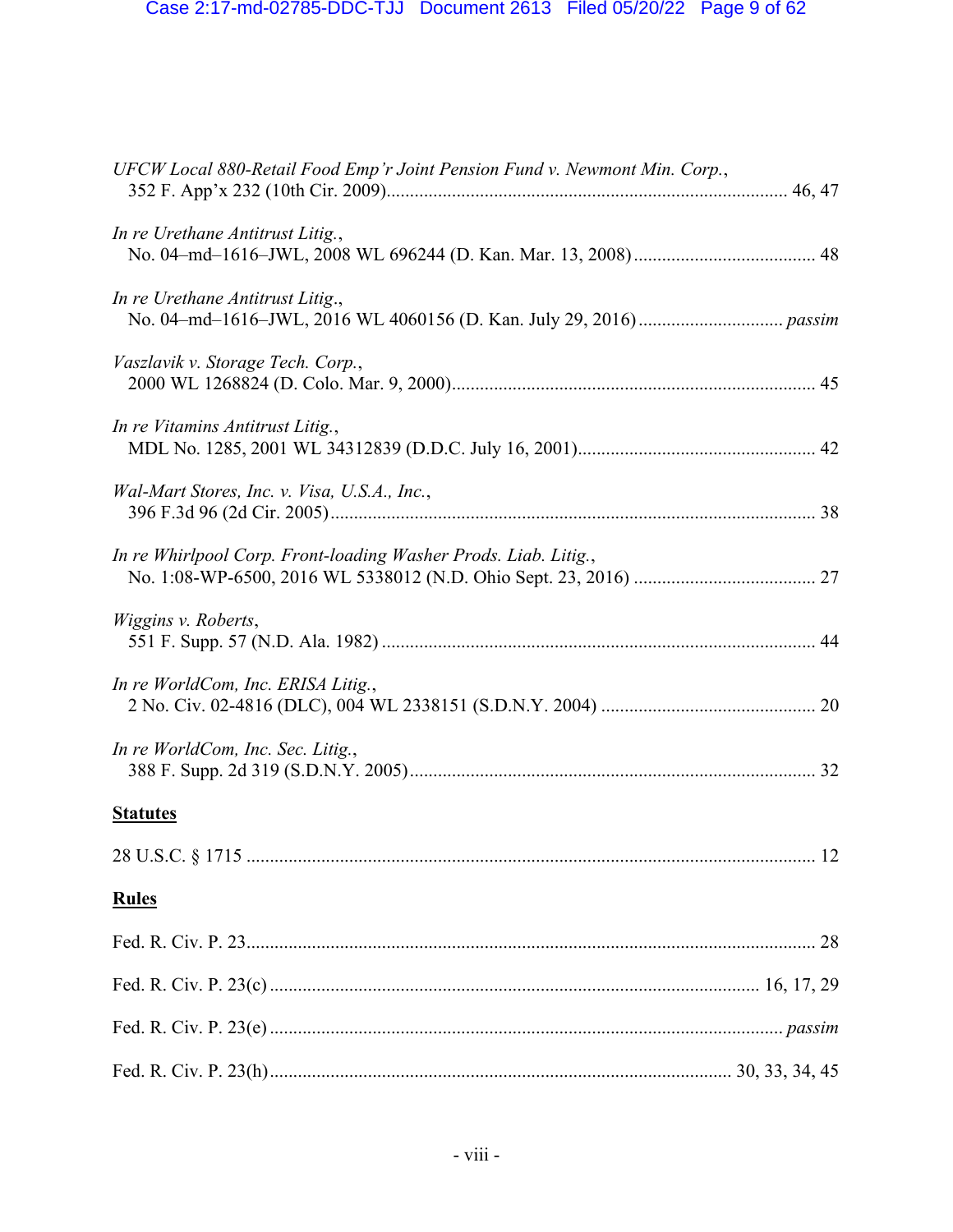| <b>Other Authorities</b>                                                      |
|-------------------------------------------------------------------------------|
|                                                                               |
| William B. Rubenstein, Newberg on Class Actions § 17:1 (5th ed. 2021)  46, 47 |
|                                                                               |
|                                                                               |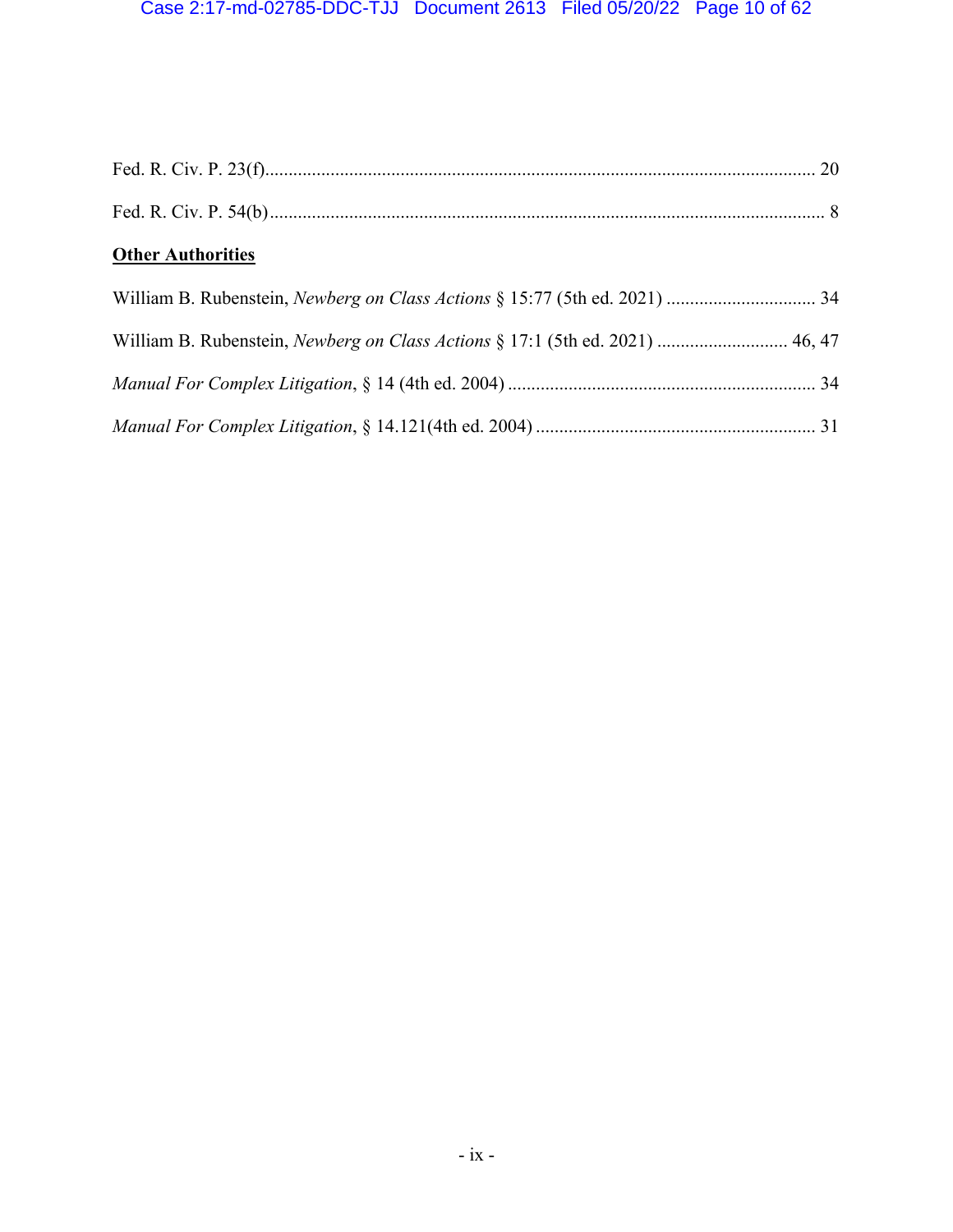## **INTRODUCTION**

After five years of hard-fought litigation in this Action, $<sup>1</sup>$  and just weeks before the start of</sup> trial, Class Plaintiffs<sup>2</sup> and the Mylan Defendants<sup>3</sup> (together, the "Settling Parties") reached a Settlement that resolves Class Plaintiffs' claims in the Action and Other Actions<sup>4</sup> against the Mylan Defendants and creates a non-reversionary common fund of \$264 million for the Class (in addition to the \$345 million common fund created by the Pfizer Settlement), bringing the total recovery for the Class to \$609 million. The Settlement resulted from well-informed and arm's-length negotiations between highly experienced counsel possessing a thorough understanding of the strengths and weaknesses of the claims due to detailed investigation, substantial discovery, many rulings from the Court, expert analysis, and extensive trial preparation.

"Mylan" refers collectively to Mylan N.V., Mylan Specialty L.P., Mylan Pharmaceuticals Inc., and Heather Bresch. "Mylan Defendants" refers collectively to Mylan and Viatris Inc.

<sup>1</sup> All capitalized terms not otherwise defined herein shall have the meaning given to them in the February 27, 2022, Stipulation of Class Action Settlement ("Settlement Agreement"). ECF No. 2590-2. All emphasis is added, and all citations are omitted, unless otherwise noted.

<sup>&</sup>lt;sup>2</sup> "Class Plaintiffs" or "Plaintiffs" refers collectively to the appointed representatives of the certified Class: Shannon Clements; Lesley Huston; Rosetta Serrano; Kenneth Evans; Elizabeth Williamson; Vishal Aggarwal; Teia Amell; Todd Beaulieu; Carly Bowerstock; Raymond Butcha III; Laura Chapin; Heather Destefano; Donna Anne Dvorak; Michael Gill; Suzanne Harwood; Elizabeth Huelsman; Landon Ipson; Anastasia Johnston; Mark Kovarik; Meredith Krimmel; Nikitia Marshall; Angie Nordstrum; Sonya North; Christopher Rippy; Lee Seltzer; Joy Shepard; Kenneth Steinhauser; April Sumner; Annette Sutorik; Stacee Svites; Linda Wagner; Jennifer Walton; Donna Wemple; Lorraine Wright; and Local 282 Welfare Trust Fund.

<sup>&</sup>lt;sup>4</sup> As defined in the Settlement Agreement, the "Other Actions" include additional actions pending before this Court, entitled *Ipson v. Viatris Inc.*, No. 2:21-cv-02556-DDC-TJJ (D. Kan.); *Gill v. Viatris Inc.*, No. 2:21-cv-02534-DDC-TJJ (D. Kan.); *Dvorak v. Viatris Inc.*, No. 2:21-cv-02561-DDC-TJJ (D. Kan.); and *Sumner v. Viatris Inc.*, No. 2:21-cv-02555-DDC-TJJ (D. Kan.). Although settlement of the Other Actions is not subject to court approval, the Settling Parties have agreed that Plaintiffs will dismiss the Other Actions with prejudice as a condition of the Settlement.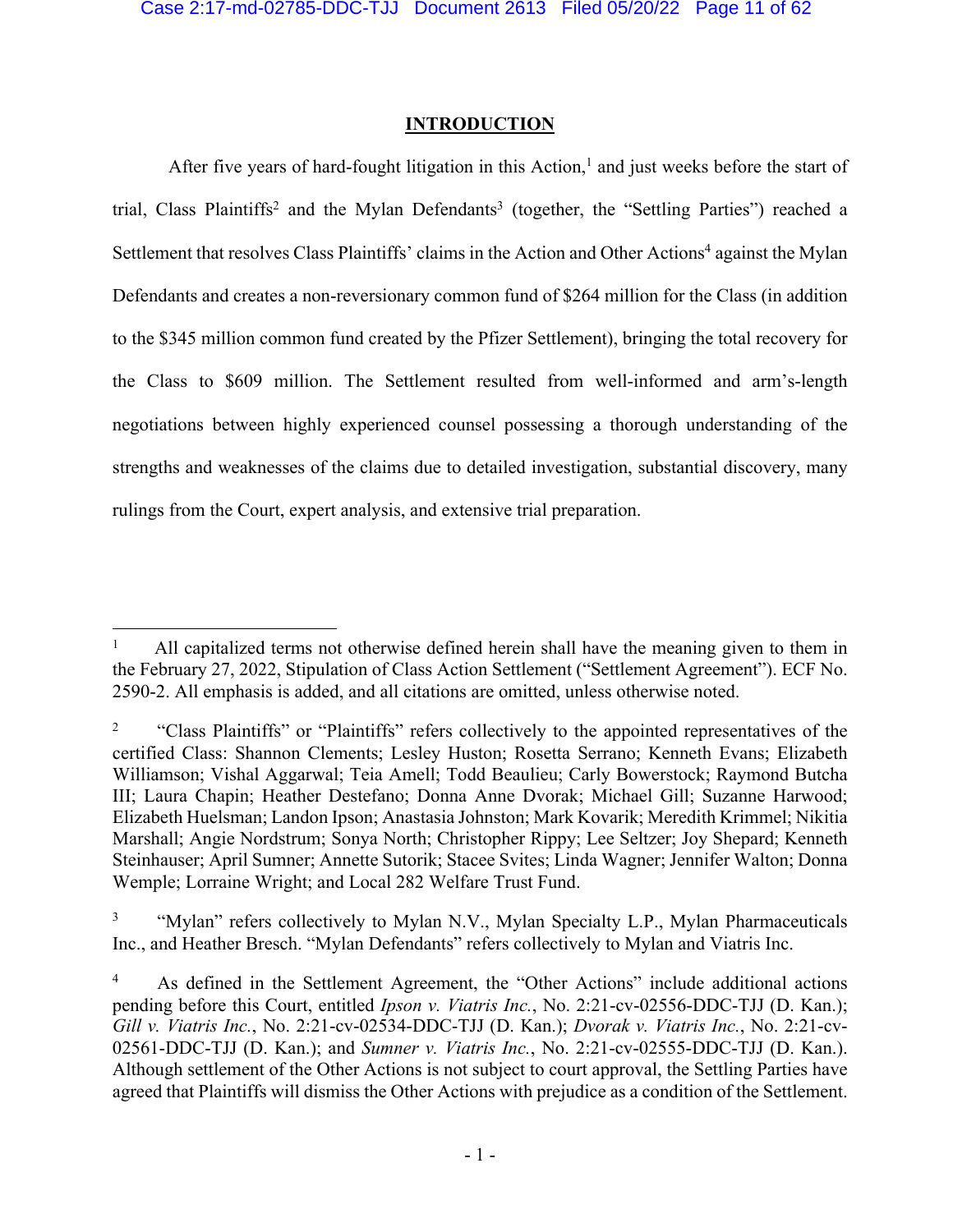#### Case 2:17-md-02785-DDC-TJJ Document 2613 Filed 05/20/22 Page 12 of 62

As Class Plaintiffs stated in their preliminary approval papers, the Mylan Settlement is substantially similar to the Court-approved Pfizer Settlement. Thus, in many respects, the arguments supporting final approval of the Settlement, approval of the Plan of Allocation, and awards of attorneys' fees, expenses, and service awards here echo those in Plaintiffs' papers seeking the same orders related to the Pfizer Settlement. The Mylan Settlement satisfies the standards for final approval under Rule 23 for the same reasons as the Pfizer Settlement.

The Court granted preliminary approval of the Mylan Settlement on March 11, 2022 and directed that notice be disseminated to the Class. The Court held that the Settlement appeared fair, reasonable, and adequate, subject to further consideration at the Fairness Hearing. Order, ECF No. 2594, ¶¶ 1, 10-11. The Court's assessment of the Settlement at preliminary approval was correct and should be extended to final approval. Co-Lead Counsel have ensured that the Notice and Notice Package the Court ordered distributed in accordance with the Notice Plan were timely implemented by the Notice and Settlement Administrator, A.B. Data, Ltd.<sup>5</sup>

The Notice and Notice Package also set forth the Plan of Allocation that governs how claims will be considered and how the net settlement proceeds will be allocated to Class Members who submit timely and valid claim forms to the Settlement Administrator—and the Notice explained that any Class Member who already submitted a claim under the Pfizer Settlement will automatically be eligible to receive a payment from the Mylan Settlement without the need to file another claim form.<sup>6</sup> The Plan of Allocation for the Mylan Settlement is substantially similar to

<sup>5</sup> *See* Declaration of Eric Schachter of A.B. Data, Ltd. In Support of Class Plaintiffs' Motion for Final Approval of Settlement and Plan of Allocation ("Schachter Decl."), *generally*, attached as Exhibit A-1 to Co-Lead Joint Declaration.

<sup>6</sup> Any Class Member who submits a new claim in the Mylan Settlement and did not submit a claim in connection with the Pfizer Settlement will receive their *pro rata* payment from the proceeds of the Mylan Settlement only.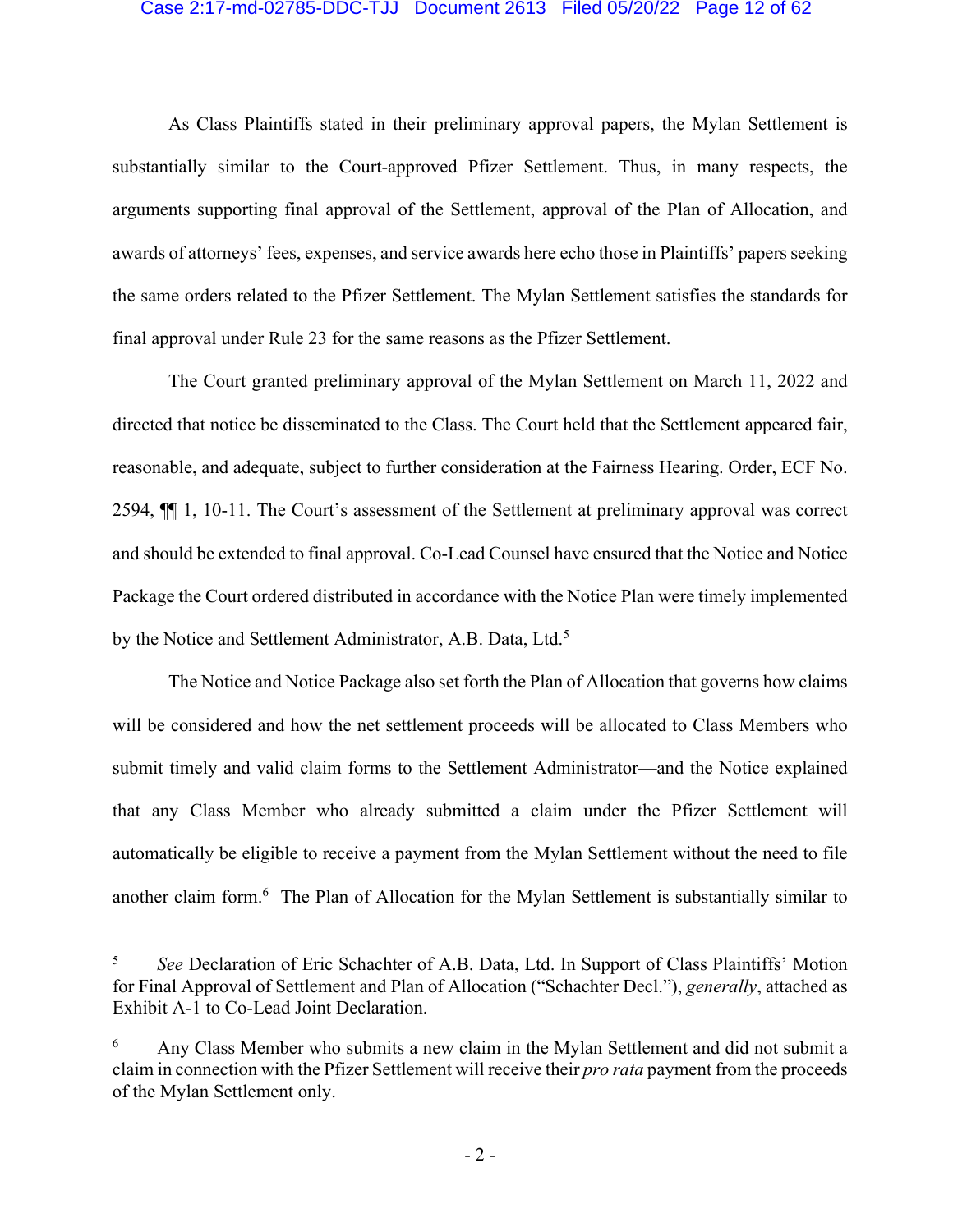#### Case 2:17-md-02785-DDC-TJJ Document 2613 Filed 05/20/22 Page 13 of 62

the Plan of Allocation the Court approved for the Pfizer Settlement and was prepared based on information provided by Plaintiffs' experts and in consultation with A.B. Data. The plan allocates funds between two pools based on relative damages allegedly suffered by individual consumers and third-party payors ("TPPs") as calculated in the Rebuttal Merits Expert Report of Professor Meredith Rosenthal (ECF No. 2216-2). Within each pool, funds will be distributed on a *pro rata* basis to all eligible Class Members. Funds remaining in one pool will spill over to the other pool in certain circumstances. Plaintiffs expect that all funds will be distributed to Class Members under the Plan of Allocation.<sup>7</sup> There is no right of reversion under the Settlement and in no case will any portion of the Settlement Amount be returned to the Mylan Defendants once the Settlement becomes final.

Co-Lead Counsel have concluded that the Settlement and Plan of Allocation are fair, reasonable, and adequate, and in the best interest of the Settlement Class. Joint Decl. at *¶¶* 40-53.8 Professor Steven S. Gensler, having analyzed the Settlement, supports it as being fair, reasonable, and adequate. *See* Gensler Decl. at ¶¶ 15-41.9 The Settlement and Plan of Allocation warrant the Court's final approval. Indeed, to date, no one has submitted a proper objection to either the

Class Counsel expect that, under the Plan of Allocation's distribution terms, there will be no remaining funds for *cy pres* distribution. If there is any remaining balance in the Net Settlement Fund after the initial distribution—*e.g.* due to uncashed checks—the Settlement Administrator will reallocate such balance among Class Members pursuant to the terms of the Plan of Allocation. Any funds remaining for *cy pres* distribution should therefore be *de minimis*, existing only if a Class Member does not cash their check or otherwise deposit or accept their distribution after submitting a claim, *and* after additional distributions to qualifying claimants.

<sup>8</sup> Joint Declaration of Co-Lead Counsel in Support of Class Plaintiffs' Motion for Final Approval of Settlement, Approval of Plan of Allocation, and Award of Attorneys' Fees, Expenses, and Service Awards ("Joint Decl."), attached as Exhibit A.

Declaration of Professor Steven S. Gensler in Support of the Settlement Agreement, Award of Attorney's Fees, and Class Representative Incentive Award ("Gensler Decl."), attached as Exhibit B.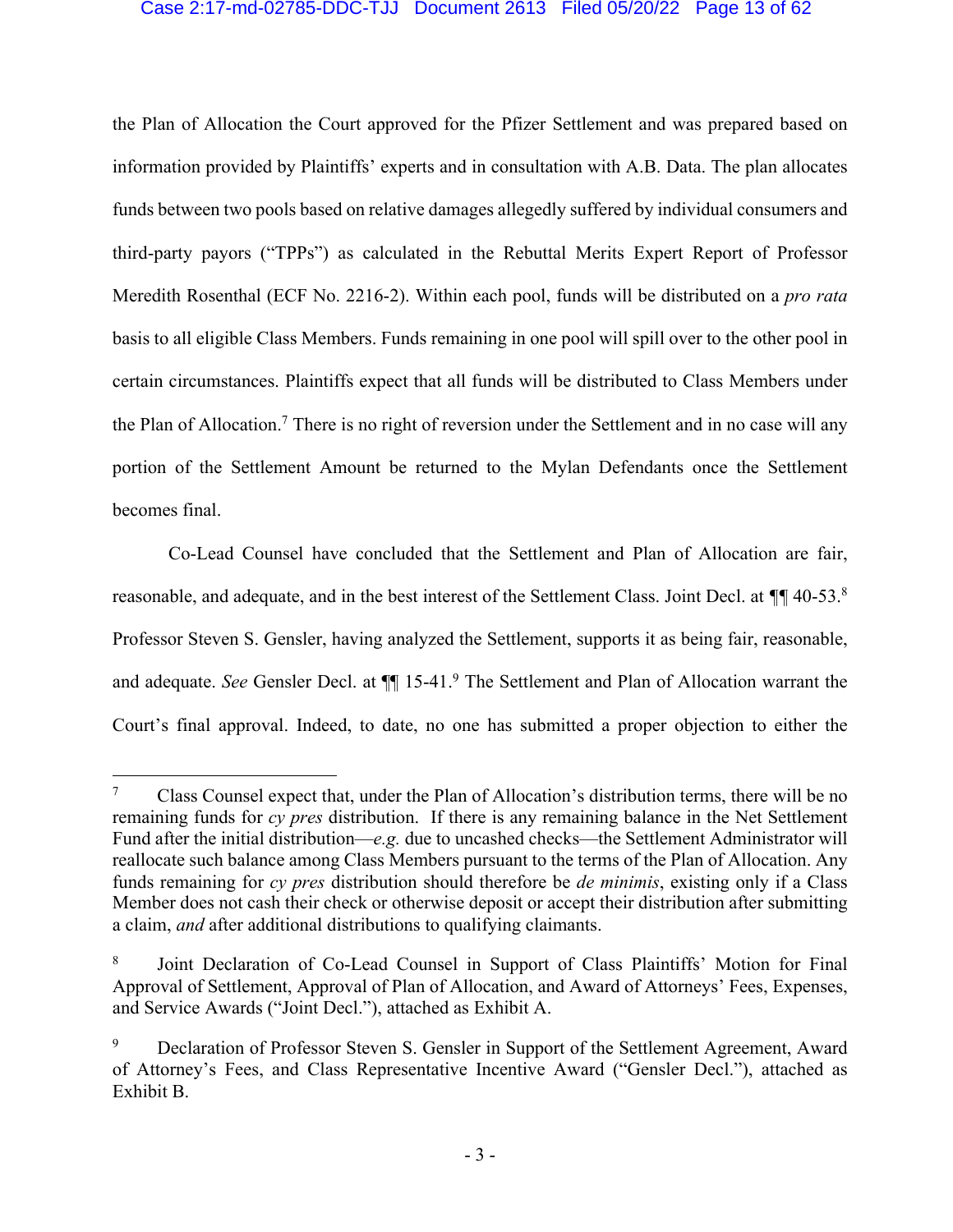#### Case 2:17-md-02785-DDC-TJJ Document 2613 Filed 05/20/22 Page 14 of 62

Settlement or the Plan of Allocation. Accordingly, Class Plaintiffs request that the Court grant final approval of the Settlement and the Plan of Allocation as fair, reasonable, and adequate.

The Settlement was neither foreordained nor easily obtained, as the Court is aware from its active involvement and frequent rulings in this complex multidistrict litigation ("MDL") over the last five years. Rather, the Settlement resulted only after the sustained effort of Plaintiffs' counsel on a fully contingent basis with substantial risk and out-of-pocket expenses—including, but not limited to: surviving Mylan's and Pfizer's<sup>10</sup> motions to dismiss; analyzing over 11 million pages of documents; taking and defending 158 depositions; briefing and arguing numerous discovery disputes; certification of a nationwide RICO class and multi-state antitrust class; extensively briefing *Daubert* class certification challenges; defending the class certification decision at the Tenth Circuit against Defendants' request for interlocutory appeal; surviving, in part, Defendants' motions for summary judgment and *Daubert* merits challenges; surviving Mylan's motion to decertify the Class (and defending against a motion to reconsider the decertification ruling that was pending as of Settlement); completing the majority of pre-trial deadlines and submissions; and extensively preparing for trial. All this effort not only advanced the Action, but it laid the foundation for Plaintiffs and the Mylan Defendants to negotiate, and ultimately reach, the Settlement.

As compensation for their persistent and effective advocacy in the face of considerable opposition and risk, Co-Lead Counsel respectfully request an award of the standard one-third fee of the \$264 million Settlement Amount. Co-Lead Counsel also request the Court award their incurred expenses and charges in the amount of \$1,426,642.93. And finally, Co-Lead Counsel request the Court award service awards between \$3,160 and \$5,000 from the Settlement Fund to

<sup>&</sup>lt;sup>10</sup> Pfizer, Inc., Meridian Medical Technologies, Inc., and King Pharmaceuticals, Inc. (n/k/a King Pharmaceuticals LLC) (collectively, "Pfizer" or the "Pfizer Defendants" and together with Mylan, the "Defendants").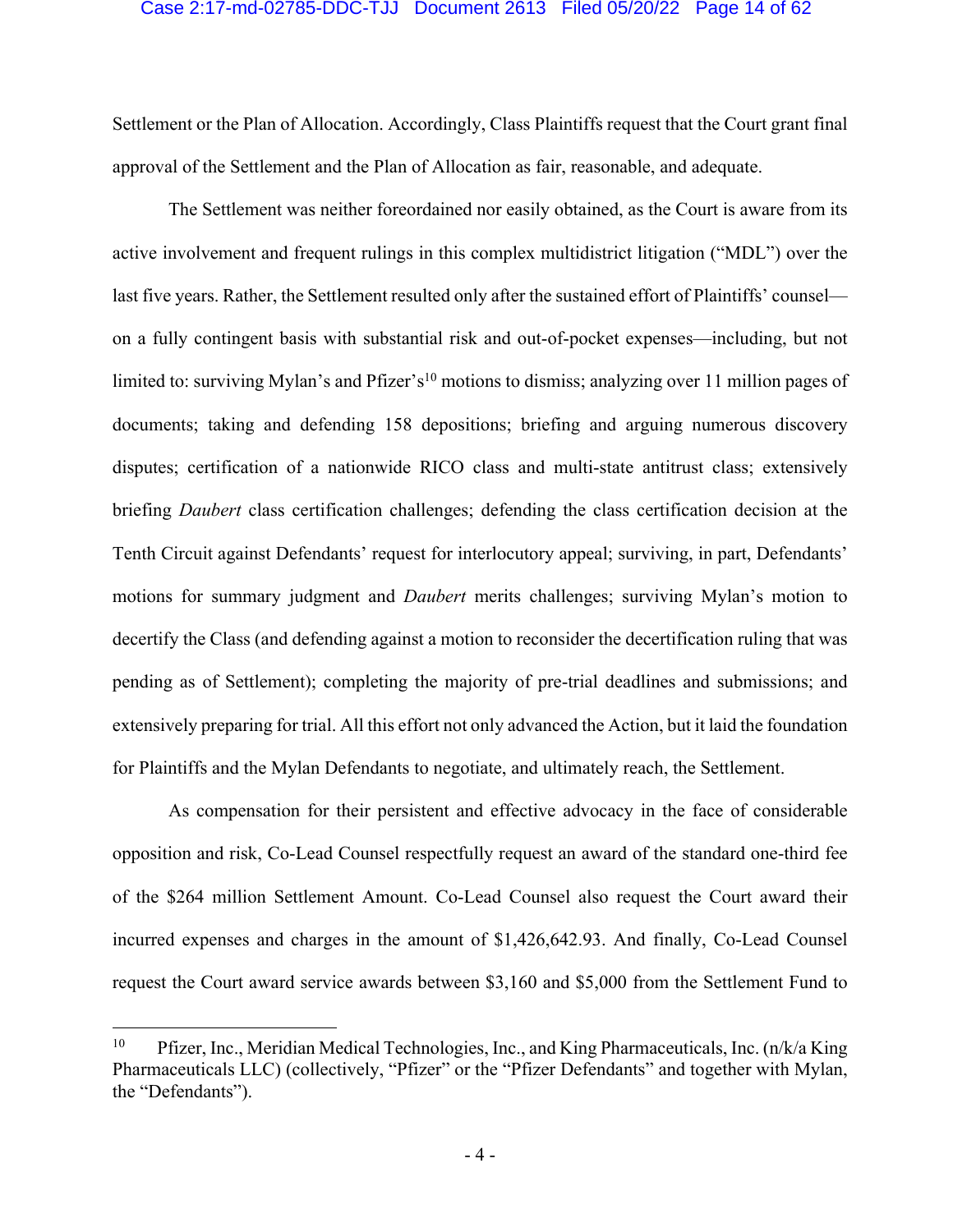#### Case 2:17-md-02785-DDC-TJJ Document 2613 Filed 05/20/22 Page 15 of 62

each of the class representatives, who all actively contributed to the case, each of them reviewing and providing input for pleadings, gathering information and documents to complete discovery responses, preparing for and sitting for their depositions, communicating with counsel and staying abreast of the status of the case, aiding in trial preparation, and evaluating and approving the Settlement. As shown below, these attorneys' fee, expenses, and service award requests are eminently justifiable under the facts and circumstances of this case, application of the *Johnson*  factors, and the law and precedent in this District and the Tenth Circuit. *See Johnson v. Georgia Highway Express, Inc*., 488 F.2d 714 (5th Cir. 1974). For all the reasons set forth below and in the accompanying declarations, Co-Lead Counsel respectfully submit that the requested attorneys' fees, expenses, and service awards are fair and reasonable under the applicable legal standards and should be awarded by the Court.

## **FACTUAL BACKGROUND**<sup>11</sup>

#### **I. EPIPEN LITIGATION**

#### **A. Procedural Background**

In 2016, Co-Lead Counsel and many other law firms filed numerous putative class action lawsuits against both Mylan and Pfizer "involv[ing] allegations of anticompetitive conduct or unfair methods of competition" regarding the EpiPen. Joint Decl. at ¶ 6. The cases were centralized by the Judicial Panel on Multidistrict Litigation ("JPML") into this MDL and transferred to this Court on August 4, 2017. *Id*.

On September 12, 2017, the Court appointed Co-Lead Counsel and approved an organizational structure for Plaintiffs' Counsel, including Liaison Counsel and a Steering

<sup>&</sup>lt;sup>11</sup> The facts summarized throughout this memorandum are generally set forth, and sometimes in more detail, in the accompanying Joint Declaration of Co-Lead Counsel, Exhibit A.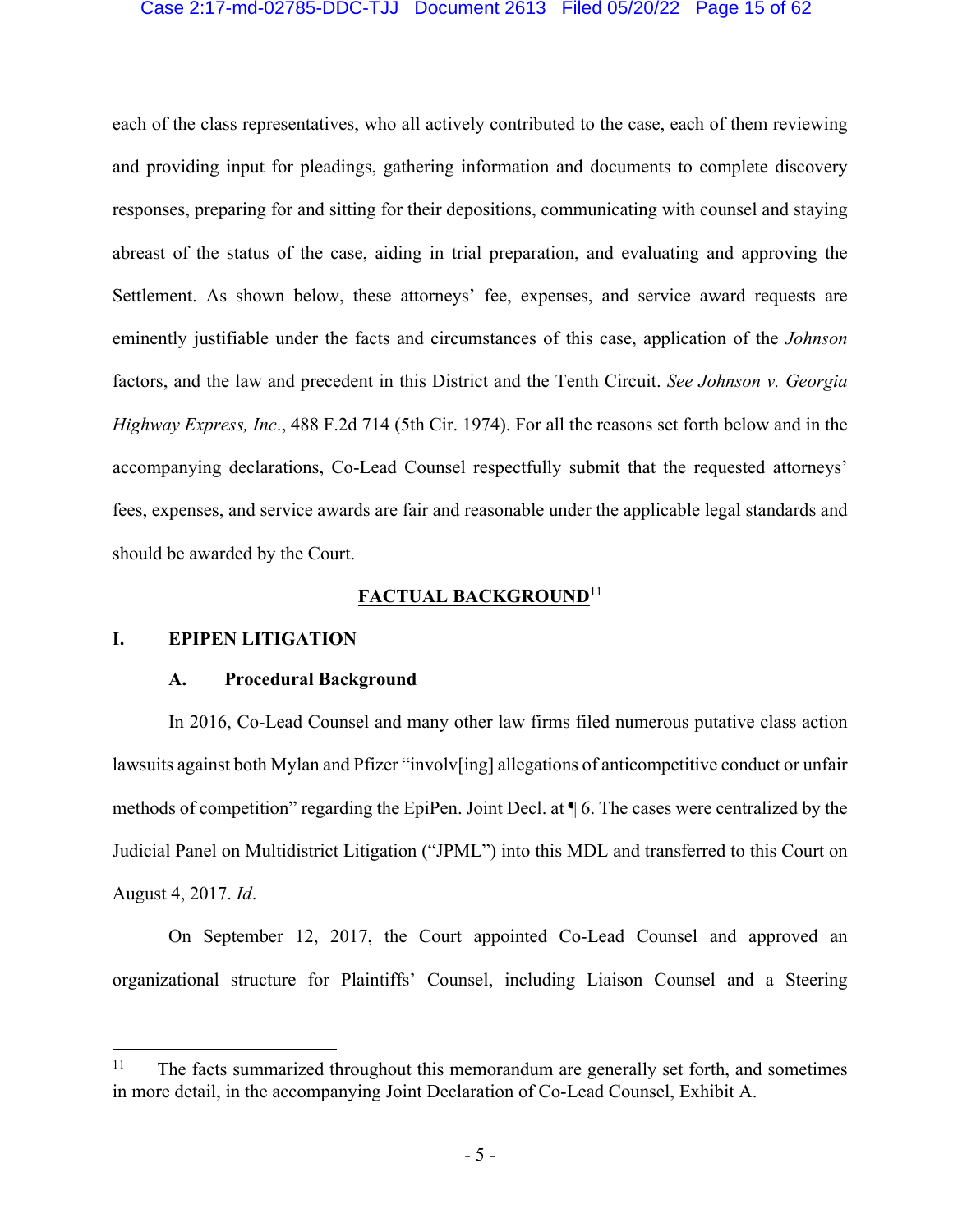#### Case 2:17-md-02785-DDC-TJJ Document 2613 Filed 05/20/22 Page 16 of 62

Committee*. Id.* at ¶ 7. Thereafter, on October 17, 2017, Plaintiffs filed a 400-page Consolidated Class Action Complaint ("Complaint") alleging claims for violations of the federal Racketeer Influenced and Corrupt Organizations ("RICO") Act, certain state antitrust laws, and other causes of action. *Id.* at ¶ 8. Defendants then filed motions to dismiss the Complaint, contending that none of Plaintiffs' claims had merit. Following extensive briefing, the Court granted in part and denied in part the motions to dismiss on August 20, 2018. *Id.* at ¶ 9.

Plaintiffs moved for class certification under Rule 23(b)(3) on December 7, 2018. *Id.* at ¶ 10. Plaintiffs supported the motion with extensive evidence obtained from discovery, depositions, and multiple expert reports. Defendants fiercely opposed class certification, submitted multiple opposing expert reports, and moved to strike Plaintiffs' expert reports. Following extensive briefing on the class certification issues, the Court conducted a two-day class certification hearing on June 11-12, 2019. On February 27, 2020, the Court granted in part and denied in part Plaintiffs' motion for class certification and the parties' motions to strike certain class certification expert reports. *Id*. at ¶ 11. The Court certified a nationwide RICO Class and a State Antitrust Class under Rule 23(b)(3) (collectively, the "Class") and appointed Warren T. Burns, Paul J. Geller, Elizabeth Pritzker, Lynn Lincoln Sarko, and Rex A. Sharp as Co-Lead Counsel for the certified Class. *Id*. On March 12, 2020, Defendants filed a Rule 23(f) petition for review of that decision, but The Tenth Circuit denied Rule 23(f) review on May 26, 2020. *Id*. at ¶ 12.

#### **B. The Parties Engaged in Extensive Discovery**

During the Action, Plaintiffs engaged in substantial fact discovery that resulted in the production of over 1.75 million documents (totaling over 11 million pages) from Defendants and third parties, which Plaintiffs then carefully reviewed, analyzed, and organized according to their case theories. There was extensive discovery motion practice, including with respect to some of the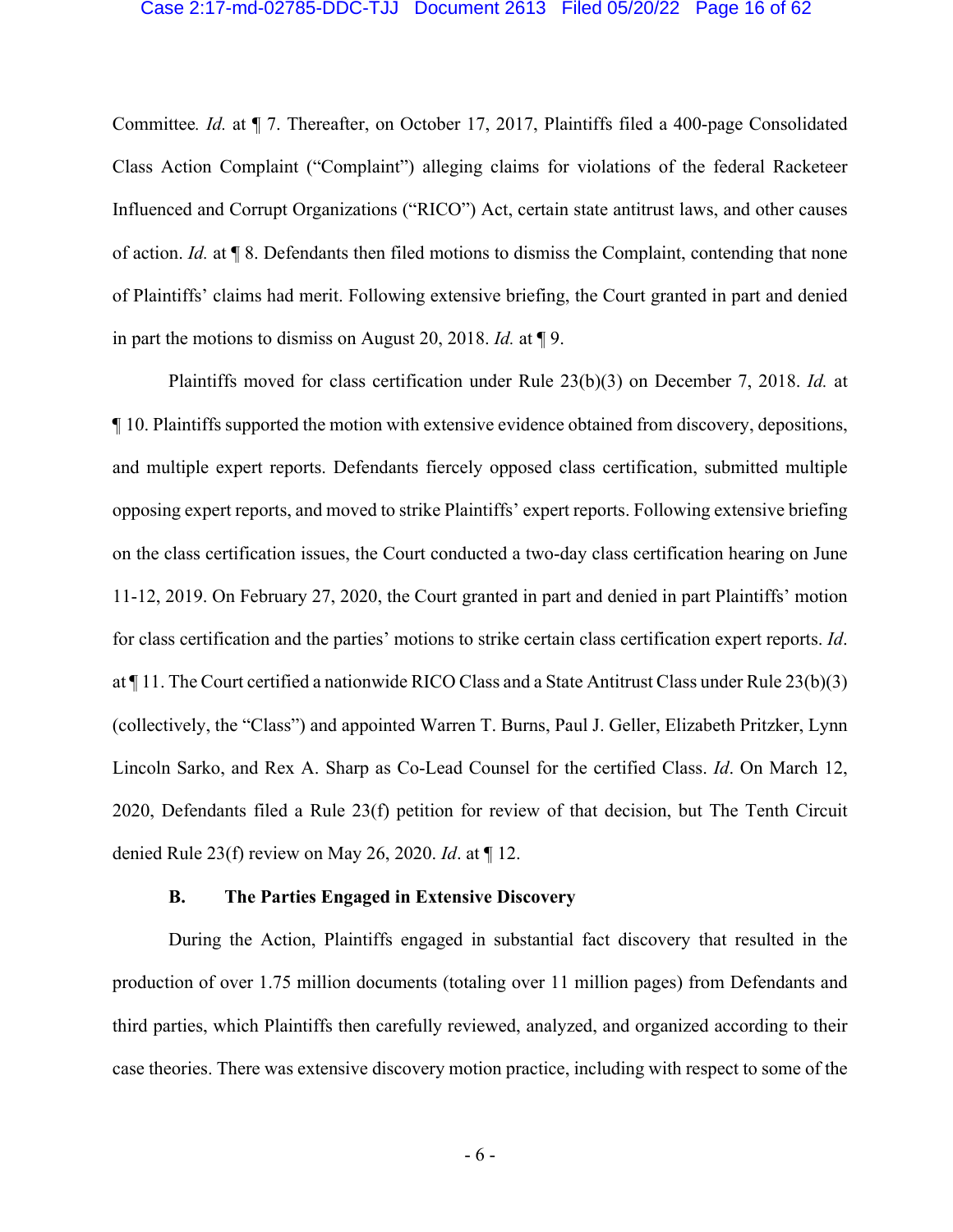#### Case 2:17-md-02785-DDC-TJJ Document 2613 Filed 05/20/22 Page 17 of 62

subpoenaed third parties. Many of the third parties objected to producing documents and only complied after Plaintiffs filed motions to compel responses to their subpoenas and prevailed on those motions. Joint Decl. at ¶ 13.

Plaintiffs also prepared for and took or defended 158 depositions, including those of Defendants' employees, all named Plaintiffs (many of whom traveled from their homes to Kansas City for their depositions), many third parties, and the numerous experts for all parties. Plaintiffs engaged in additional substantial expert discovery work, including consulting with and preparing expert witnesses, preparing expert reports for class certification and summary judgment, and vigorously defending many *Daubert* motions against their experts. From October 2019 to February 2020, the parties served over a dozen expert reports on the merits of their claims and defenses*. Id.* at  $\P\P$  14-15.

#### **C. Class Notice and Related Discovery**

In addition to fact and expert discovery, Plaintiffs also separately conducted discovery needed to provide notice of the Action to members of the certified Class. Despite Defendants' opposition to Plaintiffs' notice plan, Plaintiffs obtained the appointment of A.B. Data as the notice administrator and Court approval of stage one of Plaintiffs' notice plan, which authorized Plaintiffs to issue subpoenas to the largest pharmacy benefit managers and pharmacy chains in the United States and obtain Class Member contact information. Joint Decl. at ¶ 16.

Having issued the class notice subpoenas and obtained Class Member contact information, on August 31, 2020, Plaintiffs moved for Court approval of stage two of Plaintiffs' notice plan, which sought approval of both the form and manner of providing notice to the certified Class*. Id.* at ¶ 17. Again, Defendants opposed the motion, but the Court granted Plaintiffs' motion and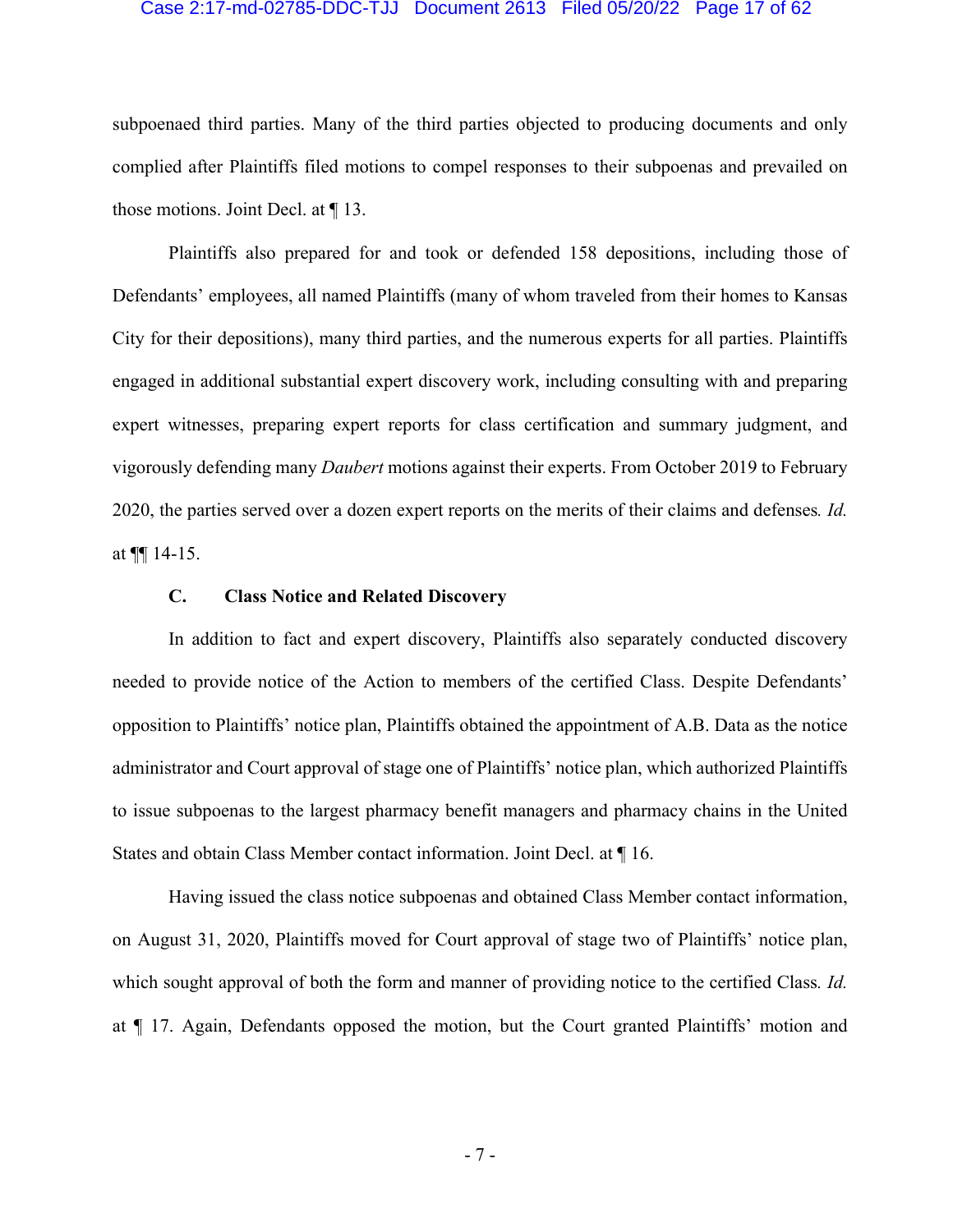#### Case 2:17-md-02785-DDC-TJJ Document 2613 Filed 05/20/22 Page 18 of 62

approved the form and manner of class notice, which began on November 1, 2020, and ended on January 15, 2021. *Id*.

#### **D. Dispositive Motions, Pfizer Settlement, and Motion for Decertification**

On July 15, 2020, Defendants moved for summary judgment and filed a series of *Daubert* motions to strike nearly all of Plaintiffs' experts. The parties extensively briefed the summary judgment and *Daubert* motions (Plaintiffs filed a targeted *Daubert* motion regarding one of Defendants' key experts). Joint Decl. at ¶ 18. On June 10, 2021, while Defendants' motions for summary judgment were pending, Plaintiffs and Pfizer agreed to settle the claims against Pfizer in the Action (the "Pfizer Settlement"). On November 17, 2021, the Court granted final approval of the Pfizer Settlement and entered a Final Judgment and Order of Dismissal with Prejudice Under Fed. R. Civ. P. 54(b) for the Pfizer Defendants Only. *Id.* at ¶ 19.

On June 23, 2021, the Court entered Memoranda and Orders resolving the motions for summary judgment and *Daubert* motions as to Mylan. The Court denied Mylan's motion for summary judgment as to Plaintiffs' generic delay state antitrust claims but granted Mylan's motion for summary judgment as to Plaintiffs' branded exclusion antitrust claims and RICO claims. The Court also granted in part and denied in part Mylan's *Daubert* motions. *Id.* at ¶ 20. The summary judgment order dismissed the claims of plaintiffs Landon Ipson, Michael Gill, Donna Dvorak, and April Sumner, who then sued the Mylan Defendants in the Other Actions for allegedly violating certain state antitrust laws and other federal and state laws, as delineated in their complaints, which were centralized into this MDL. *Id*. at 21.

Following the summary judgment decision, Mylan moved to decertify the state antitrust Class on July 8, 2021 and Plaintiffs moved for reconsideration and 1292(b) certification of the grant of summary judgment on Plaintiffs' RICO claim. *Id.* Upon extensive briefing of the motions, the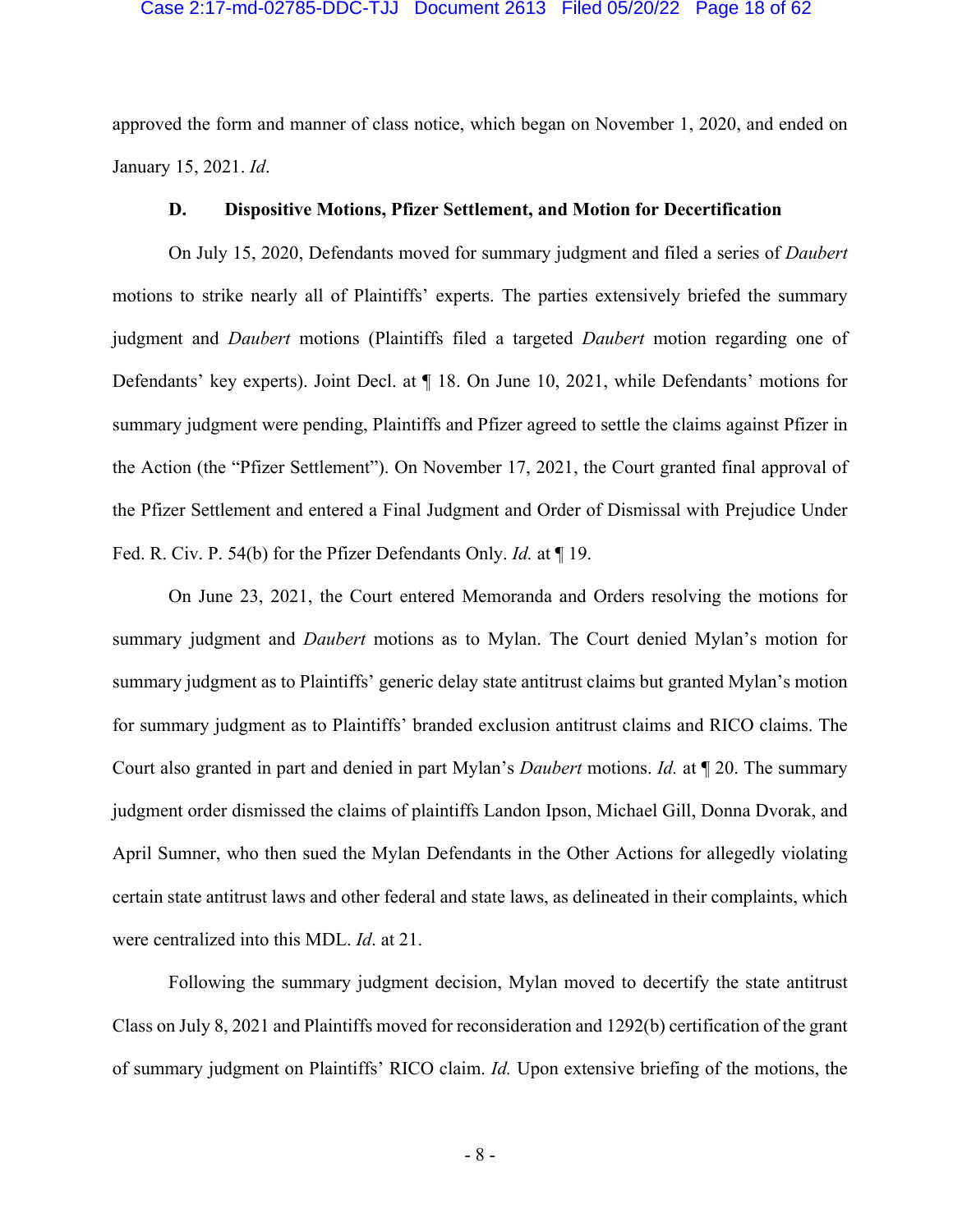#### Case 2:17-md-02785-DDC-TJJ Document 2613 Filed 05/20/22 Page 19 of 62

Court denied both except in two limited respects related to Mylan's motion for decertification. *Id.* at 22. Mylan then moved for reconsideration of the Court's decertification order. *Id*. The Court heard argument on that reconsideration motion on January 10, 2022. *Id*.

#### **E. Trial Preparation**

Trial was rescheduled multiple times because of COVID-19-related and other concerns. Before the Pfizer Settlement, Plaintiffs expended significant time and effort preparing for the then September 7, 2021 trial date. Joint Decl. at ¶ 23. That work involved meeting and conferring on preparation of a detailed proposed pretrial order, which served as the foundation for the Court's Pretrial Order entered July 17, 2020, drafting jury instructions, preparing a proposed jury questionnaire, putting together witness and exhibit lists, preparing witness deposition testimony designations, and completing other work tasks necessary to ready the Action for trial. *Id.* The September 7, 2021 trial date was continued to allow for approval proceedings for the Pfizer Settlement. *Id.* at  $\P$  24. Trial was then continued to January 24, 2022, and later rescheduled again to commence on February 22, 2022. ECF No. 2562. Plaintiffs once again prepared extensively for trial by preparing revised exhibit and witness lists, designating extensive deposition excerpts, drafting jury instructions, finalizing a jury questionnaire with the Court, filing and arguing motions *in limine* in a full-day hearing, preparing voir dire questions, and many other necessary trial-related tasks. Plaintiffs also engaged several jury consultants and conducted multiple full-day mock jury proceedings in Kansas City. *Id.* ¶ 25.

## **F. Settlement Negotiations with the Mylan Defendants**

As the rescheduled trial date approached, Plaintiffs and the Mylan Defendants engaged in direct settlement discussions. Joint Decl. at ¶ 26. Plaintiffs subsequently agreed to a term sheet to settle all claims brought in or related to the Action and Other Actions against the Mylan Defendants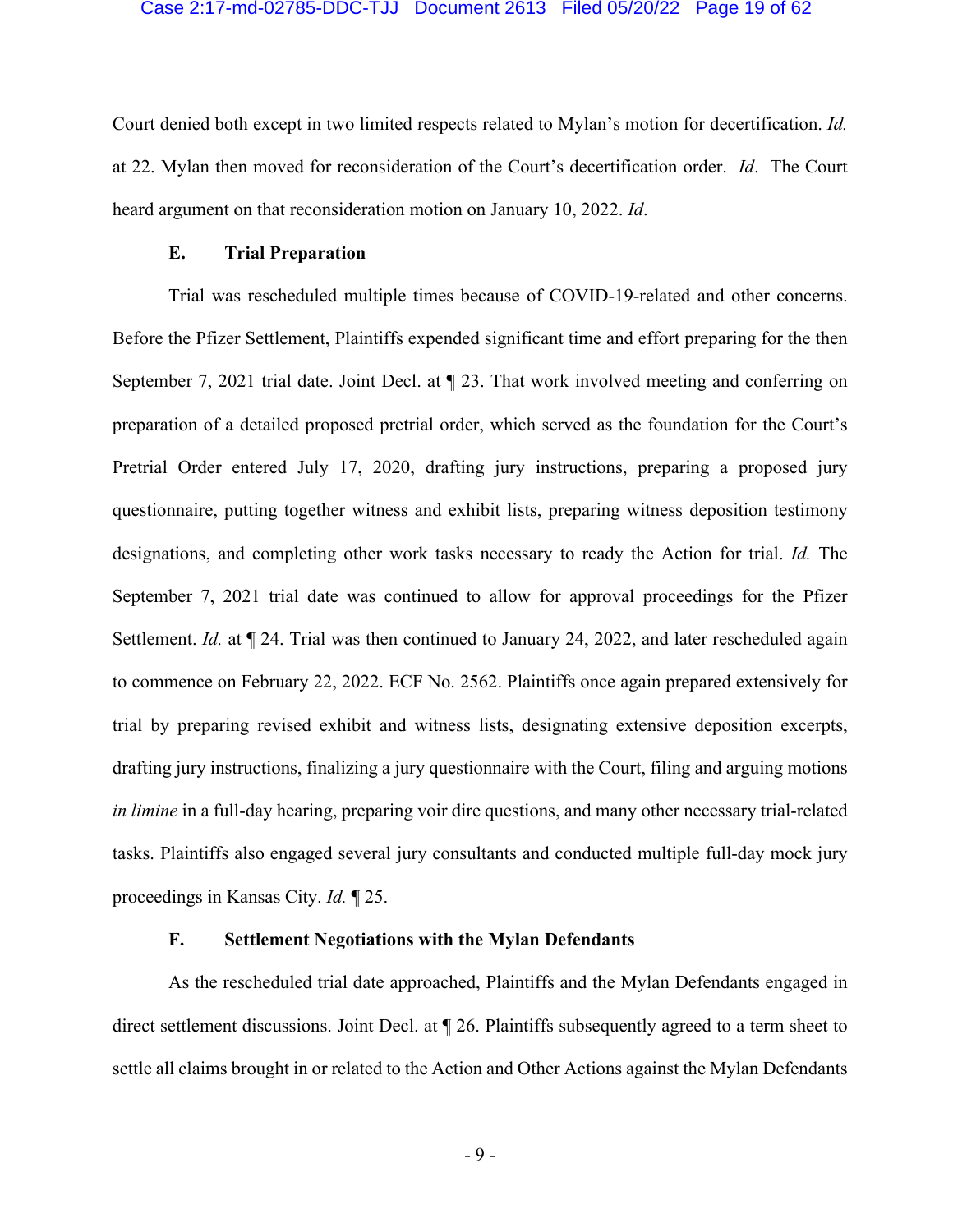#### Case 2:17-md-02785-DDC-TJJ Document 2613 Filed 05/20/22 Page 20 of 62

in return for a non-reversionary cash payment of \$264 million (inclusive of all fees and costs). On February 4, 2022, the Settling Parties informed the Court that they had agreed on the term sheet to settle all claims asserted in the Action and Other Actions. *Id.* at ¶ 27. Plaintiffs and the Mylan Defendants then extensively negotiated and drafted the Settlement Agreement and its related documents, which included the form of judgment, the proposed preliminary approval order, the claim form, the plan of allocation, and the forms of notice to the Class of the Settlement. *Id.* at ¶ 28. Plaintiffs and the Mylan Defendants completed their negotiations over the Settlement Agreement and its related documents on February 27, 2022 and executed the Settlement Agreement that day. *Id*. at ¶ 29. All Class representatives approve and support the Settlement. *Id.* 

#### **II. TERMS OF THE SETTLEMENT**

The Settlement Agreement provides that Plaintiffs and the certified Class will settle and release their claims against the Mylan Defendants in exchange for a non-reversionary \$264 million cash payment from the Mylan Defendants (the "Settlement Amount"). *See generally*, Settlement Agreement, ECF No. 2590-2. Five million dollars of the Settlement Amount was deposited into an Escrow Account within five days from the Court's preliminary approval order (ECF No. 2594). *Id.* at ¶ 2.1. The remainder will be deposited by the later of July 1, 2022 or five calendar days before the Fairness Hearing, which is currently scheduled for July 6, 2022. *Id.*

The Settlement Fund, which consists of the Settlement Amount and all interest and accretions thereto, will be used to pay costs of settlement administration (including the costs of notice to the Class, taxes, and tax expenses), Plaintiffs' attorneys' fees and litigation expenses, and service awards to the class representatives, as allowed by the Court. *Id.* at ¶¶ 1.38, 2.7, 2.8. The balance of the Settlement Fund (the "Net Settlement Fund") will be distributed under the Plan of Allocation to Class Members who submit, or who previously submitted in the Pfizer Settlement, timely and valid claim forms to the Settlement Administrator. Joint Decl. at ¶ 32.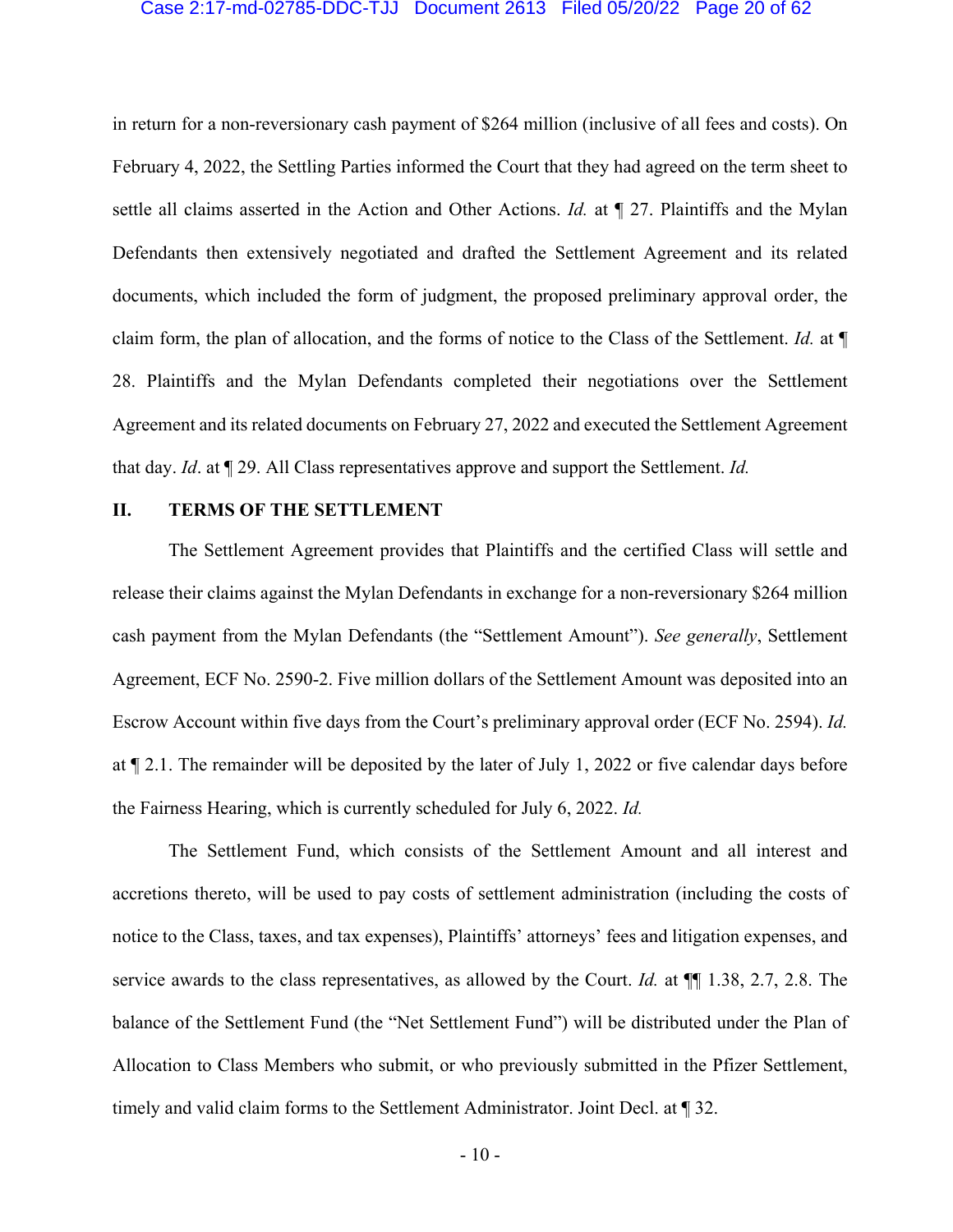#### Case 2:17-md-02785-DDC-TJJ Document 2613 Filed 05/20/22 Page 21 of 62

The Plan of Allocation (ECF No. 2393-9) is substantially similar to the Plan of Allocation the Court approved in the Pfizer Settlement<sup>12</sup> and creates two pools of funds from the Net Settlement Fund, one for individual consumers and one for third-party payors, to protect the interests of all Class Members. The allocation of funds between the two pools is based on the work done by Plaintiffs' experts and tracks, as a percentage, to the relative damages allegedly suffered by individual consumers and third-party payors as calculated in the Rebuttal Merits Expert Report of Professor Meredith Rosenthal (ECF No. 2216-2). Within each pool, funds will be distributed on a *pro rata* basis to all eligible Class Members who file (or previously filed) a timely and valid Proof of Claim. Funds remaining in one pool will spill-over to the other pool in certain circumstances. Plaintiffs expect that all funds will be distributed to Class Members under the Plan of Allocation.<sup>13</sup> There is no right of reversion under the Settlement and under no circumstances will any portion of the Settlement Amount be returned to the Mylan Defendants once the Settlement becomes final.

## **III. PRELIMINARY APPROVAL AND CLASS NOTICE**

Plaintiffs moved for preliminary approval of the Settlement on February 28, 2022, which the Court granted on March 11, 2022. ECF Nos. 2590, 2594. In the order granting preliminary approval, the Court also appointed A.B. Data as the Settlement Administrator and approved the

 $12$  The only difference is that Class Members who filed a valid Proof of Claim in the Pfizer Settlement will receive their *pro rata* share of Net Settlement Funds in both the Pfizer and Mylan Settlements, while Class Members who only file a Proof of Claim in the Mylan Settlement will share in the Net Settlement Fund in the Mylan Settlement only.

<sup>13</sup> Class Counsel expect that, under the Plan of Allocation's distribution terms, there will be no remaining funds for *cy pres* distribution. If there is any remaining balance in the Net Settlement Fund after the initial distribution—*e.g.* due to uncashed checks—the Settlement Administrator will reallocate such balance among Class Members pursuant to the terms of the Plan of Allocation. Any funds remaining for *cy pres* distribution should therefore be *de minimis*, existing only if a Class Member does not cash their check or otherwise deposit or accept their distribution after submitting a claim, *and* after additional distributions to qualifying claimants.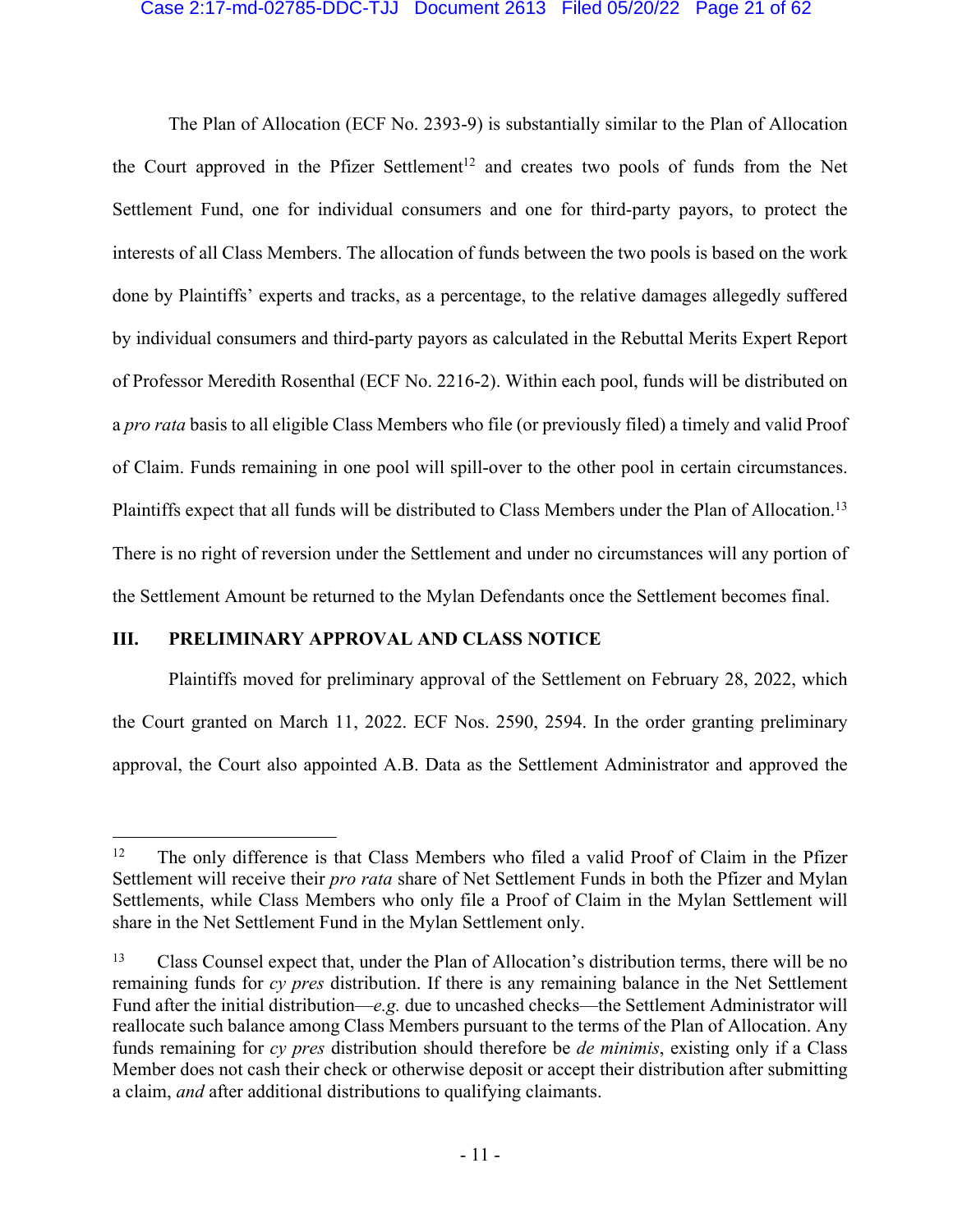#### Case 2:17-md-02785-DDC-TJJ Document 2613 Filed 05/20/22 Page 22 of 62

form and manner of notice to Class Members. ECF No. 2594*.* The notice program approved by the Court has been implemented by A.B. Data. Since entry of the preliminary approval order, A.B. Data has (i) mailed 6,486,674 copies of the summary notice to Class Members, (ii) emailed 1,790,695 copies (of which 1,378,488 were successfully delivered) of the summary notice to Class Members, (iii) implemented the media plan to publish notice of the Settlement on certain websites and in *People* magazine, and (iv) updated and managed the Settlement website, *EpipenClassAction.com*. *See* Schachter Decl. at ¶¶ 5-7, 9.

The Settlement website provides information to Class Members about the Action and the Settlement, contains links to important case and Settlement documents, and allows Class Members to file a claim electronically. To date, there have been over 481,013 users visit the Settlement website. *See* Schachter Decl. at ¶ 12. The internet banner ad notices also have resulted in more than 359 million impressions served. *Id*. at ¶ 8.

#### **IV. CAFA NOTICE**

On March 24, 2022, the Mylan Defendants filed a CAFA Proof of Service exhibiting compliance with the notice requirements of the Class Action Fairness Act ("CAFA"), 28 U.S.C. § 1715. ECF No. 2596. CAFA Notice was sent to 60 officials, including the Attorney General of the United States, the Attorneys General for each of the 50 states, the Attorney General for the District of Columbia, and the Attorneys General for Chuuk, Kosrae, Phnpei, American Somoa, Northern Mariana Islands, Puerto Rico, Guam, and the Virgin Islands. *Id.* To date, no recipient of the CAFA Notice has objected to the settlement.

## **V. RESPONSE OF THE CLASS TO DATE**

The deadline for Class Members to object to the Settlement is June 8, 2022 and the deadline for Class Members to file a claim is July 25, 2022. As of May 20, 2022, 402,602 consumer claims and 3,351 third-party payor claims have been filed, many carried over as claims in the prior Pfizer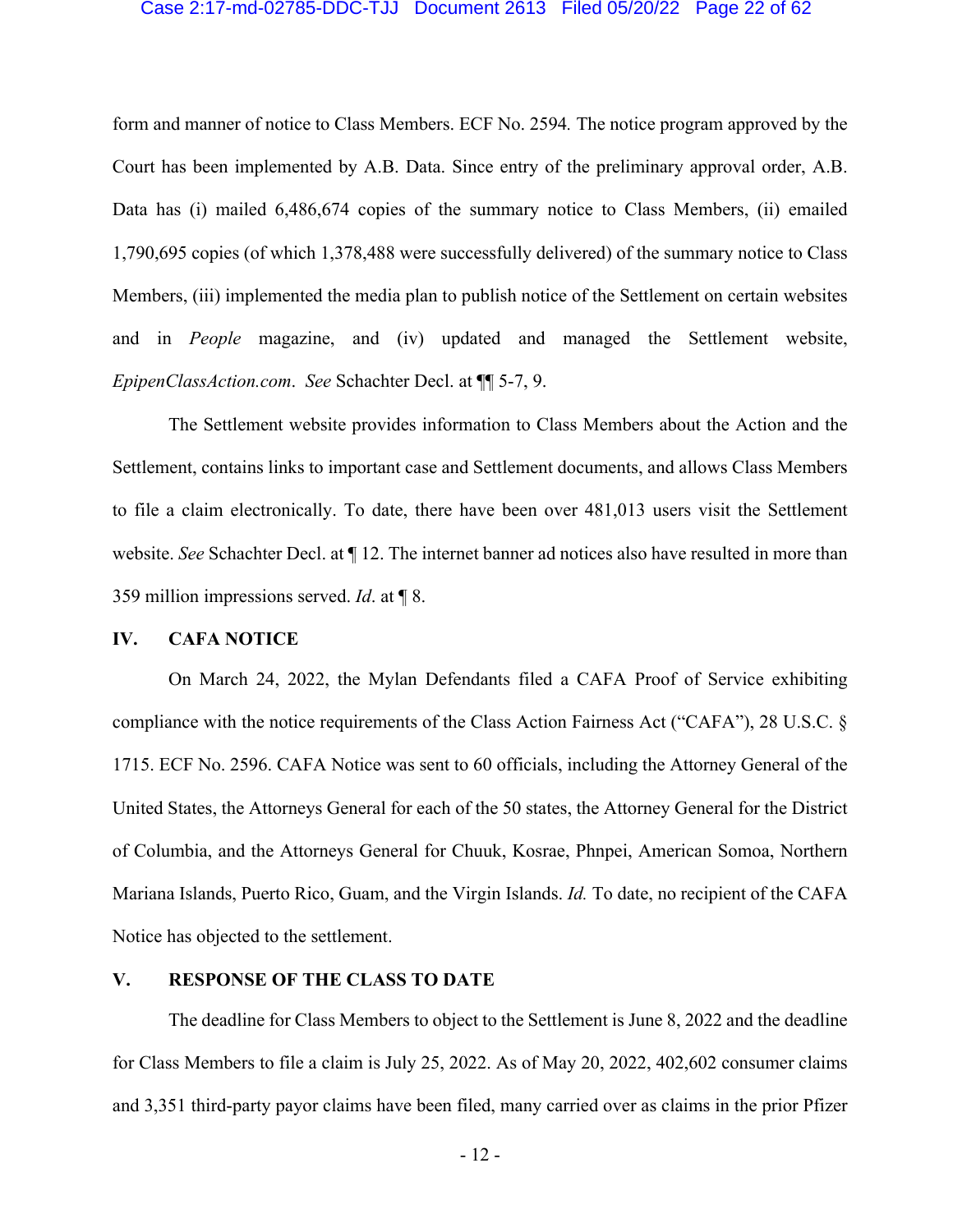Settlement. *See* Schachter Decl. at ¶ 13. As more claims typically are filed closer to the claims filing deadline, A.B. Data (and Co-Lead Counsel) expects the claims rate will increase by the July 25, 2022 deadline. *Id*.

Co-Lead Counsel will provide the Court with a final update on the response of the Class in their June 27, 2022 filing, well before the July 6, 2022 final approval hearing.

## **VI. PROSECUTION OF THIS CASE REQUIRED AN ENORMOUS AND RISKY INVESTMENT OF RESOURCES AND LABOR**

As described above and as reflected in the Court docket, for five years Plaintiffs' counsel have devoted an enormous amount of time, energy, and resources prosecuting this Action on a completely contingent basis to a successful resolution with the Mylan Defendants. Joint Decl. at ¶ 57. They did so knowing the case would require years of discovery, extensive motion practice, a contentious class certification process, appeal, a substantial dispositive motion challenge, and a difficult and lengthy trial on the merits—all with a substantial risk of no recovery. And they pursued this difficult antitrust and RICO case even though there was no assistance from any parallel government matter. *Id.*

Plaintiffs' counsel performed substantial work at the outset of the litigation, including researching and drafting the original complaints, organizing counsel from across the country to work together as a team, drafting and filing motions with the JPML to have the various cases against Defendants consolidated and sent to this Court, and arguing before the JPML. These efforts were successful and resulted in the cases being consolidated before this Court*. Id.* at ¶ 58.

Once the Action was before this Court, Plaintiffs' counsel researched and drafted a 400 page consolidated amended complaint, defeated in part lengthy motions to dismiss, prevailed in part on their motion for class certification (and successfully defended against a petition for interlocutory appeal at the Tenth Circuit), carried out the notice program for the certified Class,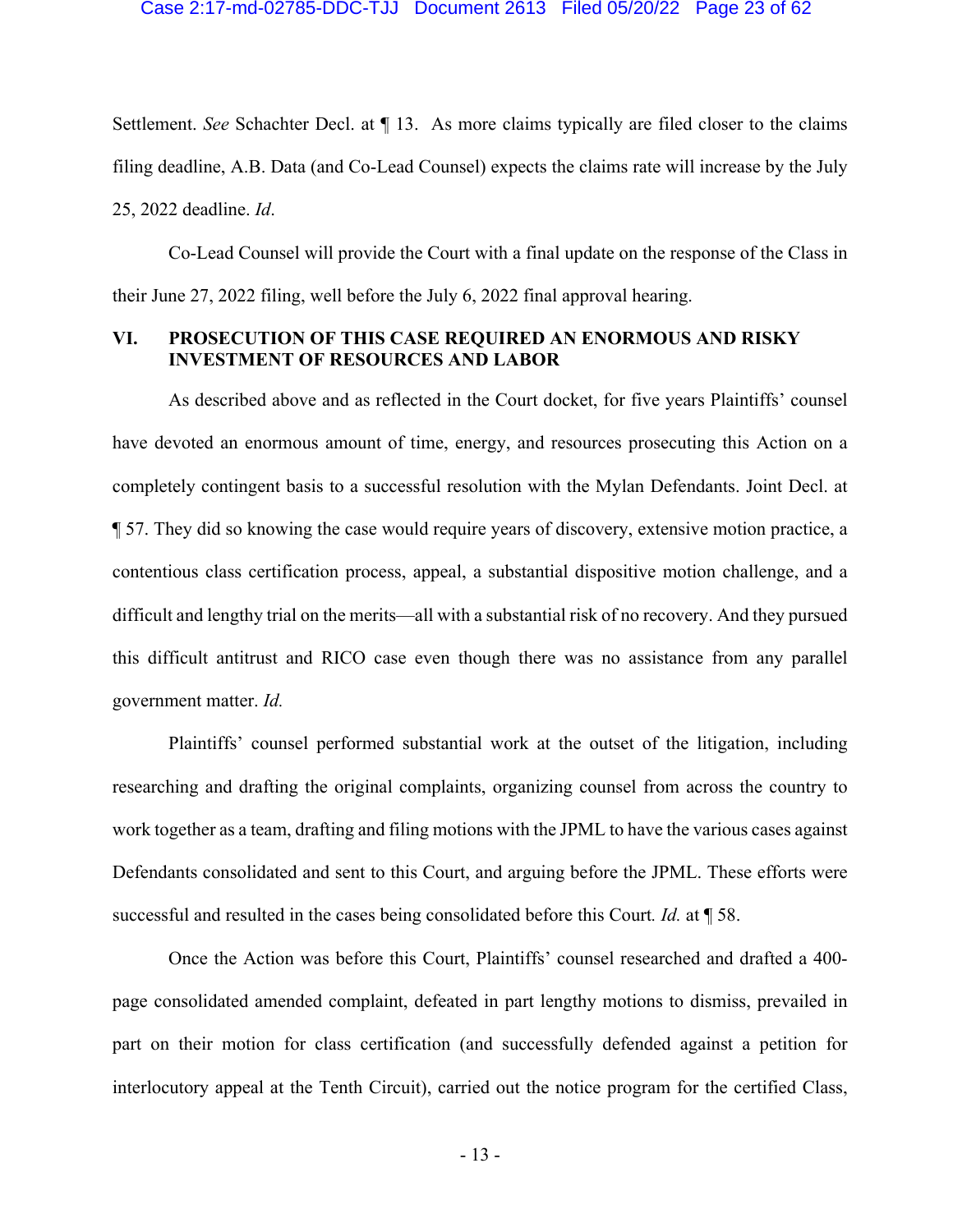#### Case 2:17-md-02785-DDC-TJJ Document 2613 Filed 05/20/22 Page 24 of 62

oversaw and conducted extensive discovery throughout the United States (including written discovery, document review, data review, depositions, interviews, and non-party subpoenas), and worked with multiple experts for class certification and the merits. Plaintiffs' counsel also successfully opposed in part Mylan's summary judgment and *Daubert* motions, successfully opposed in part Mylan's motion for decertification of the Class, and had completed almost all work to ready the case for trial when the Settlement was reached*. Id.* at ¶ 59.

As for the Settlement, Plaintiffs' counsel successfully negotiated the Settlement, drafted the Settlement Agreement with the Mylan Defendants' counsel, sought and obtained preliminary approval of the Settlement, retained and oversaw the Settlement Administrator and notice program, and prepared the pending motion for final approval of the Settlement. Plaintiffs' counsel have also been communicating with Class Members about the Settlement since the notice was distributed. And Plaintiffs' counsel will continue to ensure proper distribution of the settlement proceeds and address any issues that arise after final approval of the Settlement. *Id.* at ¶ 60.

Through April 30, 2022, Plaintiffs' counsel have incurred expenses of \$1,426,642.93 and invested a collective total of more than 163,000 hours of time, with a lodestar of over \$103 million, in the prosecution of this Action. *Id.* at ¶¶ 61, 66. In addition to Co-Lead Counsel, the collective lodestar includes time for a dozen other law firms representing certain Plaintiffs that did work at various points in the litigation at the request and under the supervision of Co-Lead Counsel. *Id.* at ¶ 63. All firms that did work at the request of Co-Lead Counsel agreed in advance to adhere to a time and expense reporting protocol that required detailed monthly time and expense reporting throughout the Action. *Id.*

## **VII. THE CLASS REPRESENTATIVES PROVIDED SIGNIFICANT HELP**

It cannot be overstated that the 34 individual and one third-party payor Class representatives have made significant contributions that inured to the benefit of the Class. Joint Decl. at  $\parallel$  69. They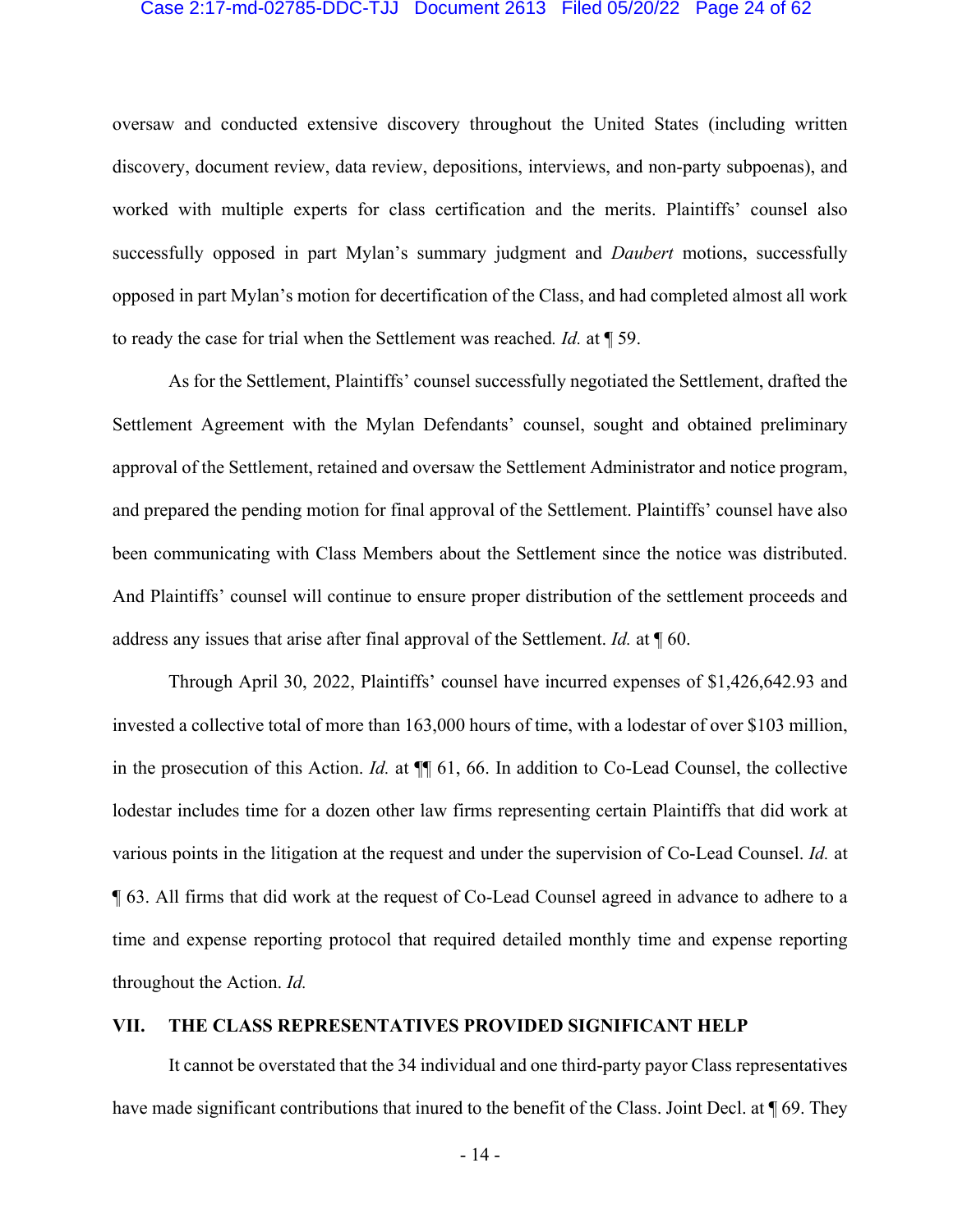#### Case 2:17-md-02785-DDC-TJJ Document 2613 Filed 05/20/22 Page 25 of 62

all gathered information, produced responsive documents, and worked with counsel to provide written responses to Defendants' discovery requests. They all also expended significant time and effort in preparing for and attending their depositions, which included reviewing their documents, written discovery responses, preparing with counsel before the deposition, and, in many instances, traveling to Kansas City for the deposition. And the Class representatives stayed informed of case developments and procedural matters over the course of the case and reviewed and approved the settlement with the Mylan Defendants. *Id.* at ¶ 70. They performed their class representative duties willingly and ably for the benefit of Class Members, and they did so without guarantee of reimbursement or compensation for the work they performed on behalf of the Class. *Id.* at ¶ 71.

#### **VIII. PROFESSOR GENSLER SUPPORTS THE REQUESTS**

Professor Steven S. Gensler is the Gene and Elaine Edwards Family Chair at the University of Oklahoma College of Law where he has taught Civil Procedure, Complex Litigation, Federal Courts, Electronic Discovery, Alternative Dispute Resolution, and related courses. Gensler Decl. at ¶ 1 and Ex. B-1. He graduated first in his class from the University of Illinois College of Law and clerked for the Honorable Deanell Reece Tacha on the United States Court of Appeals for the Tenth Circuit and the Honorable Kathryn H. Vratil in this Court. *Id.*, Ex. 1. He spent four years in private practice before entering academia in 1998. *Id.* In 2005, Chief Justice William H. Rehnquist appointed him to the United States Judicial Conference Advisory Committee on Civil Rules, and Chief Justice John G. Roberts, Jr. reappointed him in 2008 (he served two, three-year terms). Since 2017, he has served as the lead consultant to the United States Judicial Conference Federal-State Jurisdiction Committee. *Id.* For the past 14 years, Professor Gensler has been the principal author of a leading treatise on federal procedure, FEDERAL RULES OF CIVIL PROCEDURE: RULES AND COMMENTARY (West), which he revises and updates annually with his co-author Prof. Lumen N. Mulligan, University of Kansas School of Law. *Id.* at ¶ 2.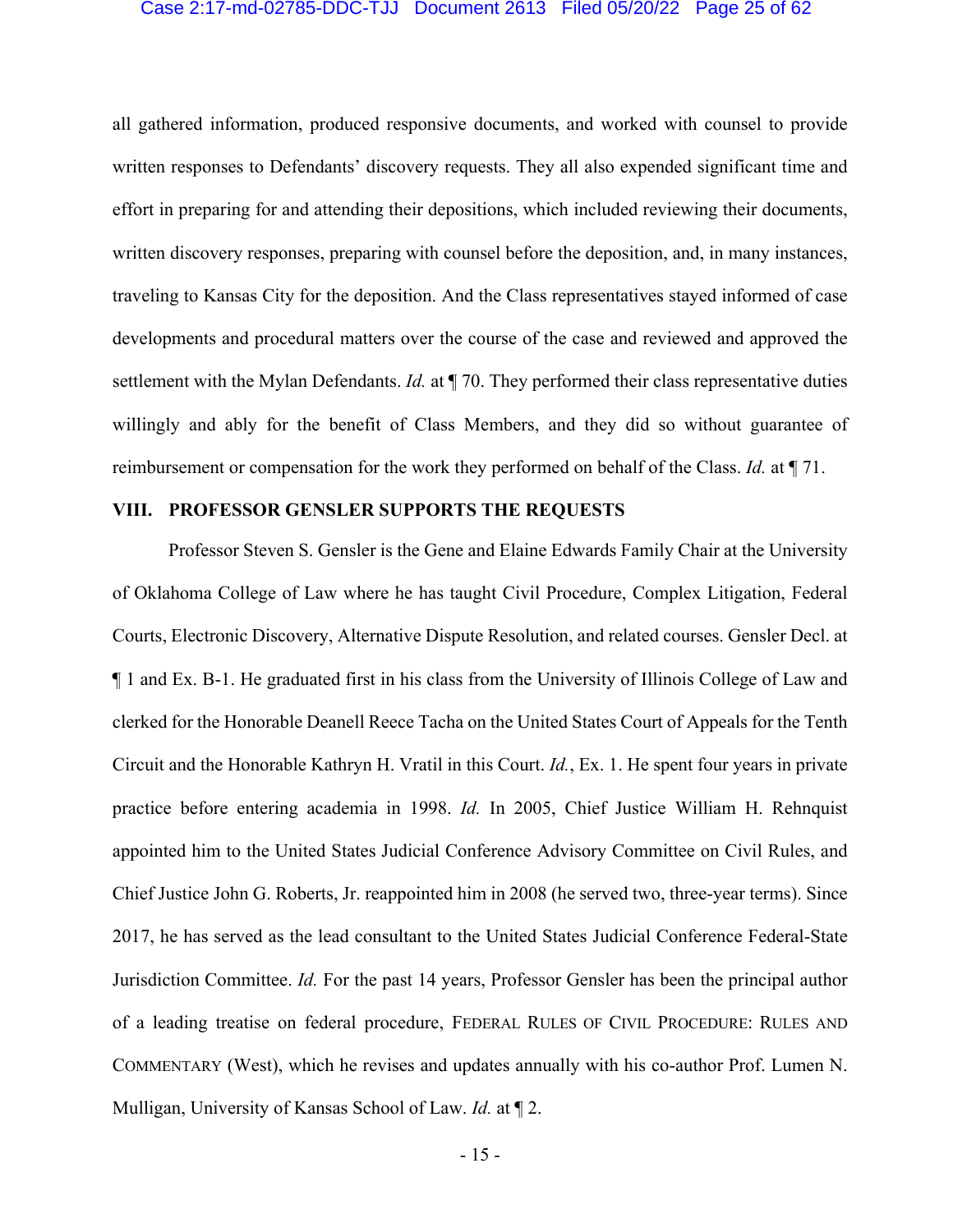Professor Gensler has extensively reviewed the record and issued a declaration of his opinions and sub-opinions related to the Final Approval Motion. In summary, he concludes that (i) the Settlement Agreement is fair, reasonable, and adequate; (ii) Co-Lead Counsel's fee request of one-third of the Settlement Amount is appropriate under federal law and fair and reasonable under the circumstances; and (iii) the proposed formula for service awards for the Class representatives is appropriate under federal law and fair and reasonable under the circumstances*. Id.* at ¶ 8.

#### **ARGUMENT**

## **I. PLAINTIFFS PROVIDED SUFFICIENT NOTICE TO THE CLASS IN COMPLIANCE WITH RULE 23 AND DUE PROCESS.**

Under Rule 23(e)(1), a district court approving a class action settlement "must direct notice in a reasonable manner to all class members who would be bound by the proposal." Fed. R. Civ. P.  $23(e)(1)(B)$ . Rule  $23(c)(2)(B)$  also provides notice of a class settlement must be "the best notice" that is practicable under the circumstances, including individual notice to all members who can be identified through reasonable effort." Fed. R. Civ. P. 23(c)(2)(B); *Eisen v. Carlisle & Jacquelin*, 417 U.S. 156, 173 (1974) (class notice designed to fulfill due process requirements). Notice "must be reasonably calculated, under all the circumstances, to apprise interested parties of the pendency of the action and afford them an opportunity to present their objections." *Tennille v. W. Union Co*., 785 F.3d 422, 436 (10th Cir. 2015).

As explained in Plaintiffs' memorandum of law in support of preliminary approval (ECF No. 2590-1 at § V), the Court-approved Notice, Summary Notice, and Proof of Claim Form (the latter two together, the "Notice Package") satisfy these standards and have informed Class Members of all relevant case and settlement-related information. For these reasons, the Court's Preliminary Approval Order found that the form and content of the notice program here, as well as the methods for notifying the Class upon preliminary approval, "constitute the best notice to Class Members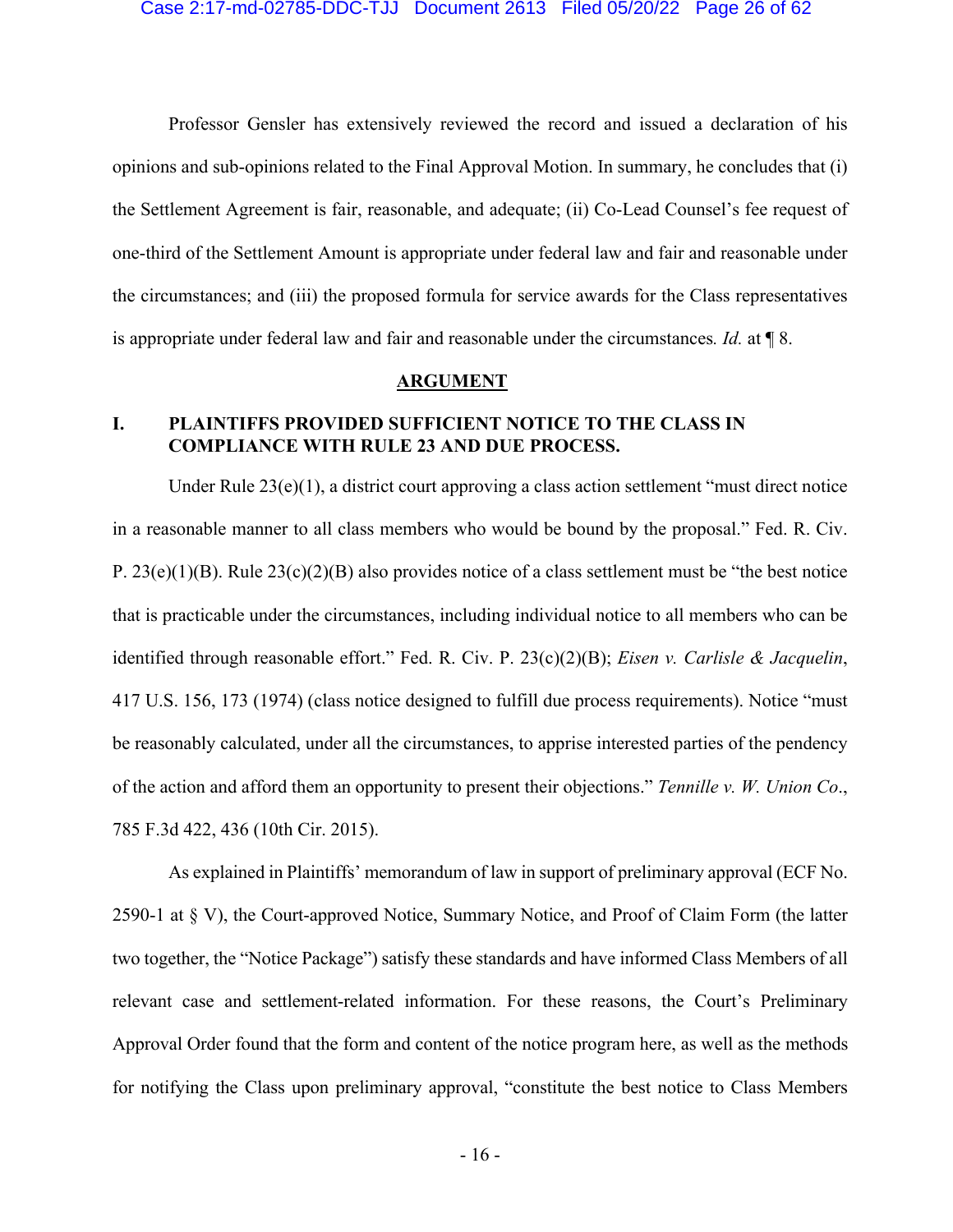#### Case 2:17-md-02785-DDC-TJJ Document 2613 Filed 05/20/22 Page 27 of 62

practicable under the circumstances" and "satisfy all applicable requirements of the Federal Rules of Civil Procedure (including Rule  $23(c)-(e)$ ), the United States Constitution (including the Due Process Clause), the Rules of this Court, and other applicable law." ECF No. 2594, ¶ 8.

Here, the combination of: (i) individual mailing of more than 6,486,674 copies of the Notice Package to Class Members who could be identified with reasonable effort; (ii) emailing 1,790,695 copies (of which 1,378,488 were successfully delivered) of the Summary Notice to Class Members; (iii) implementing the media plan to publish notice of the Settlement on certain websites, social media platforms, and in *People* magazine; (iv) disseminating the summary notice as a news release via PR Newswire to about 10,000 newsrooms; and (v) updating and managing the settlement website, *EpipenClassAction.com*, <sup>14</sup> is typical of notice plans approved in class action settlements, and likewise, was "the best notice . . . practicable under the circumstances." Fed. R. Civ. P. 23(c)(2)(B).

In sum, the form, manner, and content of the Notice and Notice Package were the best practicable notice. Their contents were reasonably calculated to, and did, apprise Class Members of the pendency and nature of the settlement and gave them a chance to object.

## **II. THE SETTLEMENT IS FAIR, REASONABLE, AND ADEQUATE AND MERITS FINAL APPROVAL.**

Settlement is strongly favored as a method for resolving disputes. *See Sears v. Atchison, Topeka & Santa Fe Ry., Co.*, 749 F.2d 1451, 1455 (10th Cir. 1984); *see also Trujillo v. State of Colo.*, 649 F.2d 823, 826 (10th Cir. 1981) (citing "important public policy concerns that support voluntary settlements"); *Amoco Prod. Co. v. Fed. Power Comm'n*, 465 F.2d 1350, 1354 (10th Cir. 1972); *see also* Gensler Decl. at ¶¶ 15-41. This is particularly true in large, complex class actions

<sup>14</sup> Schachter Decl., ¶¶ 4-12.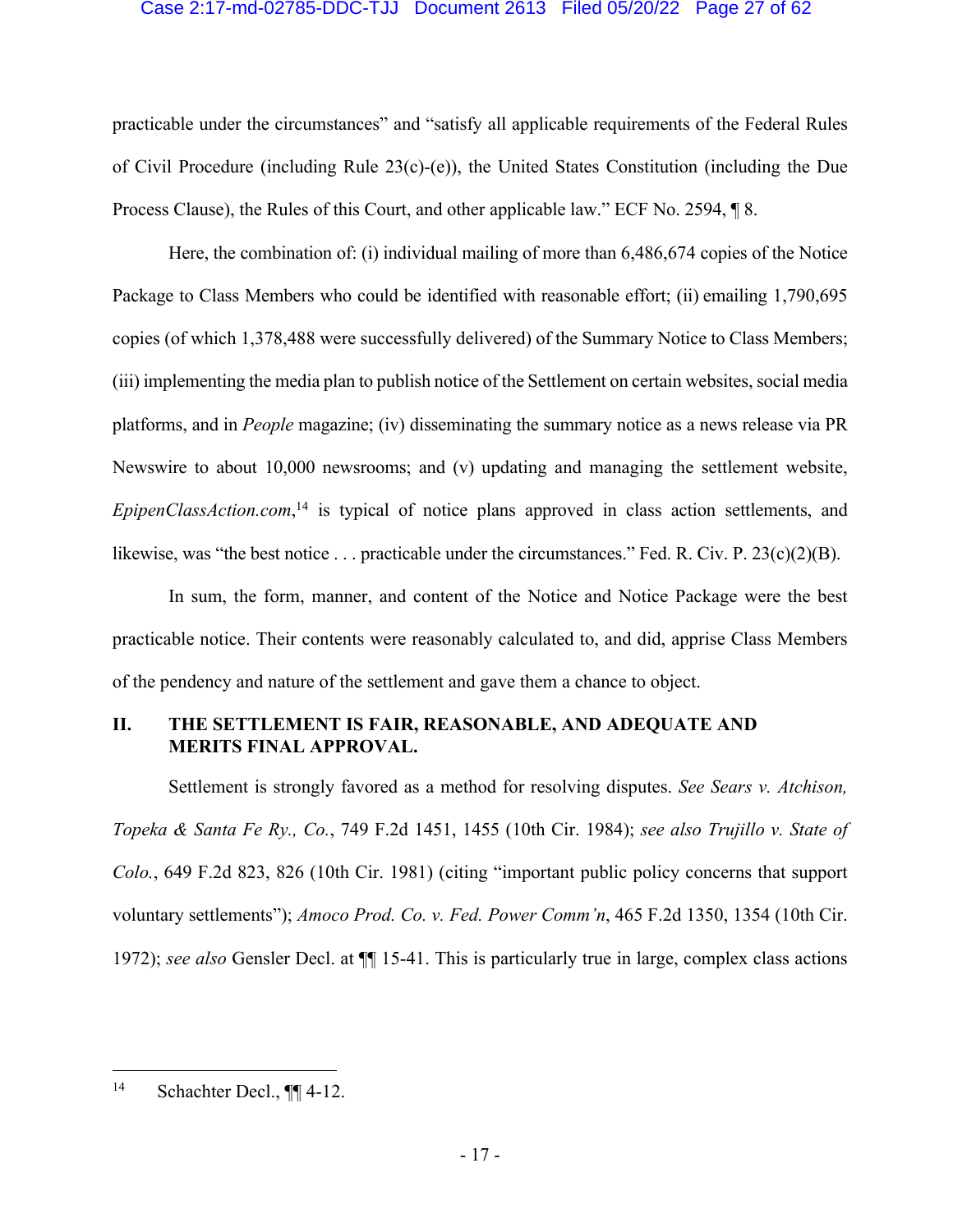### Case 2:17-md-02785-DDC-TJJ Document 2613 Filed 05/20/22 Page 28 of 62

such as the current case. *See Big O Tires, Inc. v. Bigfoot 4x4, Inc.*, 167 F. Supp. 2d 1216, 1229 (D. Colo. 2001).

Fed. R. Civ. P.  $23(e)(2)$  provides that a class action settlement may be approved by the court

"only after a hearing and only on finding that it is fair, reasonable, and adequate," and identifies the

following factors to be considered by courts at final approval:

- (A) the class representatives and class counsel have adequately represented the class;
- (B) the proposal was negotiated at arm's length;
- (C) the relief provided for the class is adequate, taking into account:
	- (i) the costs, risks, and delay of trial and appeal;
	- (ii) the effectiveness of any proposed method of distributing relief to the class, including the method of processing class-member claims;
	- (iii) the terms of any proposed award of attorney's fees, including timing of payment; and
	- (iv) any agreement required to be identified under Rule  $23(e)(3)$ ; and
- (D) the proposal treats class members equitably relative to each other.

Fed. R. Civ. P. 23(e)(2).

Additionally, in deciding whether a settlement is "fair, reasonable, and adequate," courts in

the Tenth Circuit traditionally consider whether:

(1) the settlement was fairly and honestly negotiated, (2) serious legal and factual questions placed the litigation's outcome in doubt, (3) the immediate recovery was more valuable than the mere possibility of a more favorable outcome after further litigation, and (4) the parties believed the settlement was fair and reasonable.

*Rutter & Wilbanks Corp. v. Shell Oil Co.*, 314 F.3d 1180, 1188 (10th Cir. 2002); *see also In re Syngenta AG MIR 162 Corn Litig.*, 357 F. Supp. 3d 1094, 1101 (D. Kan. Dec. 7, 2018) (citing *Tennille*, 785 F.3d at 434). Because the Tenth Circuit's additional factors "largely overlap" with the Rule  $23(e)(2)$  factors, "with only the fourth factor not being subsumed" into it, courts in this district now "consider<sup>[]</sup> the Rule 23(e)(2) factors as the main tool in evaluating the propriety of [a]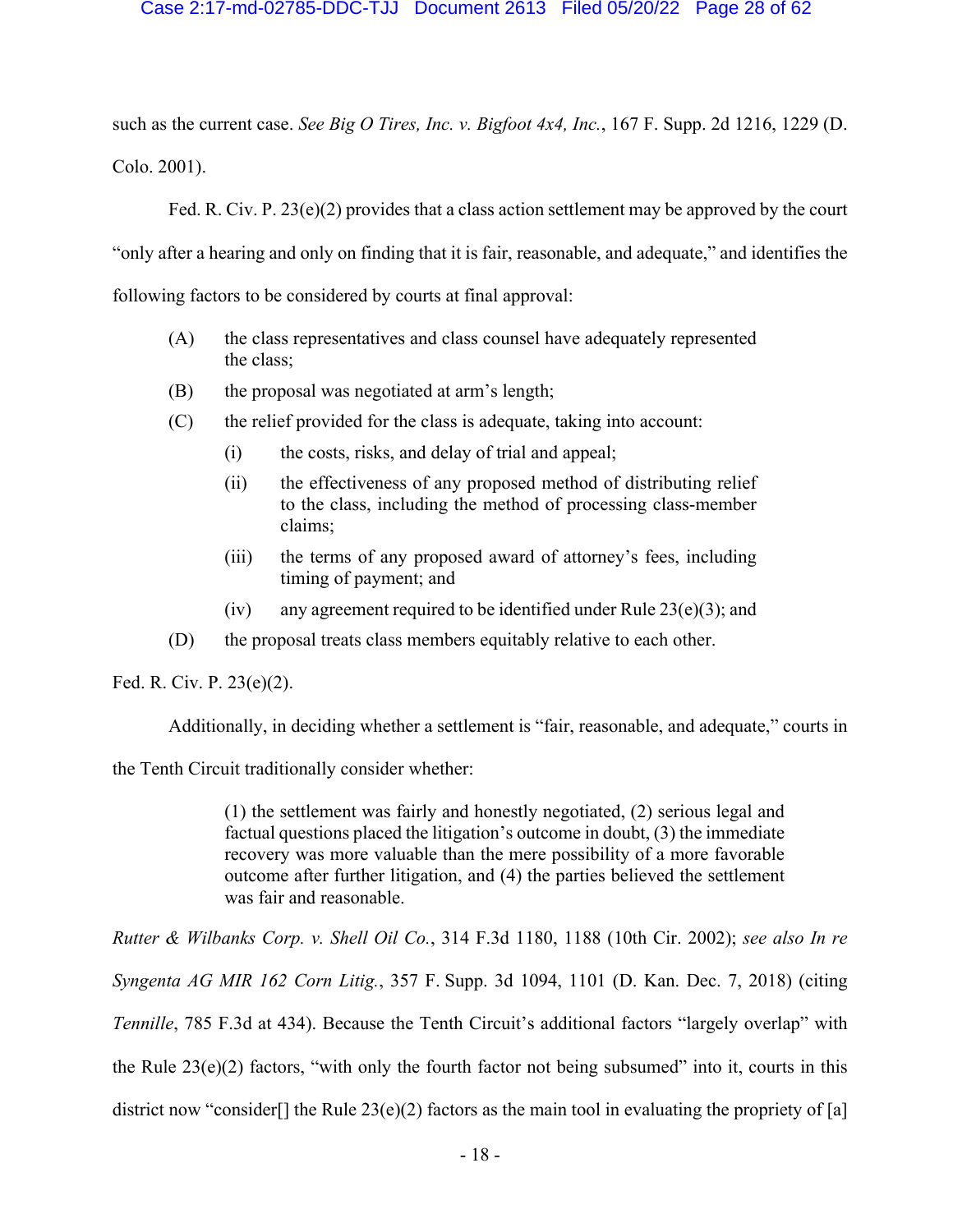#### Case 2:17-md-02785-DDC-TJJ Document 2613 Filed 05/20/22 Page 29 of 62

settlement," while still addressing the Tenth Circuit's factors. *Chavez Rodriguez v. Hermes Landscaping, Inc*., No. 17-2142-JWB-KGG, 2020 WL 3288059, at \*2 (D. Kan. June 18, 2020).

The Court preliminarily determined that the \$264 million cash Settlement meets these standards and is fair, reasonable, and adequate. ECF No. 2594, ¶ 1. As discussed below, the Court's initial disposition was correct, as the Settlement easily satisfies each of the Rule  $23(e)(2)$  and Tenth Circuit factors. *See* Gensler Decl. at ¶¶ 15-41. Accordingly, Plaintiffs request the Court now grant final approval of the Settlement.

#### **A. The Settlement Satisfies the Rule 23(e)(2) Factors.**

## **1. Class Plaintiffs and Co-Lead Counsel Have Adequately Represented the Class.**

The adequacy of representation requirement is met when the representative plaintiffs' "interests do not conflict with those of the class members" and the representatives and their counsel "prosecute the action vigorously." *In re Motor Fuel Temperature Sales Practices Litig.*, 271 F.R.D. 221, 231 (D. Kan. 2010) (citations omitted). As the Court found in its order granting final approval of the Pfizer Settlement, Class Plaintiffs share the same interests as the absent Class Members. *In re EpiPen (Epinephrine Injection, USP) Mktg., Sales Practices, and Antitrust Litig.*, No. 17-md-2785-DDC-TJJ, 2021 WL 5369798, at \*2 (D. Kan. Nov. 17, 2021); *see also* Joint Decl. at ¶ 40. They have participated in extensive discovery, kept informed of developments of the case, and adequately represented and protected the interests of the Class. Joint Decl. at ¶ 40; *see also* Gensler Decl. at ¶ 19*.*

Co-Lead Counsel have adequately represented the Class as required by Rule 23(e)(2)(A). Before reaching the Settlement, Co-Lead Counsel conducted extensive investigation and research into the asserted claims, reviewed extensive data, and consulted numerous experts. Co-Lead Counsel vigorously prosecuted the Action by, among other activities: (i) investigating the relevant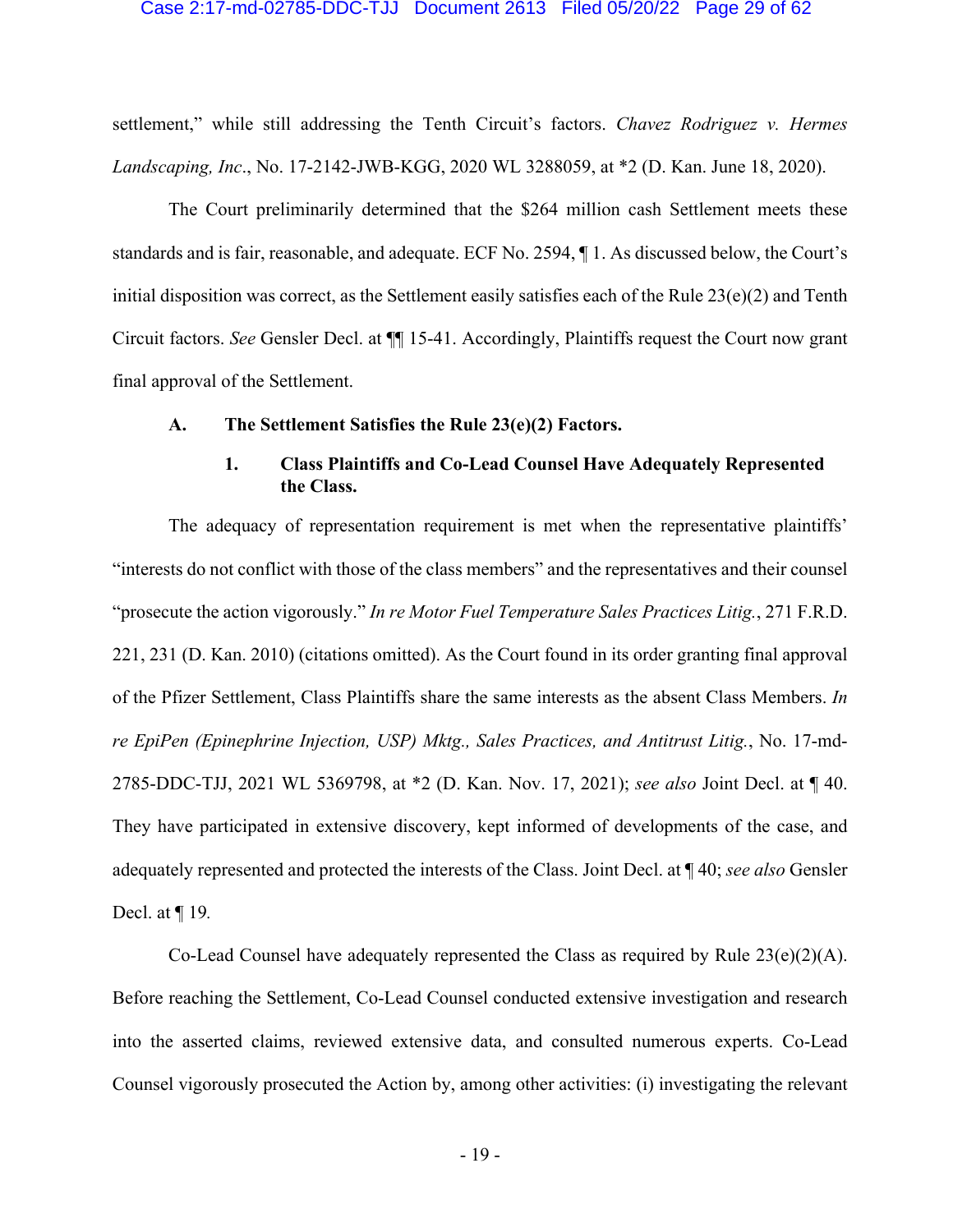#### Case 2:17-md-02785-DDC-TJJ Document 2613 Filed 05/20/22 Page 30 of 62

factual events; (ii) drafting the detailed, 400-page Complaint; (iii) successfully opposing in part Defendants' motions to dismiss; (iv) engaging in extensive document and written discovery, through both coordinated and non-coordinated phases, including reviewing over 11 million pages of documents produced by Defendants and third parties; (v) taking or defending 158 depositions; (vi) successfully, in part, moving for class certification supported by four expert reports; (vii) successfully opposing Defendants' petition to appeal the same under Rule 23(f); (viii) vigorously opposing summary judgment and *Daubert* motions, and achieving partial victories; (ix) successfully opposing in part Mylan's motion to decertify the Class; (x); preparing for a monthlong trial; and (xi) at the same time, engaging in settlement negotiations with the Mylan Defendants' counsel. As a result of these extensive efforts, spanning thousands of hours of work and several years, Co-Lead Counsel have achieved a significant all-cash Settlement of \$264 million with the Mylan Defendants, which will provide immediate relief to the Class. Joint Decl. at ¶ 43.

Each of the Co-Lead Counsel has significant experience prosecuting complex antitrust and RICO class actions. Courts around the country and in this Circuit recognize the expertise and ability of Co-Lead Counsel to effectively litigate complex class actions.15 And in its order approving the

<sup>15</sup> *See, e.g., Harris v. Chevron U.S.A., Inc.*, No. 6:19-cv-00355-SPS, 2020 WL 8187464, at \*4 (E.D. Okla. Feb. 27, 2020) (noting that Sharp Law LLP is among the "[f]ew law firms [who] are willing to litigate cases requiring review of tens of thousands of pages of detailed contracts and accounting records, advance payment of hundreds of thousands of dollars in consultants and expert witness fees, and investment of substantial time, effort, and other expenses throughout an unknown number of years to prosecute a case with high risk, both at the trial and appellate levels"); *In re SandRidge Energy, Inc. Sec. Litig*., No. CIV-12-1341-G, 2019 WL 4752268, at \*9 (W.D. Okla. Sept. 30, 2019) ("the attorneys of Robbins Geller are experienced class-action litigators and are sufficiently committed to this litigation"); *In re WorldCom, Inc. ERISA Litig.*, No. Civ. 02-4816 (DLC), 2004 WL 2338151 at \*10 (S.D.N.Y. 2004) (regarding Lynn Sarko's work as lead counsel, Judge Cote stated, "Lead Counsel has performed an important public service in this action and has done so efficiently and with integrity . . . [Keller Rohrback] has also worked creatively and diligently to obtain a settlement from WorldCom in the context of complex and difficult legal questions"); The Hon. H. Russel Holland, D. Alaska, Presentation to Alaska Chapter of the Federal Bar Association, Nov. 12, 2015 (regarding Lynn Sarko's administration of two court-supervised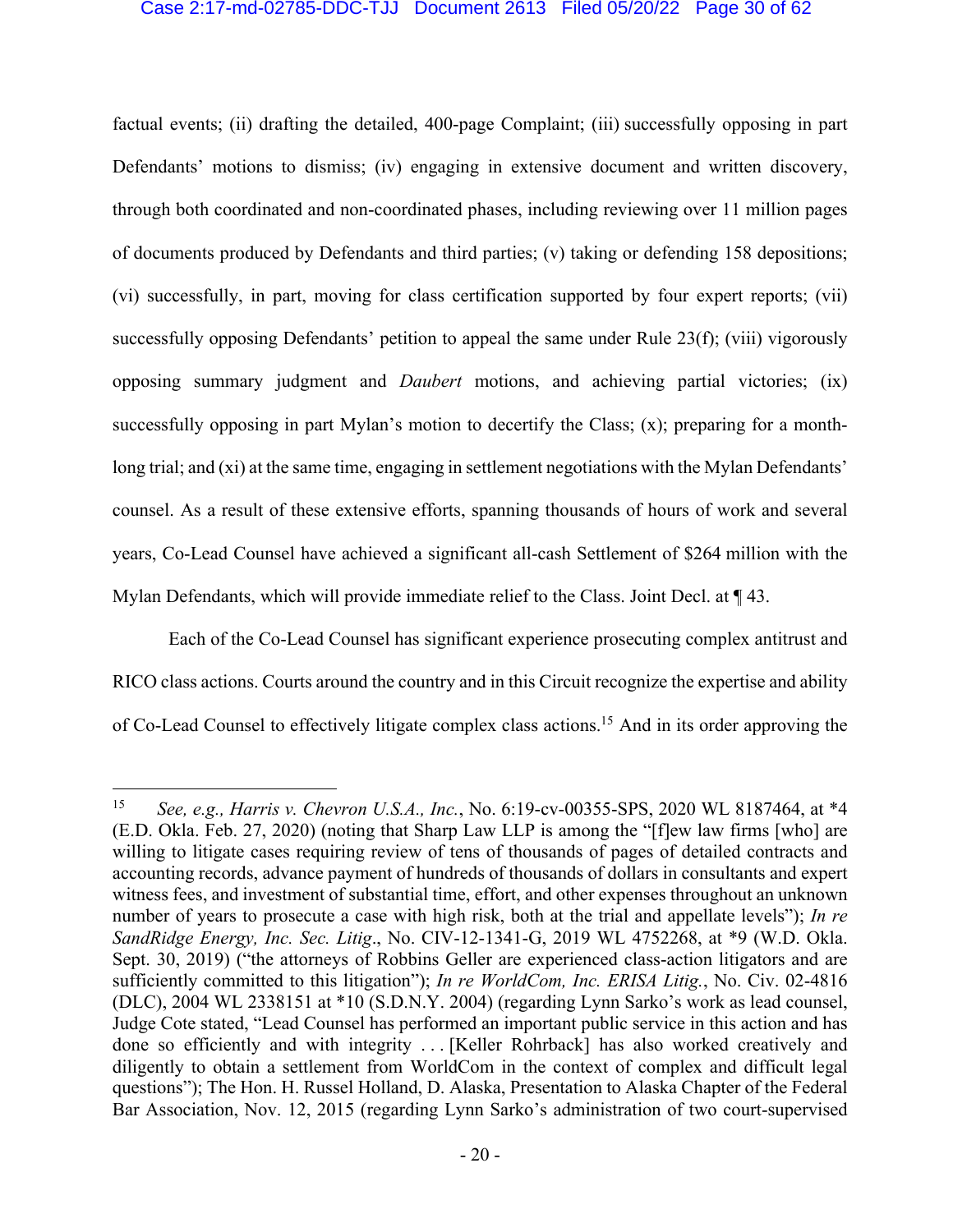#### Case 2:17-md-02785-DDC-TJJ Document 2613 Filed 05/20/22 Page 31 of 62

Pfizer Settlement, this Court noted Co-Lead Counsel's skill, experience, and zeal in prosecuting this case. ECF No. 2506, ¶ 11; *see also* Gensler Decl. at ¶ 20.

To support a finding of adequate representation, the parties must "[b]alanc[e] the entirety of the case with the ultimate resolution." *Chavez Rodriguez*, 2020 WL 3288059, at \*3. Here, the collective tenacity and sophistication of Class Counsel was vital to achieving the substantial \$264 million Settlement, which will now provide significant relief to the Class.

## **2. The Settlement Was Fairly Negotiated at Arm's Length.**

The second factor under Rule  $23(e)(2)(B)$  overlaps with the first factor considered by courts in the Tenth Circuit and assesses "whether the proposed settlement was fairly and honestly negotiated." *Rutter*, 314 F.3d at 1188. Settlements are fairly and honestly negotiated when reached after arm's-length negotiations by experienced counsel. *See In re Urethane Antitrust Litig.*, No. 04- 1616-JWL, Order and Judgment Approving Settlement and Dismissing with Prejudice the Dow Chemical Company at 2 (D. Kan. July 29, 2016), ECF No. 3274 (settlement is "fairly and honestly negotiated" when it results from "negotiations which were undertaken in good faith by counsel with significant experience litigating antitrust class actions"); *Marcus v. Kansas Dep't of Revenue*, 209

<sup>\$1.128</sup> billion *Exxon* settlement funds, Judge Holland observed: "[T]he money . . . went into the Exxon Qualified Settlement Fund that was administered by Lynn Sarko and his law firm in Seattle. Those guys did a superb job. And it was a huge effort to notify all potential claimants, to get the claims documented, to evaluate the documentation, and then to apply the sharing concepts to the individual losses. . . . I can't imagine that they could possibly have done a better job."); *In re Nat'l Collegiate Athletic Ass'n Athletic Grant-in-Aid Cap Antitrust Litig*., No. 4:14-md-2541-CW, 2017 WL 6040065, at \*10 (N.D. Cal. Dec. 6, 2017), *aff'd*, 768 F. App'x 651 (9th Cir. 2019) (noting that Pritzker Levine, as one of three firms representing the certified student-athlete class, is "among the most well-respected class action litigation firms in the country, as this Court has witnessed in numerous cases.And the efficiency with which plaintiffs' counsel achieved such exceptional results is laudable because it benefits the classes.") (footnote omitted); *Kjessler v. Zaappaaz, Inc.*, No. 4:18-cv-430, 2018 WL 8755737, at \*5–6 (S.D. Tex. Aug. 31, 2018) (appointing Burns Charest as sole interim lead class counsel based on the firm's "significant experience" in class action litigation).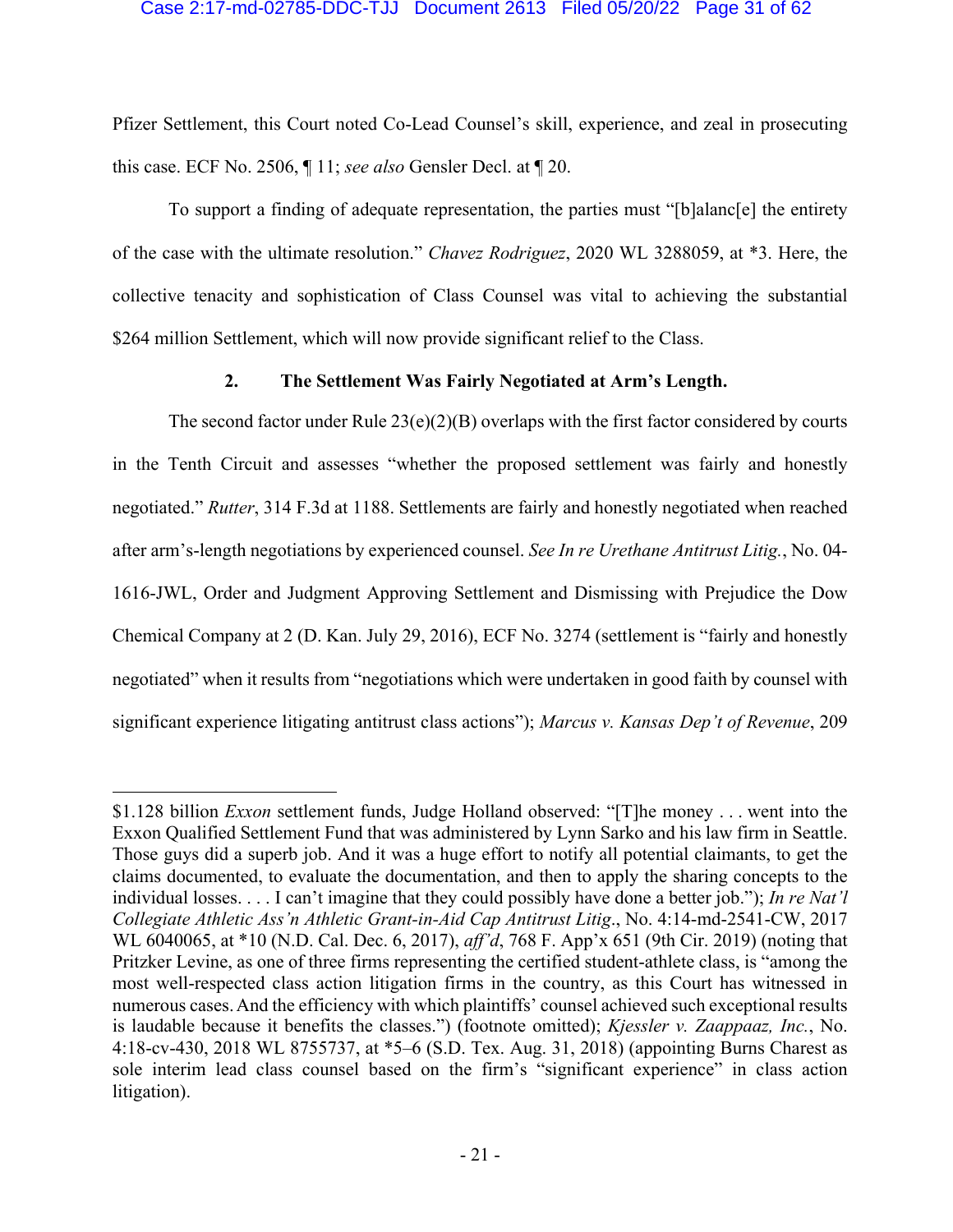#### Case 2:17-md-02785-DDC-TJJ Document 2613 Filed 05/20/22 Page 32 of 62

F. Supp. 2d 1179, 1182 (D. Kan. 2002) (finding this factor satisfied where the settlement was reached "by experienced counsel for the class").

Here, the Settlement is the product of vigorous arm's-length negotiations between the Settling Parties, advised by their sophisticated counsel, who possessed sufficient evidence and knowledge to allow them to make informed decisions about the strengths and weaknesses of their cases. Counsel participated in many meetings and phone calls where they exchanged their opposing views on the merits of Plaintiffs' claims, issues for appeal, and the terms of the Settlement. Throughout, the Mylan Defendants maintained that Plaintiffs' claims were without merit and denied all allegations of wrongdoing whatsoever with respect to the subject matter of the Action. The relevant legal issues were fully developed and ready for trial. And Plaintiffs had worked before with a mediator to settle similar claims with the Pfizer Defendants, which provided valuable insight into the value of the claims and the strengths and weaknesses of their case. As a result, the Settling Parties were well prepared for the serious negotiations that led to the Settlement and were wellinformed of the parties' arguments. Joint Decl. at ¶ 44; *see also* Gensler Decl. at ¶¶ 21-22. And the \$264 million settlement amount (\$609 million total when combined with the \$345 million Pfizer Settlement), by any measure, is an outstanding result.

In sum, the parties' negotiations and the Settlement's terms show that the Settlement was fairly and honestly negotiated.

## **3. The Settlement is Adequate Considering the Costs, Risks, and Delay of Trial and Appeal.**

In assessing the Settlement, the Court should also balance the benefits afforded to the Class, including the immediacy and certainty of a recovery, against the significant costs, risks, and delay of proceeding with the Action. *See* Rule 23(e)(2)(C)(i). This third factor is based on the premise that the Class "is better off receiving compensation now as opposed to being compensated, if at all,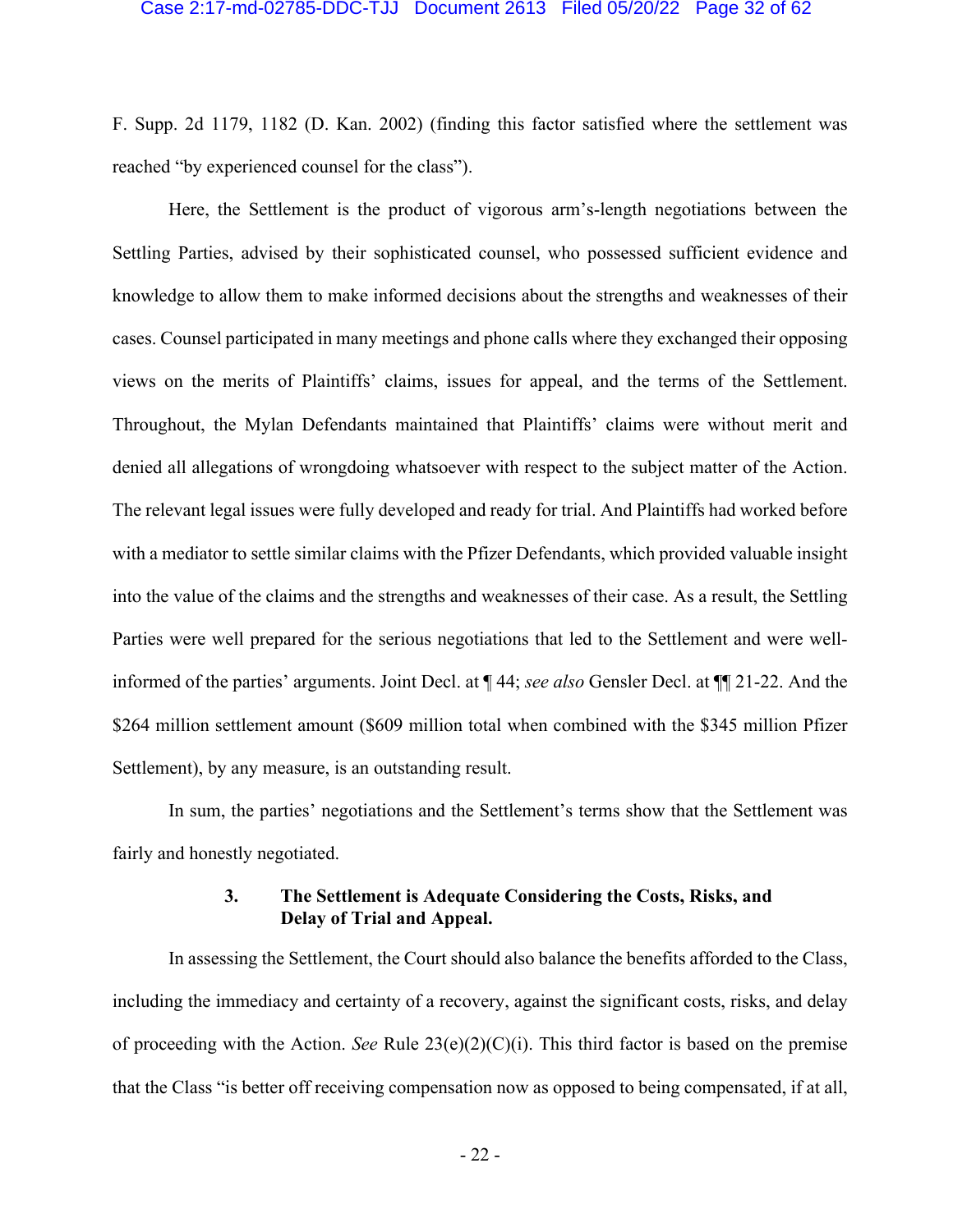#### Case 2:17-md-02785-DDC-TJJ Document 2613 Filed 05/20/22 Page 33 of 62

several years down the line, after the matter is certified, tried, and all appeals are exhausted." *See McNeely v. Nat'l Mobile Health Care, LLC*, No. CIV-07-933-M, 2008 WL 4816510, at \*13 (W.D. Okla. Oct. 27, 2008). This consideration largely overlaps with the second ("'whether serious questions of law and fact exist, placing the ultimate outcome of the litigation in doubt'") and third factors ("'whether the value of an immediate recovery outweighs the mere possibility of future relief after protracted and expensive litigation'") traditionally considered within the Tenth Circuit. *Chavez Rodriguez*, 2020 WL 3288059, at \*2-3. Thus, courts consider these factors to be "subsumed under Rule 23's requirement." *Id*.

## **a. Serious Legal and Factual Questions Placed the Action's Outcome in Doubt.**

The presence of serious legal and factual questions about the outcome of the Action weighs heavily in favor of settlement, "because settlement creates a certainty of some recovery, and eliminates doubt, meaning the possibility of no recovery after long and expensive litigation." *In re Qwest Commc'ns Int'l, Inc. Sec. Litig.*, 625 F. Supp. 2d 1133, 1138 (D. Colo. 2009). "Although it is not the role of the Court at this stage of the litigation to evaluate the merits, it is clear that the parties could reasonably conclude that there are serious questions of law and fact that exist such that they could significantly impact the case if it were litigated." *Lucas v. Kmart Corp.*, 234 F.R.D. 688, 693-94 (D. Colo. 2006). The presence of questions of law and fact "tips the balance in favor of settlement." *McNeely*, *LLC*, 2008 WL 4816510, at \*13; *see also Tennille*, 785 F.3d at 435 (affirming final approval of settlement where "serious disputed legal issues" rendered "the outcome of th[e] litigation . . . uncertain and further litigation would have been costly").

The Settlement notwithstanding, there remain many factual and legal issues on which the Settling Parties intensely disagree. The Mylan Defendants deny that they have engaged in any wrongdoing as alleged by Plaintiffs, deny any liability whatsoever for any of the claims alleged by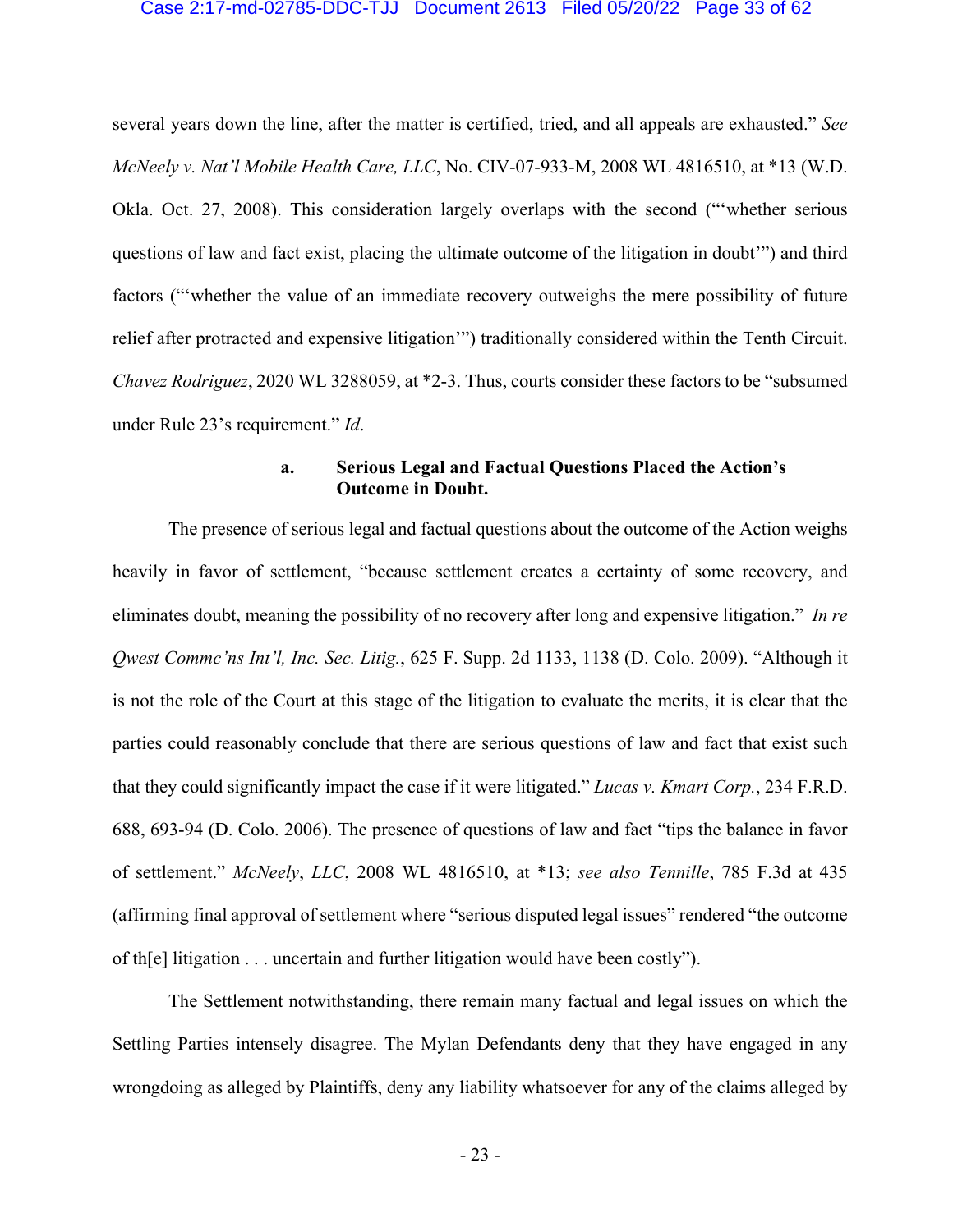#### Case 2:17-md-02785-DDC-TJJ Document 2613 Filed 05/20/22 Page 34 of 62

Plaintiffs, and deny that Plaintiffs have suffered any injuries or damages. Conversely, Plaintiffs have advanced many complex legal and factual issues under federal and state antitrust and federal RICO statutes. The issues on which the Settling Parties disagree are many, but include: (1) whether any of the Mylan Defendants engaged in conduct that would give rise to any liability to Plaintiffs under the RICO statute or certain state antitrust laws; (2) whether the Mylan Defendants have valid defenses to any such claims of liability; (3) the amount of damages Plaintiffs purportedly suffered because of the Mylan Defendants' alleged wrongdoing, as well as the methodology for estimating any such damages; (4) whether the Court properly certified the Class; and (5) whether the Mylan Defendants had other meritorious defenses to the alleged claims. Had the parties not settled this Action, the Court or a jury would eventually have to decide these issues, placing the outcome in doubt. While Plaintiffs believe their claims would be borne out by the evidence presented at trial, they recognize that there are significant hurdles to proving liability or winning at trial. Joint Decl. at ¶ 45. No doubt, any trial would be followed by one or more appeals, further delaying any outcome and creating additional risk and uncertainty.

## **b. Immediate Recovery Is More Valuable than the Mere Possibility of a More Favorable Outcome After Further Litigation.**

Considering the risks associated with continued litigation, as discussed above, the immediate, substantial relief offered by the Settlement outweighs the "mere possibility of a more favorable outcome after protracted and expensive litigation over many years in the future." *Syngenta*, 2018 WL 1726345, at \*2; *In re Thornburg Mortg., Inc. Sec. Litig.*, 912 F. Supp. 2d 1178, 1244 (D.N.M. 2012) ("'[t]o most people, a dollar today is worth a great deal more than a dollar ten years from now'") (quoting *Reynolds v. Beneficial Nat'l Bank*, 288 F.3d 277, 284 (7th Cir. 2002)).

Further, this Action has already been pending for over five years, and the Settling Parties and the Court would expend significant additional time, resources, and costs to proceed to trial,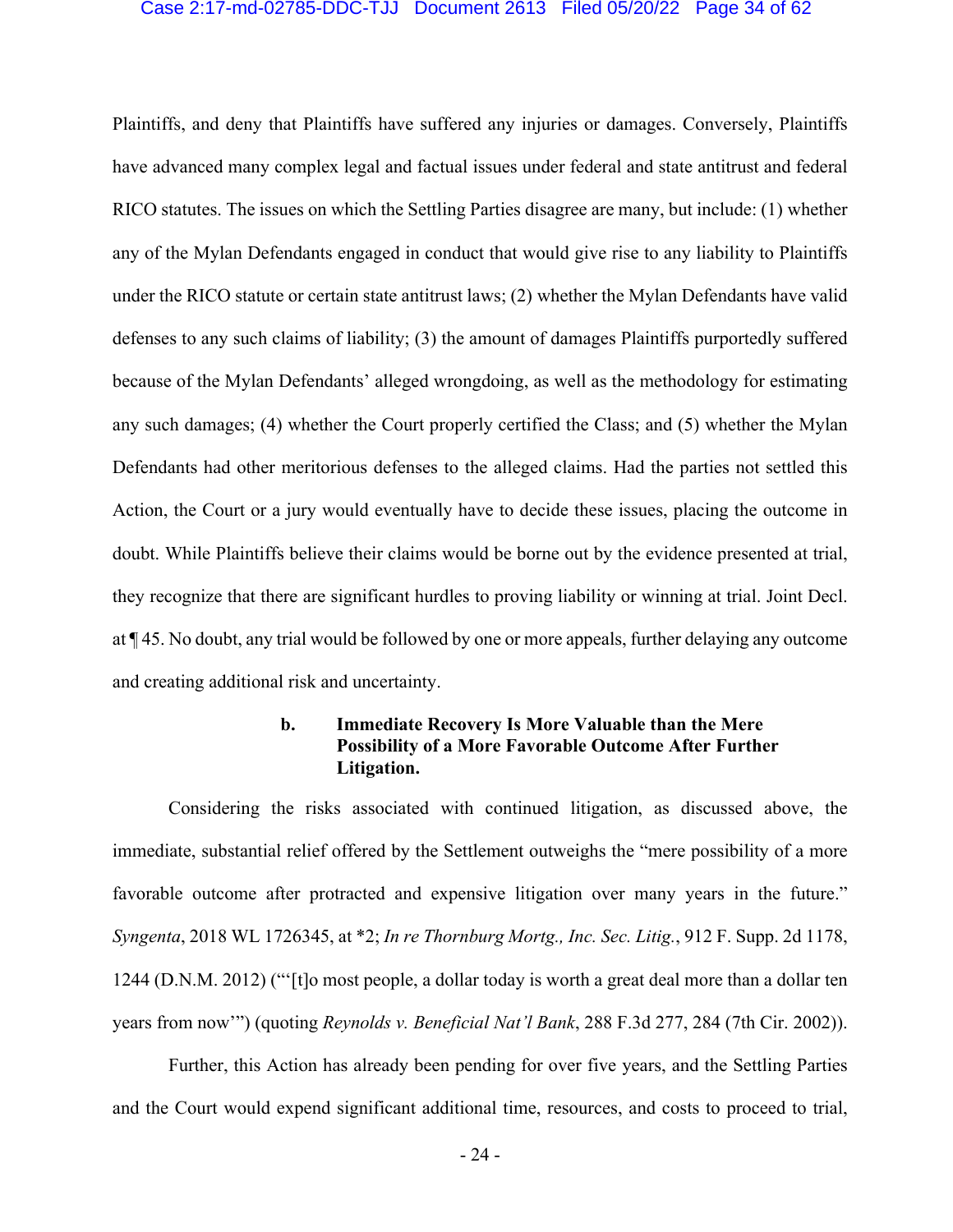#### Case 2:17-md-02785-DDC-TJJ Document 2613 Filed 05/20/22 Page 35 of 62

with the inevitable appeals likely extending years into the future. *Chavez Rodriguez*, 2020 WL 3288059, at \*3 (observing that "the costs and time of moving forward in litigation would be substantial"); *Lucas*, 234 F.R.D. at 694 ("If this case were to be litigated, in all probability it would be many years before it was resolved."). Considering the complex legal and factual issues associated with continued litigation, there is an undeniable and substantial risk that, after years of continued litigation, Plaintiffs could receive an amount significantly less than the Settlement Amount, or nothing for their claims against Mylan.

"By contrast, the proposed settlement agreement provides the class with substantial, guaranteed relief" now*. Lucas*, 234 F.R.D. at 694; *see also McNeely*, 2008 WL 4816510, at \*13 ("The class . . . is better off receiving compensation now as opposed to being compensated, if at all, several years down the line, after the matter is certified, tried, and all appeals are exhausted."). "[The] immediate recovery in this case outweighs the time and costs inherent in complex securities litigation, especially when the prospect is some recovery versus no recovery." *In re Crocs, Inc. Sec. Litig.*, 306 F.R.D. 672, 691 (D. Colo. 2014); *In re King Res. Co. Sec. Litig.*, 420 F. Supp. 610, 625 (D. Colo. Aug. 10, 1976) ("In this respect, '[i]t has been held proper to take the bird in the hand instead of a prospective flock in the bush.'"); *accord Tennille v. W. Union Co.*, No. 09-cv-00938- JLK-KMT, 2014 WL 5394624, at \*4 (D. Colo. Oct. 15, 2014), *appeal dismissed*, 809 F.3d 555 (10th Cir. 2015). Thus, the \$264 million immediate recovery, particularly when viewed in the context of the risks, costs, delay, and the uncertainties of further proceedings, weighs in favor of final approval of the Settlement.

#### **4. The Method for Distributing Relief Is Effective.**

As shown in Section I above and detailed in the Schachter Declaration, the notice program and claims administration process have been and are effective. Plaintiffs and Co-Lead Counsel provided the best notice practicable under the circumstances in accordance with the Preliminary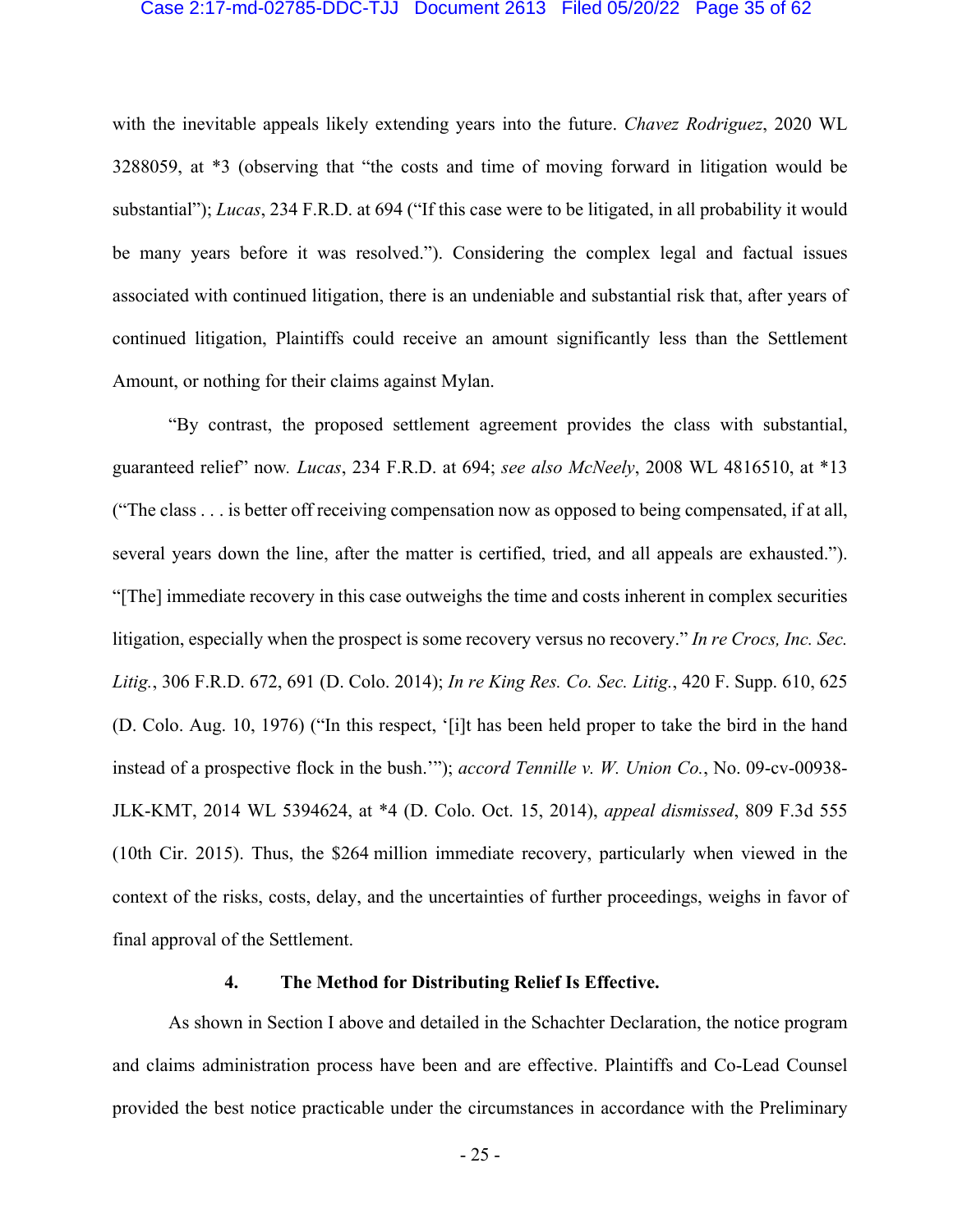#### Case 2:17-md-02785-DDC-TJJ Document 2613 Filed 05/20/22 Page 36 of 62

Approval Order (ECF No. 2594) and the requirements of Rule 23 and due process. The settlement notice program approved by the Court includes individual notice by email or First-Class Mail to all Class Members who can be identified with reasonable effort, supplemented by various forms of internet and publication notice, targeted to reach likely EpiPen purchasers. In addition, a casedesignated website has been created where settlement-related and other key documents have been posted, including the Settlement Agreement, Notices, Plan of Allocation, Proofs of Claim (Claim Forms), and Preliminary Approval Order. The Settlement website allows for Proof of Claim forms to be filed electronically. The claims process is streamlined even further because Class Members who already submitted claims in the Pfizer Settlement will automatically be eligible to receive payments from the Mylan Settlement without the need to file another claim form. Joint Decl. at ¶ 48.

Plaintiffs have proposed a fair and orderly claims administration process in which Class Members who wish to participate in the Settlement will complete and submit Proofs of Claim, either by mail or online, in accordance with the instructions contained therein. ECF No. 2594. The Settlement Administrator will distribute the Net Settlement Fund to eligible Class Members on a value paid basis under a Court-approved Plan of Allocation. ECF No. 2590-9. As shown in Section III below, the Plan of Allocation proposed here was prepared with information provided by Plaintiffs' experts and in consultation with A.B. Data and is designed to fairly allocate the Net Settlement Fund to Eligible Claimants. *Id.* at ¶ 49; *see also* Gensler Decl. at ¶¶ 32-36. The notice program, claims administration process, and Plan of Allocation are a thorough and effective method of distributing relief and further support final approval.

#### **5. Attorneys' Fees and Expenses.**

Rule  $23(e)(2)(C)(iii)$  addresses "the terms of any proposed award of attorney's fees, including timing of payment." Fed. R. Civ. P. 23(e)(2)(C)(iii). Plaintiffs' counsel seek an award of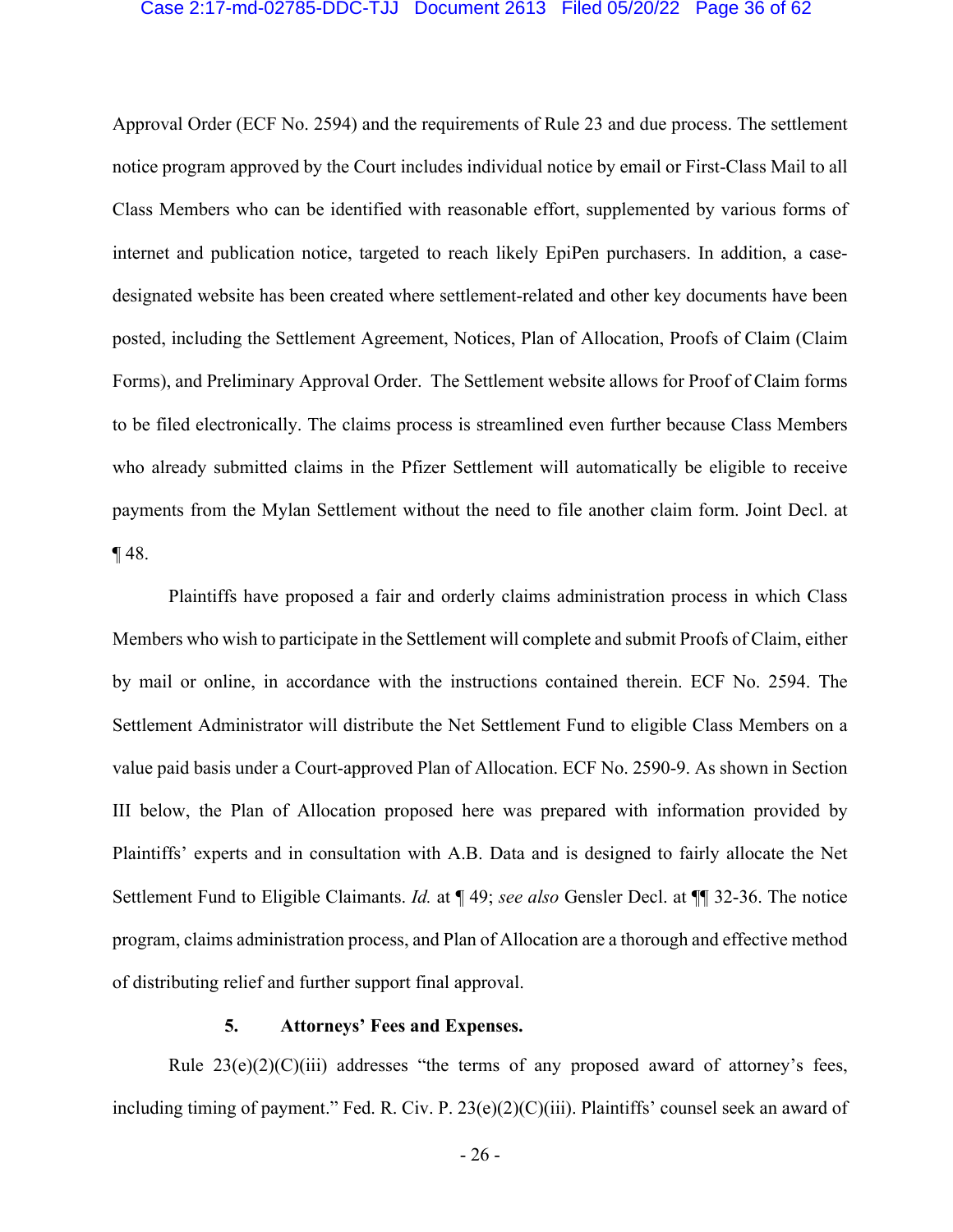#### Case 2:17-md-02785-DDC-TJJ Document 2613 Filed 05/20/22 Page 37 of 62

attorneys' fees of a standard one-third of the Settlement Amount, plus payment of Plaintiffs' counsel's expenses incurred in connection with this Action, plus interest earned on these amounts at the same rate as earned by the Settlement Fund.

As detailed in Section IV below, the fee request is in line with fee awards that other courts in this district and the Tenth Circuit have approved in complex class actions. Further, this is an allcash, non-reversionary settlement and the entire Net Settlement Fund will be distributed to Class Members until it is no longer economically feasible to do so.

As for the timing of payment, the Settlement Agreement provides that any Plaintiffs' attorneys' fees and expenses, as awarded by the Court, will be paid to Plaintiffs' counsel within ten days of the Court executing the Judgment and an order awarding such fees and expenses, subject to Plaintiffs' counsel's several obligations to make appropriate refunds or repayments to the Settlement Fund if, and when, as a result of any appeal or further proceedings the fee or expense award is lowered or the Settlement is disapproved by a final order not subject to final review. Settlement Agreement at ¶¶ 6.1-6.3; *see Syngenta*, 2021 WL 102819, at \*4 (D. Kan. Jan. 12, 2021) (approving immediate payment of plaintiff counsel attorneys' fees and costs) (citing *In re Lumber Liquidators Chinese-Manufactured Flooring Prods. Mktg., Sales Practices and Prods. Liab. Litig.*, 952 F.3d 471, 487 (4th Cir. 2020) (finding immediate payment provisions have generally been approved by federal courts)); *see also Pelzer v. Vassalle*, 655 F. App'x 352, 365 (6th Cir. 2016) ("The quick-pay provision does not harm the class members in any discernible way, as the size of the settlement fund available to the class will be the same regardless of when the attorneys get paid."); *In re Whirlpool Corp. Front-loading Washer Prods. Liab. Litig.*, No. 1:08-WP-6500, 2016 WL 5338012, at \*21 (N.D. Ohio Sept. 23, 2016) ("[q]uick-pay clauses substantially reduce the leverage a professional objector can wield"); Bolch Jud. Inst., Guidelines and Best Practices: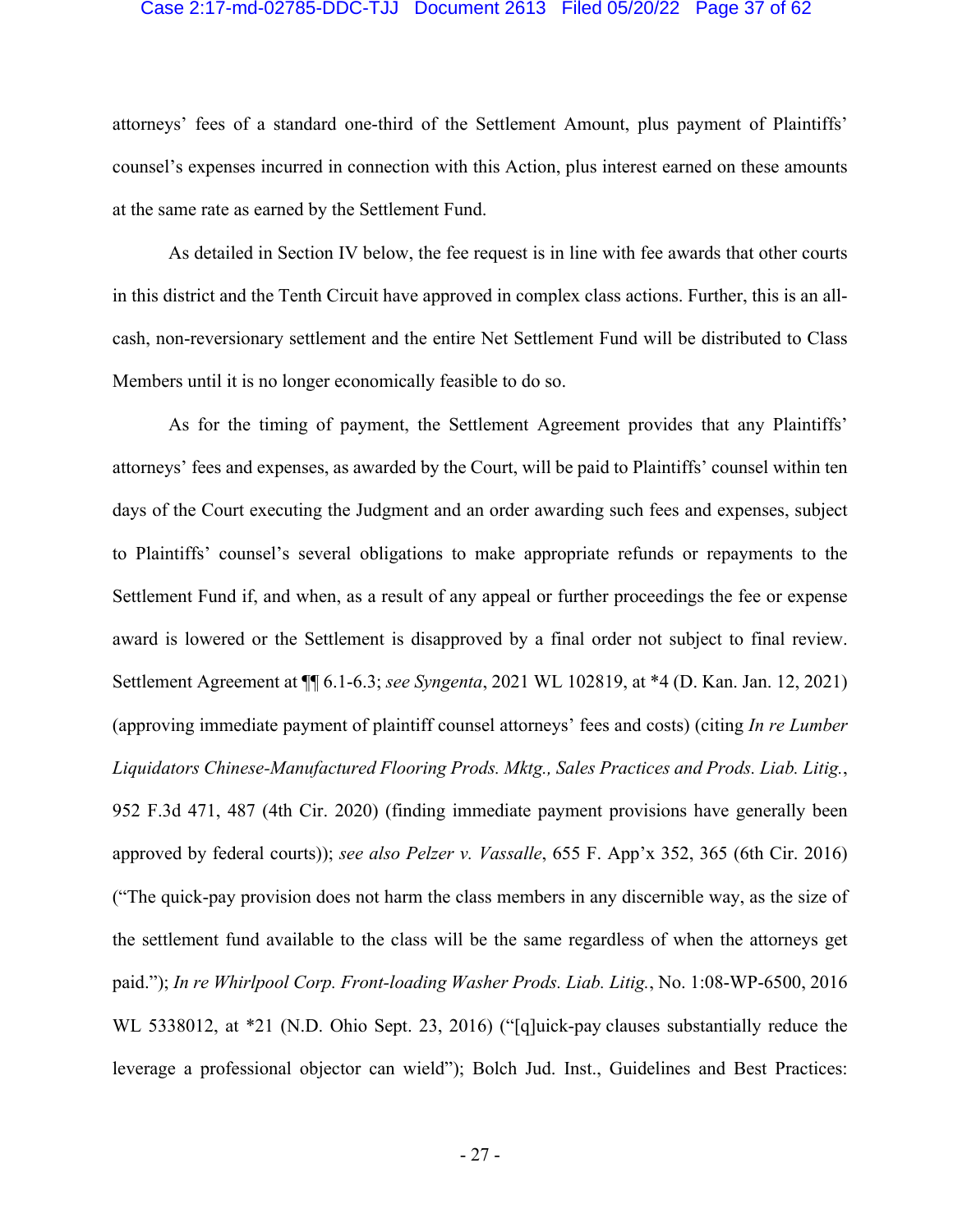Implementing 2018 Amendments to Rule 23 Class Action Settlement Provisions 21 (2018), (suggesting that the parties' efforts to discourage bad-faith objectors "include a 'quick-pay clause""). $16$ 

### **6. The Settling Parties Have No Additional Agreement.**

Rule  $23(e)(2)(C)(iv)$  requires the disclosure of any other agreements. The Settling Parties have no additional agreements. Joint Decl. at  $\P$  52.

## **7. Class Members Are Treated Equitably.**

The final factor, Rule 23(e)(2)(D), looks at whether Class Members are treated equitably. As discussed below in Section III and reflected in the Plan of Allocation (ECF No. 2590-9), Class Members are treated equitably here. The Plan of Allocation is substantively the same as the one approved by the Court in the Pfizer Settlement. The Net Settlement Fund will be allocated based on estimated damages as calculated in the Rebuttal Merits Expert Report of Professor Meredith Rosenthal (ECF No. 2216-2) and then distributed on a *pro rata* basis to Class Members based on total amounts paid for EpiPens during the Class Period. Two separate pools are established for TPPs and individual consumers because of their differing claim rates. The Plan of Allocation provides for a spill-over from one pool to the other if one pool exhausts but the other does not. Therefore, all Class Members are treated alike in receiving their *pro rata* share of the Settlement. This factor supports granting final approval of the Settlement. *See* Gensler Decl. at ¶¶ 39-40.

## **B. The Settlement Satisfies the Remaining Factor Considered by Courts in the Tenth Circuit.**

The final, additional factor courts in the Tenth Circuit consider is "the judgment of the parties that the settlement is fair and reasonable." *Chavez Rodriguez*, 2020 WL 3288059, at \*2. In

<sup>&</sup>lt;sup>16</sup> *Available at:* https://scholarship.law.duke.edu/cgi/viewcontent.cgi?article=1003&context= bolch.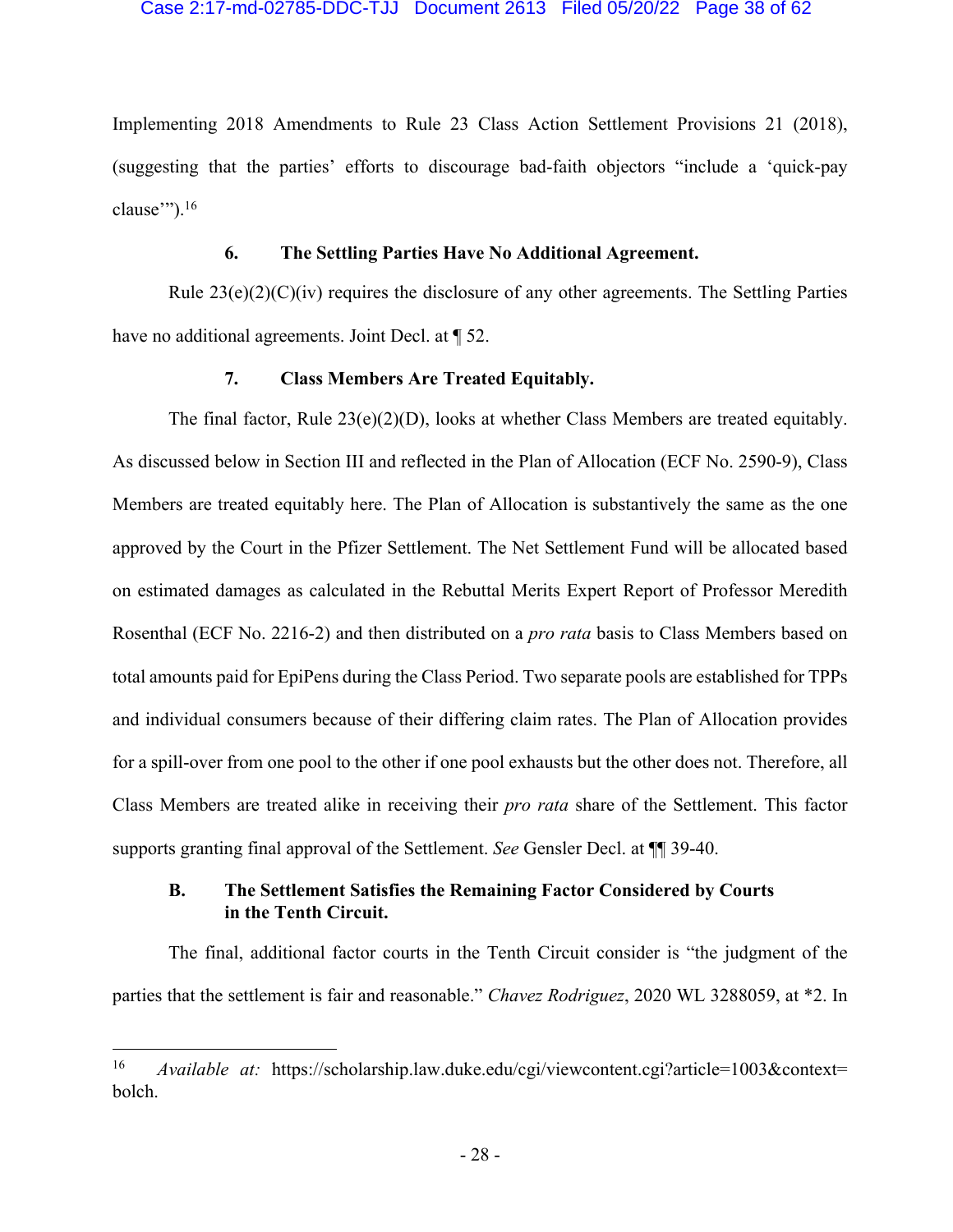#### Case 2:17-md-02785-DDC-TJJ Document 2613 Filed 05/20/22 Page 39 of 62

analyzing this factor, courts recognize that "the recommendation of a settlement by experienced plaintiff[s'] counsel is entitled to great weight." *O'Dowd v. Anthem, Inc*., No. 14-cv-02787-KLM-NYW, 2019 WL 4279123, at \*14 (D. Colo. Sept. 9, 2019); *Hapka v. CareCentrix, Inc*., No. 2:16 cv-02372-KGG, 2018 WL 1871449, at \*5 (D. Kan. Feb. 15, 2018); *Marcus v. Kansas Dept. of Revenue*, 209 F. Supp. 2d 1179, 1183 (D. Kan. 2002) ("Counsels' judgment as to the fairness of the agreement is entitled to considerable weight.").

Co-Lead Counsel—all senior attorneys at law firms with considerable experience in complex antitrust and civil RICO class actions—only agreed to settle this Action after extensive investigation, written discovery, motion practice, deposition testimony, data analyses, and rigorous arm's-length negotiations. Joint Decl. at ¶ 40. And, as noted above, Plaintiffs and their Counsel have compared the substantial recovery the Class will receive from the Settlement against the risks, delays, and uncertainties of continued litigation and appeals. Plaintiffs and their Counsel believe the Settlement is fair, adequate, and reasonable, meets all the standards for approval under Rule 23(c) and Tenth Circuit law, and should be finally approved. *Id*. at ¶ 41-42. The Mylan Defendants likewise believe the Settlement should be finally approved. Because the above factors weigh in favor of the Settlement, Plaintiffs ask the Court to grant final approval of the Settlement.

## **III. THE PLAN OF ALLOCATION IS FAIR, REASONABLE AND ADEQUATE.**

The proposed Plan of Allocation (ECF No. 2590-9) details how the Net Settlement Fund is to be allocated among eligible Class Members who file timely and valid claims. The standard for approval of a plan of allocation is the same as the standard for approving a settlement: whether it is "fair, reasonable, and adequate." *See Lucas*, 234 F.R.D. at 695. In making this determination, courts give great weight to the recommendation of experienced counsel. *See id*. ("An allocation formula need only have a reasonable, rational basis, particularly if recommended by 'experienced and competent' class counsel.").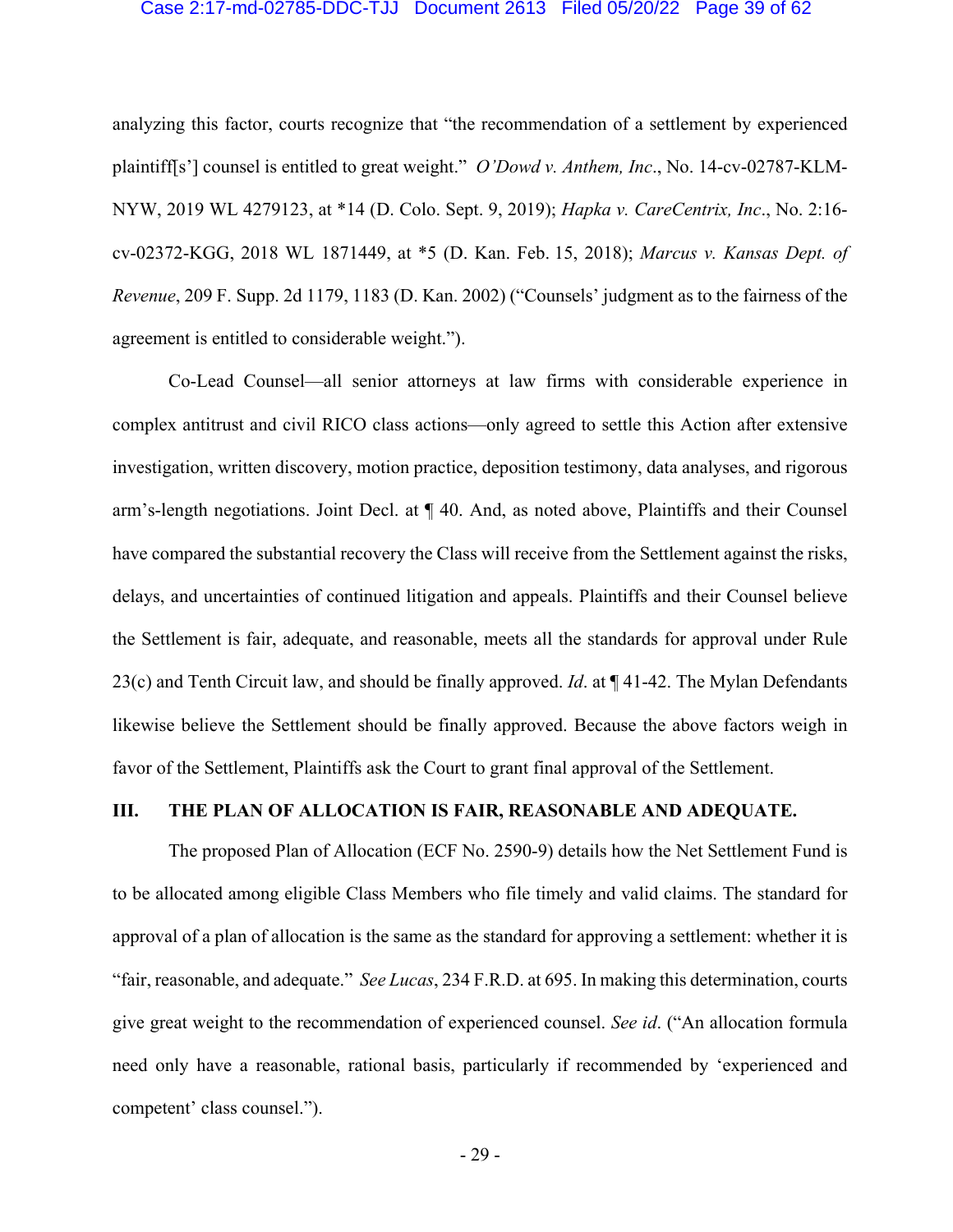#### Case 2:17-md-02785-DDC-TJJ Document 2613 Filed 05/20/22 Page 40 of 62

Here, the Plan of Allocation, just as with the court-approved Plan of Allocation in the Pfizer Settlement, creates two pools of funds from the Net Settlement Fund, one for individual consumers and one for third-party payors. The allocation of funds as between the two pools is based on the work done by Plaintiffs' experts and tracks, as a percentage, the relative damages allegedly suffered by individual consumers and third-party payors as calculated in the Rebuttal Merits Expert Report of Professor Meredith Rosenthal (ECF No. 2216-2). Within each pool, funds will be distributed on a *pro rata* basis to all eligible Class Members who file (or previously filed in connection with the Pfizer Settlement) a timely and valid Proof of Claim.17 Funds remaining in one pool will spill-over to the other pool in certain circumstances. Plaintiffs expect that all funds will be distributed to Class Members under the Plan of Allocation. There is no right of reversion under the Settlement and in no case will any portion of the Settlement Amount be returned to the Mylan Defendants once the Settlement becomes final. Joint Decl. at ¶ 32.

Co-Lead Counsel submit that this method of distributing settlement funds is fair, reasonable, and adequate, and warrants this Court's final approval.

## **IV. THE REQUESTED COMMON FUND FEE IS REASONABLE AND SHOULD BE APPROVED.**

Rule 23 provides that "[i]n a certified class action, the court may award reasonable attorney's fees and nontaxable costs that are authorized by law or by the parties' agreement." Fed. R. Civ. P. 23(h). The Supreme Court has long recognized that "a litigant or a lawyer who recovers a common fund for the benefit of persons other than himself or his client is entitled to a reasonable attorney's fee from the fund as a whole." *Boeing Co. v. Van Gemert*, 444 U.S. 472, 478 (1980). The

<sup>&</sup>lt;sup>17</sup> As noted above, Class Members who did not file a Proof of Claim in the Pfizer Settlement but file one in connection with the Mylan Settlement will only be entitled to their share of the Net Settlement Fund in the Mylan Settlement.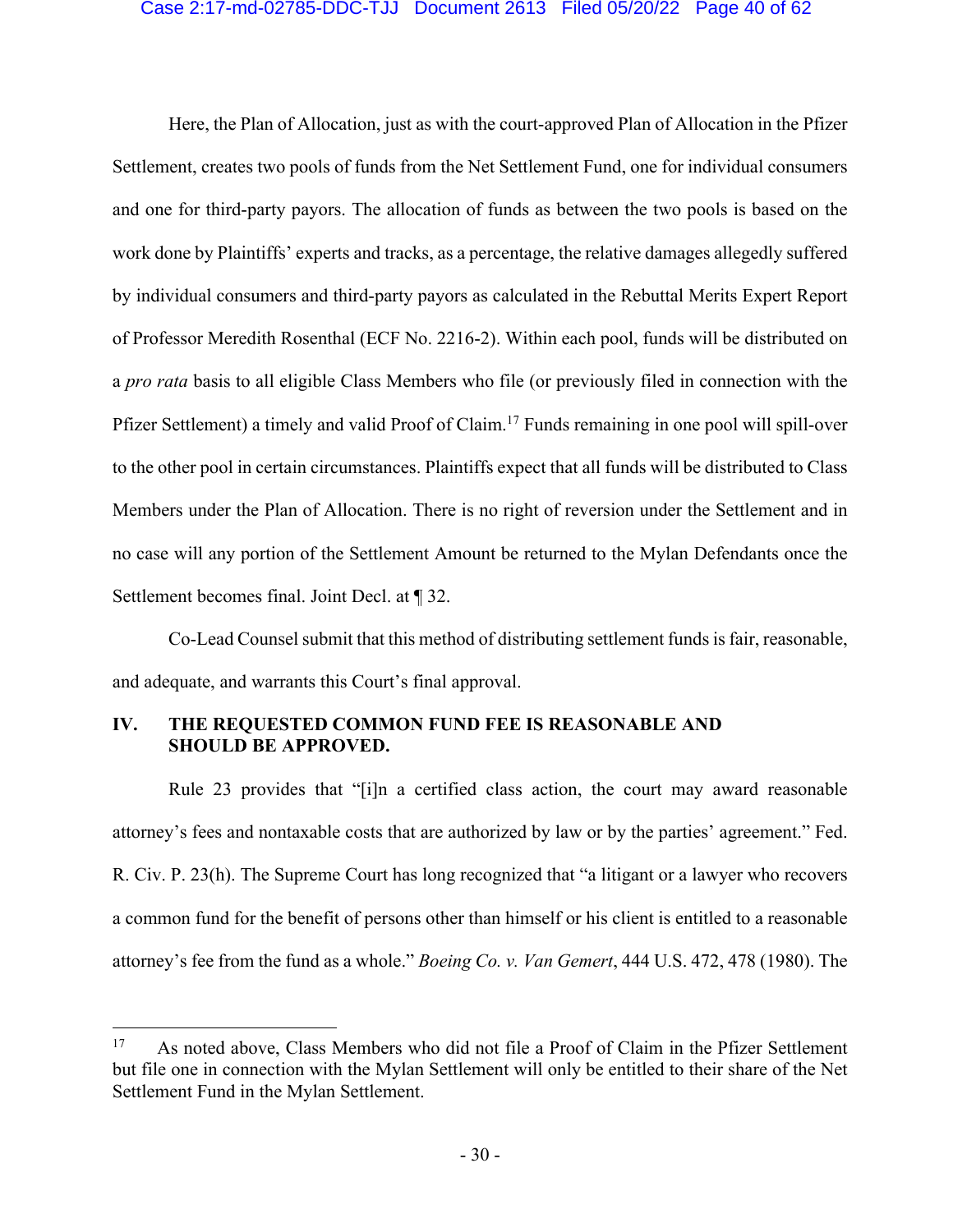#### Case 2:17-md-02785-DDC-TJJ Document 2613 Filed 05/20/22 Page 41 of 62

purpose of the common fund doctrine is to compensate class counsel fairly and adequately for services rendered on the theory "that persons who obtain the benefit of a lawsuit without contributing to its costs are unjustly enriched at the successful litigant's expense." *Gottlieb v. Barry*, 43 F.3d 474, 482 (10th Cir. 1994) (quoting *Boeing*, 444 U.S. at 478). And here, the Settlement Agreement expressly provides for an award of attorneys' fees and expenses to be paid from the Settlement Fund to Co-Lead Counsel for work performed benefiting the Class Members. *See*  Settlement Agreement at  $\P$  6.1, 6.4. Accordingly, the Court has authority by law and the parties' agreement to award attorneys' fees and expenses from the Settlement Fund in this case.

#### **A. The Requested Fee is a Reasonable Percentage of the Common Fund.**

The prevailing method for determining attorneys' fees in common fund cases is awarding a percentage of the fund. *See* Manual for Complex Litigation, Fourth, § 14.121 ("The vast majority of courts . . . use the percentage-fee method in common-fund cases."). The Supreme Court has directed that "under the 'common fund doctrine,' . . . a reasonable fee is based on a percentage of the fund bestowed on the class." *Blum v. Stenson*, 465 U.S. 886, 900 n.16 (1984). And in this Circuit, a percentage-of-the-fund is the preferred method of awarding attorney fees in common fund cases. *See In re EpiPen (Epinephrine Injection, USP) Mktg., Sales Pracs. & Antitrust Litig.*, No. 17-MD-2785-DDC-TJJ, 2021 WL 5369798, at \*4 (D. Kan. Nov. 17, 2021) ("The Tenth Circuit prefers the percentage-of-the-fund method when determining the award of attorneys' fees in common fund cases,"); *accord Nakamura v. Wells Fargo Bank, N.A.*, No. 17-4029-DDC-GEB, 2019 WL 2185081, at \*1 (D. Kan. May 21, 2019) (same); *In re Syngenta AG MIR 162 Corn Litig.*, 357 F. Supp. 3d. 1094, 1113-14 (D. Kan. 2018) (same); *In re Sprint Corp. ERISA Litig.*, 443 F. Supp. 2d 1249, 1269 (D. Kan. 2006) (same); *see also Rosenbaum v. MacAllister*, 64 F.3d 1439, 1445 (10th Cir. 1995); *Gottlieb*, 43 F.3d at 482-83. "The Tenth Circuit favors the common fund approach, as opposed to the lodestar method, because a percentage of the common fund is less subjective than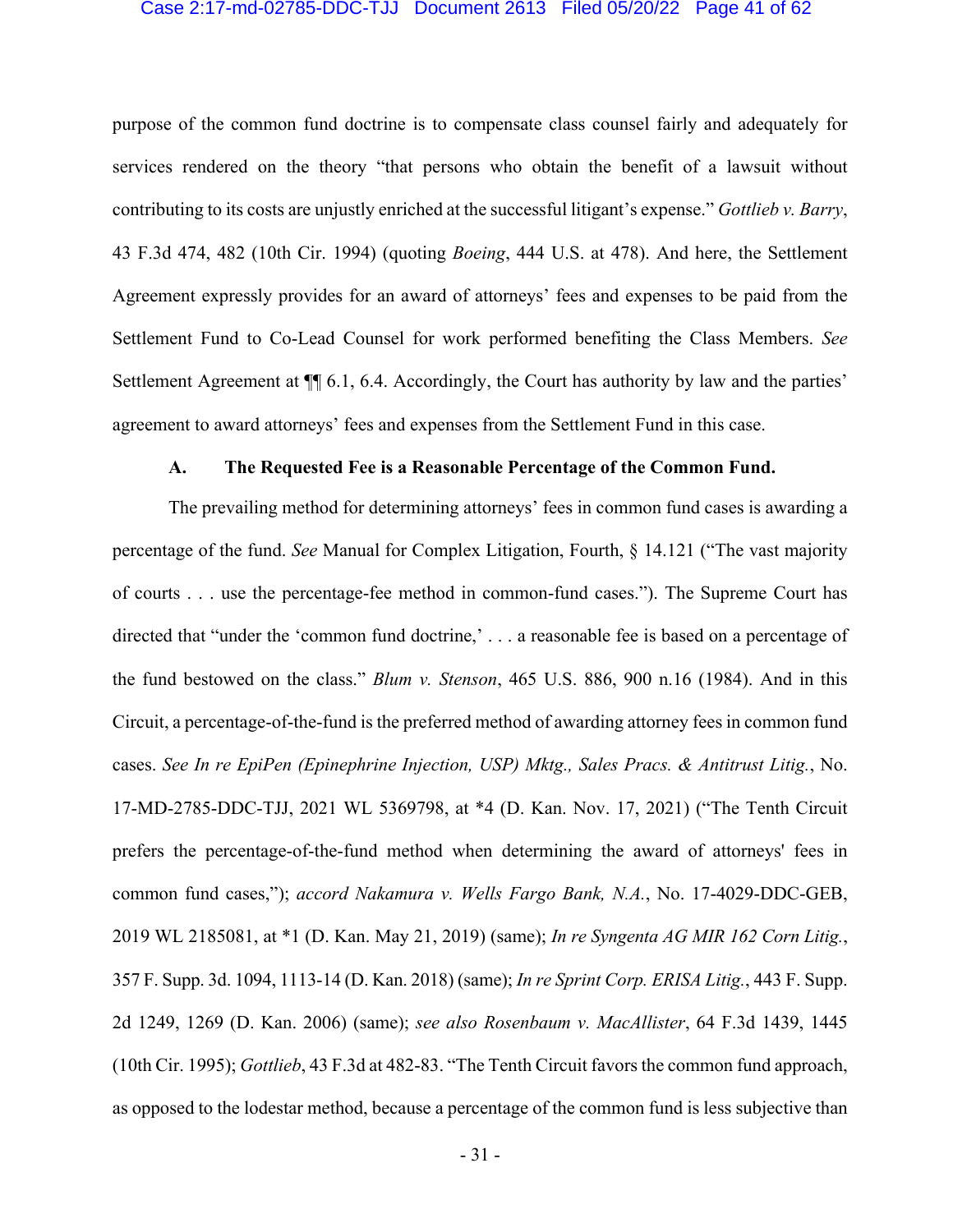#### Case 2:17-md-02785-DDC-TJJ Document 2613 Filed 05/20/22 Page 42 of 62

the lodestar plus multiplier approach, matches the marketplace most closely, and is the better-suited approach when class counsel were retained on a contingent fee basis, as in this case." *Shaw v. Interthinx, Inc.*, No. 13-CV-01229-REB-NYW, 2015 WL 1867861, at \*5 (D. Colo. Apr. 22, 2015) (internal quotations, citation omitted). And in making a "percentage-fee determination, the court need not conduct a lodestar analysis to assess reasonableness." *Nakamura*, 2019 WL 2185081, at \*3 (citing *Brown v. Phillips Petroleum Co*., 838 F.2d 451, 456, 456 n.3 (10th Cir. 1988); *Chieftain Royalty Co. v. XTO Energy, Inc.*, No. CIV-11-29-KEW, 2018 WL 2296588, at \*3 (E.D. Okla. Mar. 27, 2018) (neither lodestar analysis nor lodestar cross-check is required); *Childs v. Unified Life Ins. Co*., No. 10-CV-23-PJC, 2011 WL 6016486, at \*15 n.10 (N.D. Okla. Dec. 2, 2011) ("Because the other *Johnson* factors, combined, warrant approval of the common fund fee sought by Plaintiff's Counsel, the Court need not engage in a detailed, lodestar-type analysis of the 'time and labor required' factor.")).

The percentage method provides "appropriate financial incentives" necessary to "attract well-qualified plaintiffs' counsel who are able to take a case to trial, and who defendants understand are able and willing to do so." *In re WorldCom, Inc. Sec. Litig.*, 388 F. Supp. 2d 319, 359 (S.D.N.Y. 2005). From a policy standpoint, "the [percentage] method of calculating fees more appropriately aligns the interests of the class with the interests of class counsel—the larger the value of the settlement, the larger the value of the fee award." *Bussie v. Allmerica Fin. Corp.*, No. 97-40204- NMG, 1999 WL 342042, at \*2 (D. Mass. May 19, 1999) (internal quotation, citation omitted).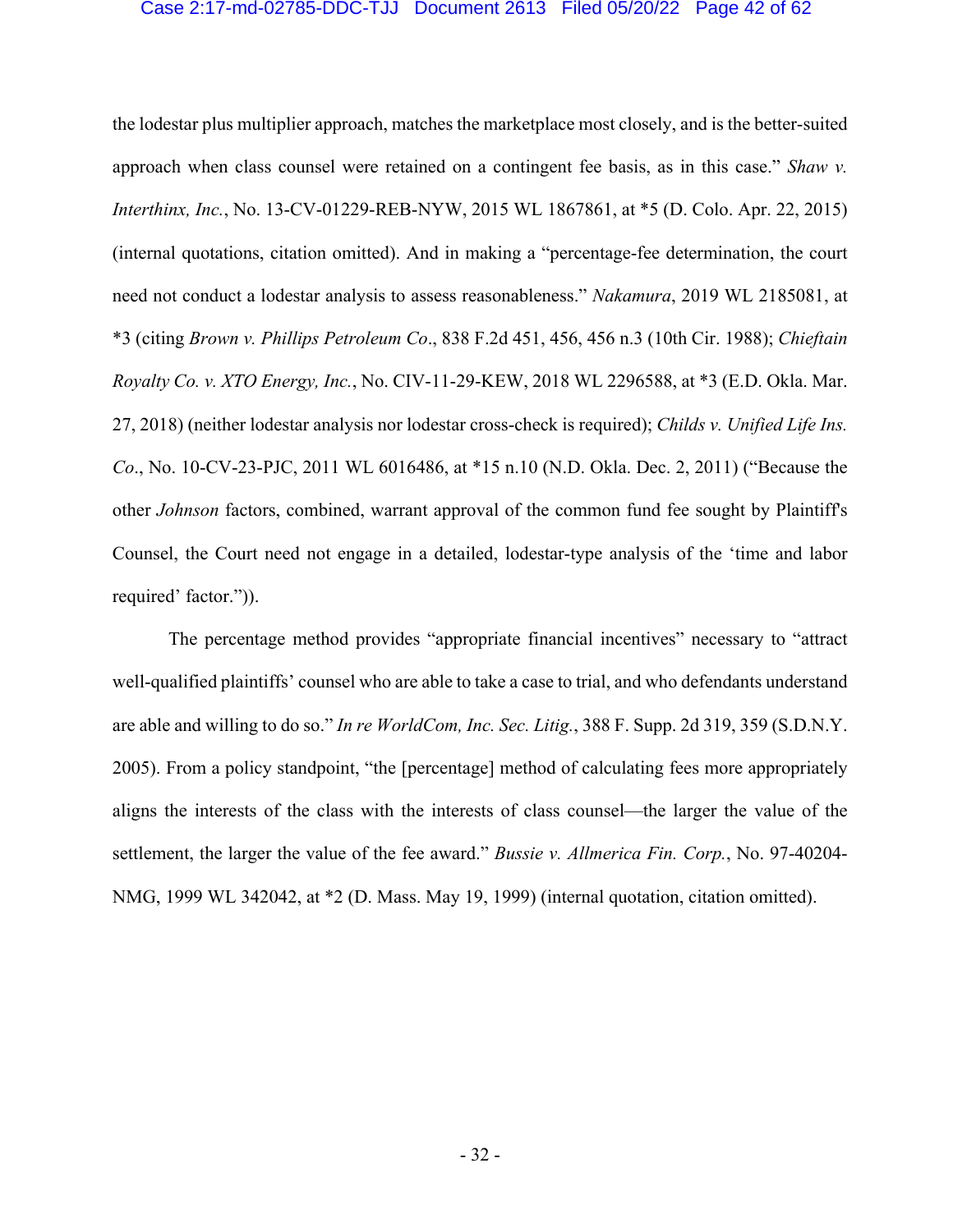An award of attorneys' fees of one-third of the \$264 million Settlement Fund amounts to

\$88 million and is consistent with this District's law and the Tenth Circuit's requirement that the

fee is reasonable under review of the 12 *Johnson* factors.18

## **B. The** *Johnson* **Factors Support the Reasonableness of Co-Lead Counsel's Fee Request.**

Courts in this jurisdiction analyze the reasonableness of fee awards under Rule 23(h) using

the well-known factors originally set forth in *Johnson v. Georgia Highway Express, Inc*., 488 F.2d

714 (5th Cir. 1974), and approved by the Tenth Circuit:

- (1) the time and labor involved;
- (2) the novelty and difficulty of the questions;
- (3) the skill requisite to perform the legal services properly;
- (4) the preclusion of other employment by the attorney due to acceptance of the case;
- (5) the customary fee;
- (6) any prearranged fee—this is helpful but not determinative;
- (7) time limitations imposed by the client or other circumstances;
- (8) the amount involved and results obtained;
- (9) the experience, reputation, and ability of the attorneys;
- (10) the undesirability of the case;
- (11) the nature and length of professional relationship with the client; and
- (12) awards in similar cases.

*Brown,* 838 F.2d at 454-55 (10th Cir. 1988) (citing *Johnson*, 488 F.2d 717-19, and noting that

"federal courts have relied heavily on the [*Johnson*] factors . . . in calculating and reviewing

<sup>&</sup>lt;sup>18</sup> The percentage-of-the-fund Class Counsel requests equates to a 1.97 multiplier to their \$103 million of collective lodestar in the combined Mylan and Pfizer Settlements (\$88 million and \$115 million respectively for total fees of \$203 million), which is eminently reasonable. *See In re: Urethane Antitrust Litig*., No. 04-1616-JWL, 2016 WL 4060156, at \*7 (D. Kan. July 29, 2016) (awarding a one-third fee yielding a 3.2 multiplier of approximately \$100 million total lodestar and finding "even if the Court were to reduce the lodestar a small amount, such that the multiplier here increased to 4 or 5, that multiplier would fall within the range of multipliers accepted by a number courts"); *see also In re Miniscribe Corp.*, 309 F.3d 1234, 1245 (10th Cir. 2002) (noting that "[t]he 2.57 multiplier . . . finds some support in other lodestar multiplier cases."); *Rothe v. Battelle Mem'l Inst.*, 2021 WL 2588873, at \*11 (D. Colo. June 24, 2021) (awarding fee equating to a "3.61" multiplier on counsel's lodestar amount."); *see also* Gensler Decl. at ¶¶ 42-63 (noting that the applicable *Johnson* factors fully support the standard one-third fee usually awarded in this District).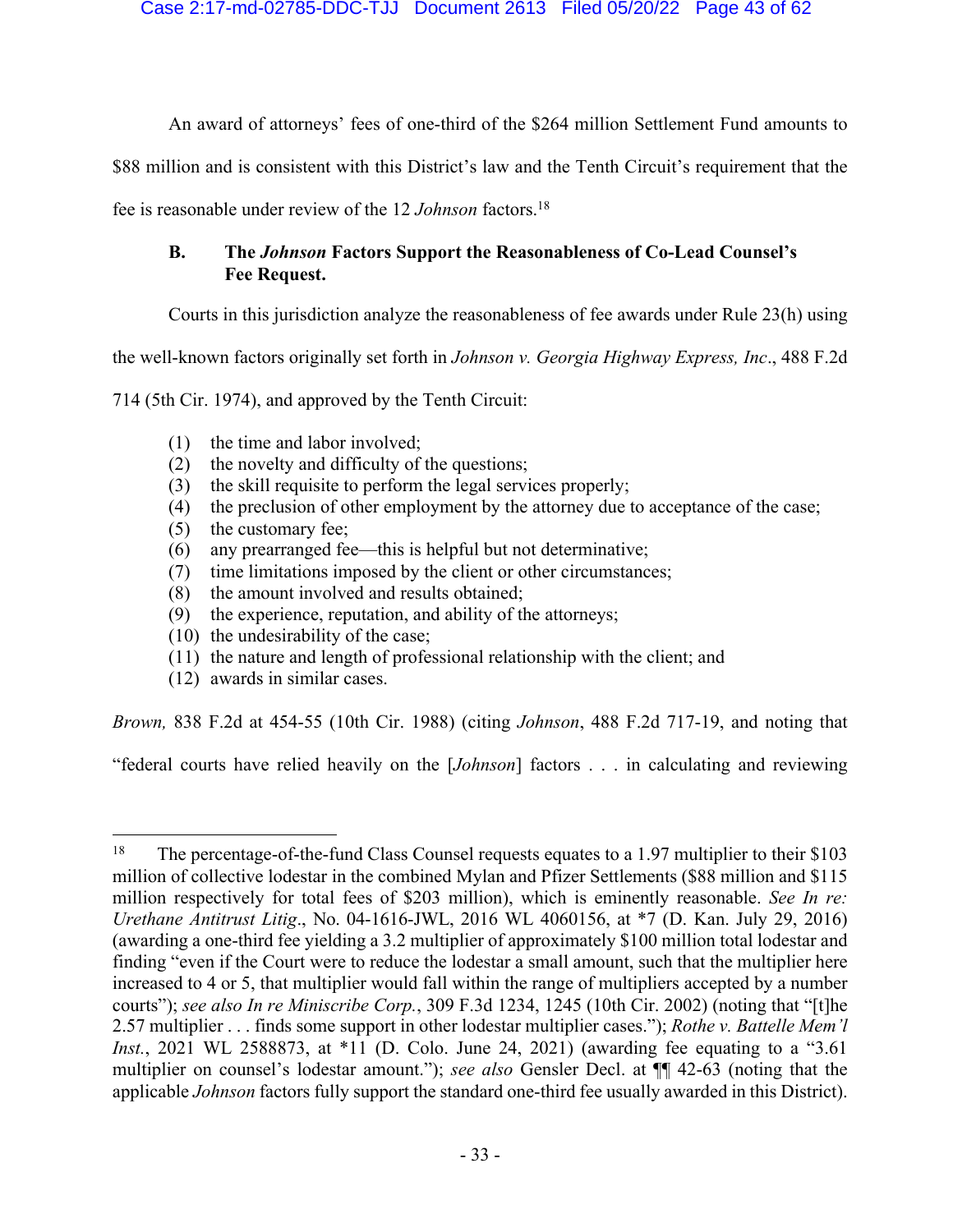#### Case 2:17-md-02785-DDC-TJJ Document 2613 Filed 05/20/22 Page 44 of 62

attorneys' fees awards"). The weight to be given to each of the *Johnson* factors varies from case to case, and each factor is not always applicable. *See id.* at 456 ("rarely are all of the *Johnson* factors applicable; this is particularly so in a common fund situation"); *see also Gudenkauf v. Stauffer Commc'ns, Inc.*, 158 F.3d 1074, 1083 (10th Cir. 1998) ("We have never held that a district court abuses its discretion by failing to specifically address each *Johnson* factor."). The relevant *Johnson*  factors show that a one-third fee award is appropriate here.<sup>19</sup>

## **1. The significant monetary award obtained for the Class supports the reasonableness of the fee award. (Factor 8)**

Here, the result obtained for the Class is the most important factor in determining an appropriate fee. *See Brown*, 838 F.2d at 456 ("the amount involved and the results obtained may be given greater weight when, as in this case, the trial judge determines that the recovery was highly contingent and that the efforts of counsel were instrumental in realizing recovery on behalf of the class"); *Nakamura*, 2019 WL 2185081, at \*2 ("the result obtained deserves greater weight than the other *Johnson* factors.") (citing *Brown*, 838 F.2d at 456); *In re Urethane Antitrust Litig.*, 2016 WL 4060156, at \*4 (quoting *Brown*, 838 F.2d at 456). In common fund cases, the factor "given the greatest emphasis is the size of the fund created, because a common fund is itself the measure of success and represents the benchmark from which a reasonable fee will be awarded." Manual For Complex Litigation 4th § 14:121 (2004) (internal quotation marks and citation omitted); *see also* 

<sup>&</sup>lt;sup>19</sup> The following factors are not applicable to this litigation: (7) time limitations imposed by the client or the circumstances, and (11) the nature and length of the professional relationship with the client. Thus, Co-Lead Counsel does not analyze these factors. *See* 5 Newberg on Class Actions § 15:77 n.15 (5th ed. 2015) (relationship with client "has little relevance in the class setting given that the 'client' is the class."); *In re Motor Fuel Temperature Sales Practices Litig*., 07-MD-1840- KHV, 2016 WL 4445438, at \*9 (D. Kan. Aug. 24, 2016) (noting that in the class action context, nature and length of the professional relationship with the client did not apply); *In re Urethane Antitrust Litig.*, 2016 WL 4060156, at \*4 (noting that in evaluating class action settlement approval, the seventh and eleventh *Johnson* factors did not apply).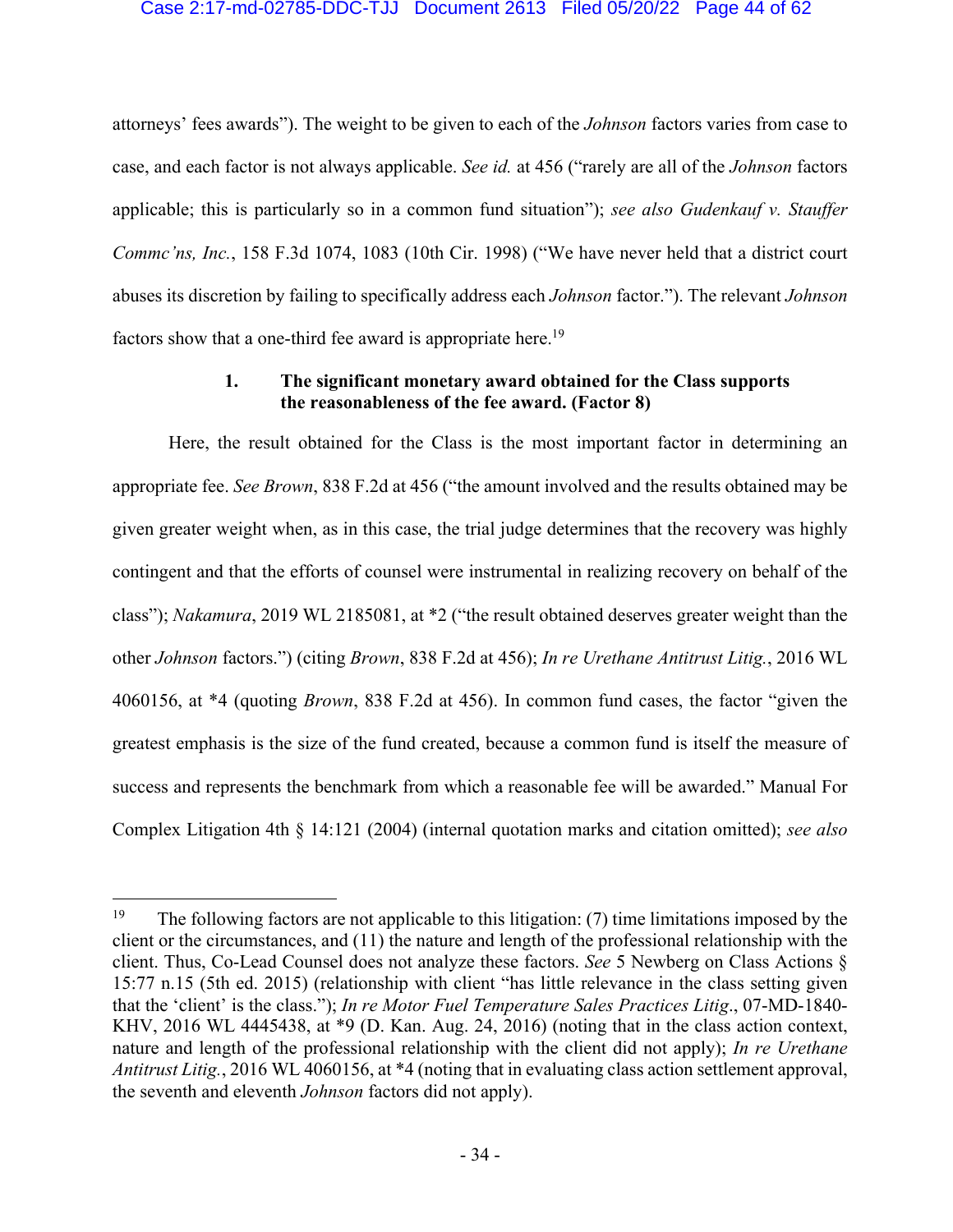#### Case 2:17-md-02785-DDC-TJJ Document 2613 Filed 05/20/22 Page 45 of 62

Fed. R. Civ. P. 23(h) Adv. Comm. Note (explaining for a "percentage" or contingency-based approach to class action fee awards, "results achieved is the basic starting point"). "Numerous courts have recognized that in evaluating the various *Johnson* factors, the greatest weight should be given to the monetary results achieved for the benefits of the class." *Anderson v. Merit Energy Co.*, 07-CV-00916-LTB-BNB, 2009 WL 3378526, at \*4 (D. Colo. Oct. 20, 2009) (citing *Brown*, 838 F.2d at  $456$ ).<sup>20</sup>

The result obtained by the Settlement fully supports the requested fee. First, the Settlement avoids future uncertainties as to the claims against the Mylan Defendants and provides a guaranteed, non-reversionary \$264 million cash recovery that when added to the \$345 million non-reversionary Pfizer Settlement results in a total recovery of \$609 million. *See Koehler v. Freightquote.com, Inc.*, No. 12-2505-DDC-GLR, 2016 WL 3743098, at \*7 (D. Kan. July 13, 2016) (settlement "avoids the uncertainty and rigors of trial and produces a favorable result for plaintiffs. This factor favors approval of the fee award."). Second, the Net Settlement Fund of around \$174,421,773.07 (assuming approval of the fee, expense, and service awards) will be distributed to the Class upon the Effective Date of the Settlement, with no funds reverting to the Mylan Defendants. Joint Decl. at ¶¶ 30-31, 73. In this antitrust and RICO class action—as in every antitrust and RICO action there was a significant risk that Plaintiffs would not be able to establish the elements of their claims,

<sup>20</sup> *See also Cecil v. BP Am. Prods. Co.*, No. 16-CV-410-KEW, 2018 WL 8367957, at \*4 (E.D. Okla. Nov. 19, 2018) ("[T]he eighth *Johnson* factor—the amount involved in the case and the results obtained—is the most important and weighs most heavily in support of the requested fee.") (citations omitted); *Oppenlander v. Standard Oil Co.*, 64 F.R.D. 597, 605 (D. Colo. 1974) ("While other criteria in determining reasonable attorney fees are legitimate considerations, the amount of the recovery, and end result achieved, is of primary importance."); *Camden I Cond. Ass'n v. Dunkle*, 946 F.2d 768, 774 (11th Cir. 1991) (in a common fund analysis, "monetary results achieved predominate over other criteria"); Gensler Decl. at ¶¶ 49-51 (noting that "'results achieved is the basic starting point'" when evaluating a common fund settlement (citing FED. R. CIV. P. 23(h) advisory committee's note (2003)).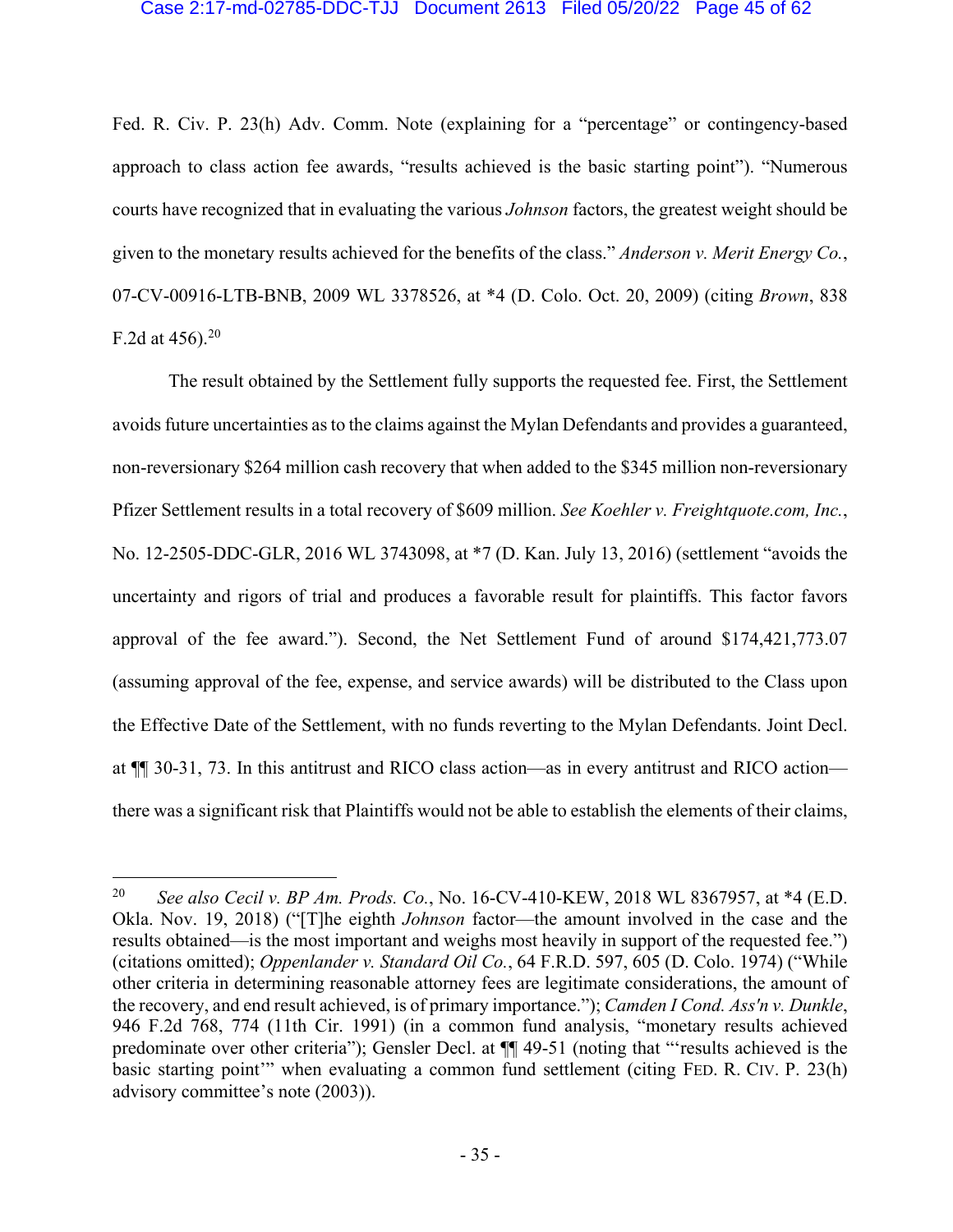#### Case 2:17-md-02785-DDC-TJJ Document 2613 Filed 05/20/22 Page 46 of 62

prove damages, or protect any award on appeal. Additionally, the fact that the Class was able to avoid the considerable uncertainty that any "battle of experts" at trial would inevitably have introduced further supports the reasonableness of the proposed fee award. *See Ressler v. Jacobson*, 822 F. Supp. 1551, 1554 (M.D. Fla. 1992) (observing that, '[i]n the 'battle of experts,' it is impossible to predict with any certainty which arguments would find favor with the jury"). Furthermore, the Mylan Defendants had a strong belief in the merits of their arguments and pressed them at every available turn. They filed motions to dismiss arguing all of Plaintiffs' claims lacked merit. Joint Decl. at ¶ 9. They petitioned the Tenth Circuit for review of the order granting class certification, *id.* at ¶ 12, and argued vigorously in their motions for summary judgment that none of Plaintiffs' claims should survive or proceed to trial. *Id.*, ¶ 18. Following the denial in part of their motion for summary judgment, the Mylan Defendants moved to decertify the state antitrust Class. *Id.*,  $\P$  20, 22. That Co-Lead Counsel secured such a result in the face of the significant risks demonstrates that the requested fee of one-third is reasonable and fair.

## **2. The requested fee is consistent with fees awarded in similar cases. (Factor 12)**

An attorney's fee award of one-third of the common fund is the same percentage as the fee the Court approved in the Pfizer settlement and is consistent with other fees awarded by this Court,  $2<sup>1</sup>$ as well as others in this Circuit and across the country,<sup>22</sup> in comparably high-risk complex class actions resulting in creation of an exceptional common fund.<sup>23</sup> Professor Gensler has analyzed fee

<sup>21</sup> *See* Table 1: Fee Awards of 33.33% or Greater Within District of Kansas, Exhibit D hereto. *See also Koehler v. Freightquote.com, Inc.*, No. 12-2505-DDC-GLR, 2016 WL 3743098, at \*7 (D. Kan. July 13, 2016) (one-third award is within "the customary percentage of the fund approved by this Court") (citation omitted).

<sup>22</sup> *See* Table 2: Fee Awards of 33.33% or Greater Within Tenth Circuit *and* Table 3: Fee Awards of 33.33% or Greater Outside Tenth Circuit, Exhibit D hereto.

<sup>23</sup> *See In re Hill's Pet Nutrition, Inc. Dog Food Prods. Liab. Litig.*, No. 19-MD-2887-JAR-TJJ (D. Kan. July 30, 2021) (ECF No. 132, at ¶ 9) ("In this Circuit and District, courts typically award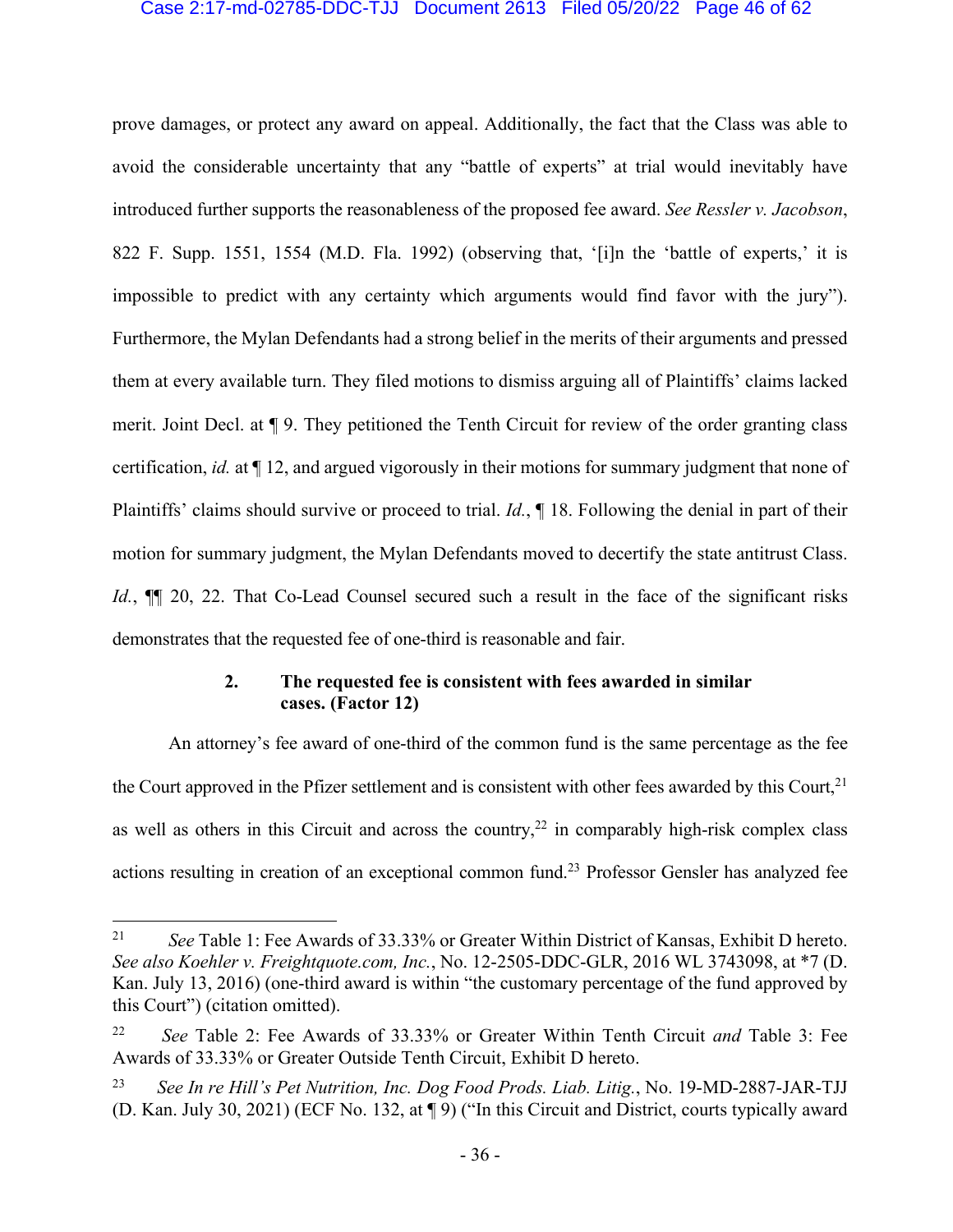#### Case 2:17-md-02785-DDC-TJJ Document 2613 Filed 05/20/22 Page 47 of 62

awards in similarly complex cases and has concluded that the fee request here falls comfortably within the range of percentage awards the courts in the Tenth Circuit have approved. Gensler Decl. at ¶ 60. This Court, in *Nakamura*, recognized that although a "fee award of one-third of the common fund" was "well within the range typically awarded in class actions," class actions have "become more complex and riskier" since 2015 and the "increased complexity and risk has led to requests for higher percentages" resulting in "some courts in the Tenth Circuit hav[ing] awarded fees based on 40% of the common fund." *Nakamura*, 2019 WL 2185081, at \*2 (internal quotations and citations omitted). A one-third fee here is consistent with fees awarded in similar cases.

#### **3. The requested fee is consistent with a customary fee. (Factor 5)**

"Class actions typically involve a contingent fee arrangement because it insulates the class from the risk of incurring legal fees and shifts that risk to counsel." *Nakamura*, 2019 WL 2185081, at \*2 (quoting *Nieberding v. Barrette Outdoor Living, Inc.*, 129 F. Supp. 3d 1236, 1250 (D. Kan. 2015)). In complex contingent fee cases, one-third of the recovery is par or lower than a standard fee arrangement. In fact, this Court has consistently found that "a one-third fee is customary in contingent-fee cases, and indeed that figure is often higher for complex cases or cases that proceed to trial." *Urethane Antitrust Litig.*, 2016 WL 4060156, at \*5; *see also Syngenta* 357 F. Supp. 3d. at 1113- 14 ("one-third fee is customary in contingent-fee cases (factor 5), or is even on the low side, as that figure is often higher in complex cases or cases that proceed to trial."); *Nakamura*, 2019 WL 2185081, at \*3 ("33% is within the range of customary fees awarded in similar cases" and "some courts in the Tenth Circuit have awarded fees based on 40% of the common fund."); *Nieberding*, 129 F. Supp. 3d

one-third of the fund as payment for attorneys' fees in complex class action cases like this MDL.") (citations omitted); *see also* Exhibit A-37 to Joint Declaration of Co-Lead Counsel, Declaration of Layn R. Phillips, *Hitch Enters., Inc. v. Cimarex Energy Co.,* No. CIV-11-13-W, at ¶ 19 (W.D. Okla. Dec. 28, 2012) (opining an attorneys' fee in the range of 33.33% to 40% is in line with amounts approved by courts in the Tenth Circuit as fair and reasonable in contingent class action litigation).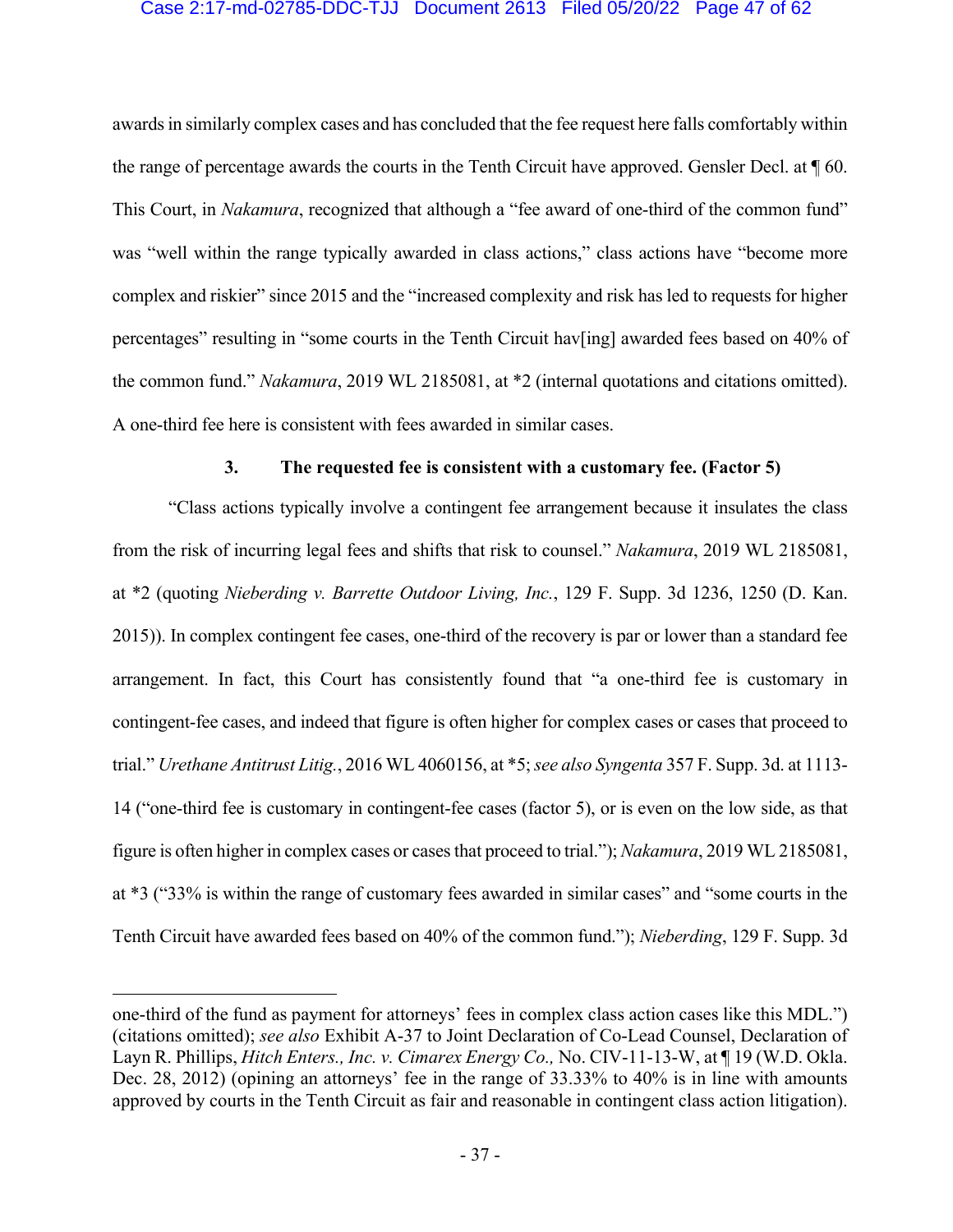#### Case 2:17-md-02785-DDC-TJJ Document 2613 Filed 05/20/22 Page 48 of 62

at 1250 (recognizing a one-third fee of the common fund was "well within the range typically awarded in class actions."). That "a one-third fee is customary in contingent-fee cases" and even "higher for complex cases," supports the proposed fee award. *Syngenta*, 357 F. Supp. 3d. at 1113-14.

## **4. This case presented difficult factual issues and raised novel and complex questions of law. (Factor 2)**

"Courts emphasize the risk undertaken by counsel" in awarding fees, with "complex cases justify[ing] higher fees, and simple cases lower fees." *Been v. O.K. Indus., Inc.*, CIV-02-285-RAW, 2011 WL 4478766, at \*7 (E.D. Okla. Aug. 16, 2011), *report and recommendation adopted*, CIV-02- 285-RAW, 2011 WL 4475291 (E.D. Okla. Sept. 26, 2011). "It is common knowledge that class action suits have a well-deserved reputation as being most complex." *Cotton v. Hinton*, 559 F.2d 1326, 1331 (5th Cir. 1977). And while "'[t]he prosecution and management of a[ny] complex national class action requires unique legal skills and abilities,'" *Columbus Drywall & Insulation v. Masco Corp.*, No. 1:04 cv-3066-JEC, 2012 WL 12540344, at \*4 (N.D. Ga. Oct. 26, 2012) (quoting *Edmonds v. United States*, 658 F. Supp. 1126, 1137 (D.S.C. 1987)), "[a]n antitrust class action is arguably the most complex action to prosecute." *In re Motorsports Merch. Antitrust Litig.*, 112 F. Supp. 2d 1329, 1337 (N.D. Ga. 2000). "The legal and factual issues involved are always numerous and uncertain in outcome." *Id.*; *see also Wal-Mart Stores, Inc. v. Visa, U.S.A., Inc.*, 396 F.3d 96, 118 (2d Cir. 2005) ("antitrust cases are complicated, lengthy, and bitterly fought.")

In terms of complexity and difficulty, this antitrust and RICO nationwide MDL class action satisfies this *Johnson* factor. At its core, this case included two distinct antitrust claims (generic payfor-delay and brand foreclosure) and a RICO claim based on the same alleged underlying facts as the two antitrust schemes plus the EpiPen 2-Pak hard switch scheme. Thus, the complexity was tripled, with each of the three claims on their own being very complex. In addition, this case was combined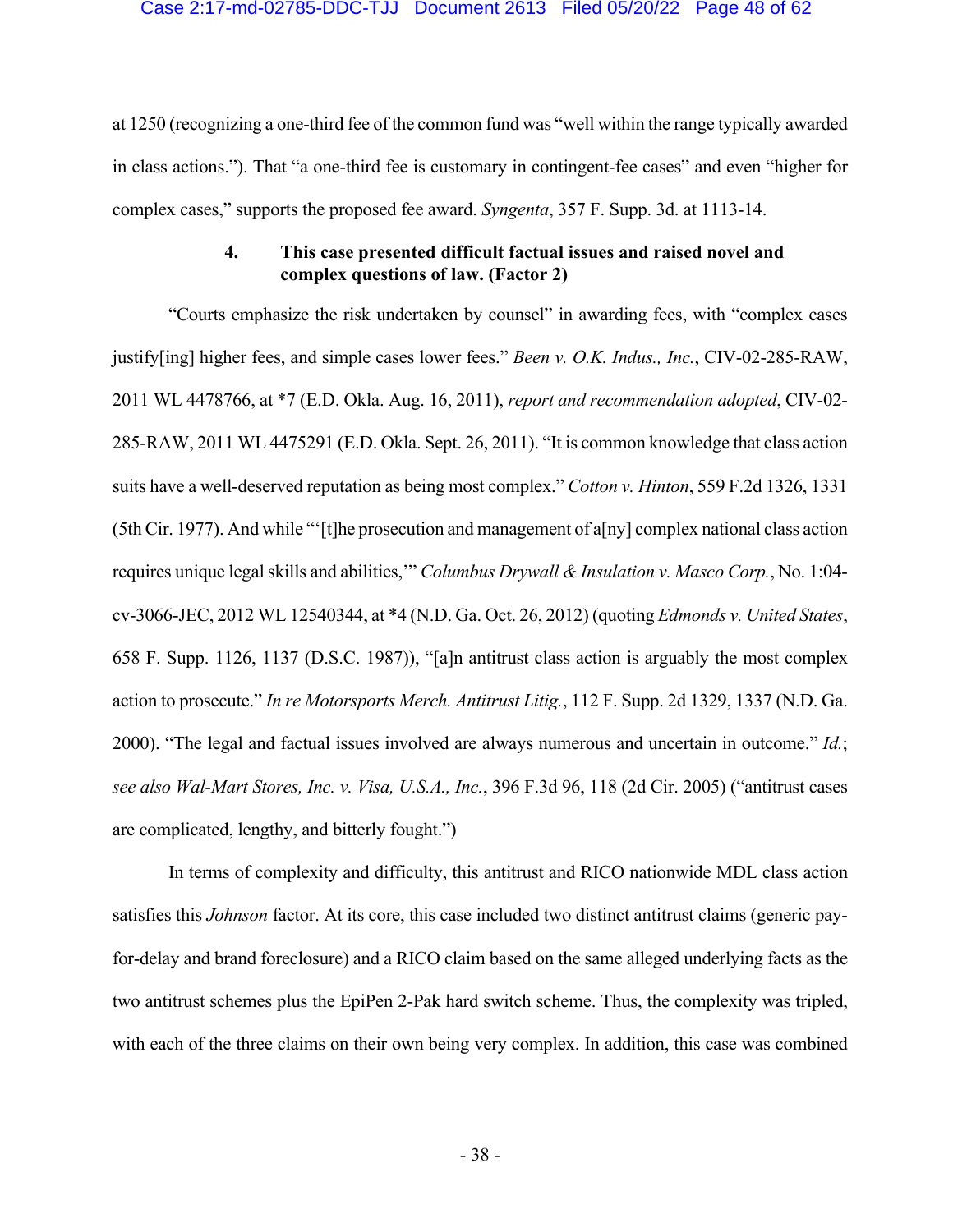with the *Sanofi* Track case for coordinated discovery, which required Co-Lead Counsel to negotiate and navigate certain issues with Sanofi's counsel during the coordinated phase.

The complexity of this case supports the requested fee award.

# **5. Plaintiffs' team of attorneys have substantial experience in prosecuting high-stakes, complex litigation and pursued the case with extraordinary skill, zeal, and expertise. (Factors 3 & 9)**

As discussed, this complex antitrust and RICO matter raised exceptionally difficult factual and legal issues. Before the Settlement, Co-Lead Counsel had litigated this case aggressively for more five years, engaging in voluminous document and deposition discovery, as well as extensive motion practice and trial preparation. Guiding the case through years of intense litigation and then complex negotiation to a successful settlement with the Mylan Defendants required the sustained effort of many highly experienced and respected lawyers in antitrust, RICO, and class action litigation.

Plaintiffs have been represented by some of the nation's top law firms, including, but not limited to, Robbins Geller Rudman & Dowd LLP; Keller Rohrback L.L.P.; Sharp Law LLP; Burns Charest, LLP; Pritzker Levine LLP; Boies Schiller Flexner LLP; and The Lanier Law Firm. And Plaintiffs' team of attorneys were adeptly led by Paul J. Geller, Lynn L. Sarko, Rex A. Sharp, Warren T. Burns, and Elizabeth C. Pritzker, all highly experienced attorneys with stellar reputations earned over decades of legal practice.24 *See* Joint Decl., ¶¶ 1-5.

Of course, it was not only Plaintiffs and the Class that have been well-represented in this litigation. "In evaluating the quality of representation by Class Counsel, the Court should also consider the quality of opposing counsel." *Lunsford v. Woodforest Nat'l Bank*, No. 1:12-CV-103- CAP, 2014 WL 12740375, at \*13 (N.D. Ga. May 19, 2014). *See also Chieftain Royalty Co.*, 2018 WL 2296588, at \*5 (E.D. Okla. Mar. 27, 2018) ("the fact that Class Counsel litigated such difficult

<sup>24</sup> *See* note 16, *supra*.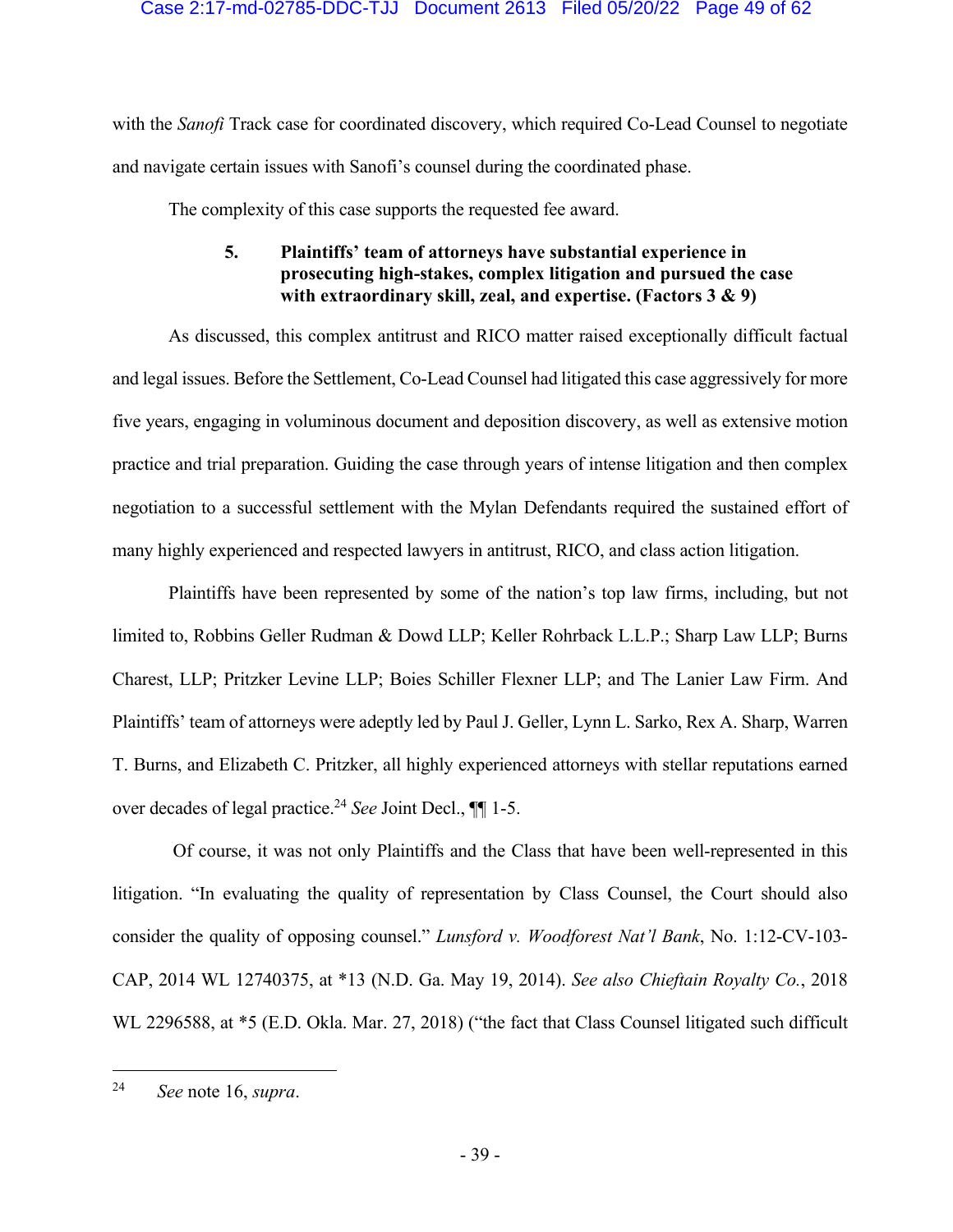#### Case 2:17-md-02785-DDC-TJJ Document 2613 Filed 05/20/22 Page 50 of 62

issues against the vigorous opposition of highly skilled defense counsel and obtained a significant recovery for the Settlement Class further supports the fee request in this case."); *In re Urethane Antitrust Litig.*, 2016 WL 4060156, at \*5 ("Litigation of this case required great skill in a highly specialized field (third factor), against highly skilled opposing counsel, and plaintiffs' attorneys, who had great experience and superior national reputations, demonstrated great skill throughout (ninth factor)."). Defendants have been vigorously represented throughout this litigation by some of the nation's most experienced litigators from several of the nation's top law firms, including, but not limited to: Hogan Lovells US LLP; Lathrop GPM LLP; and Robbins, Russell, Englert, Orseck & Untereiner LLP. This case demanded—and received—a team of experienced, diligent, highly skilled, and reputable attorneys to meet the challenges from Defendants' well-qualified and well-funded opposing counsel. *See* Gensler Decl. at ¶ 63(b). That Co-Lead Counsel obtained a favorable settlement against such well-represented defendants confirms the reasonableness of the requested fee award.

## **6. The fee being contingent on obtaining relief for the class and the significant risk undertaken by counsel justifies the fee request. (Factor 6)**

Along with the results obtained, the degree of risk associated with the litigation of a complex contingent fee case is among the most significant of the *Johnson* factors. *See Cecil*, 2018 WL 8367957, at \*8 ("risk of receiving little or no recovery is a major factor in considering an award of attorneys' fees."). When Co-Lead Counsel brought this action, they knew, no matter how much they believed in the action's merits, "there would be no fee without a successful result and that such a result would be realized only after lengthy and difficult effort." *In re Domestic Air Transp. Antitrust Litig.*, 148 F.R.D. 297, 356 (N.D. Ga. 1993). Thus, counsel assumed a very real risk that they would "advance all expenses and attorney time to litigate a hard-fought case against highly experienced counsel hired by [defendants] with ample resources," without ever receiving any compensation for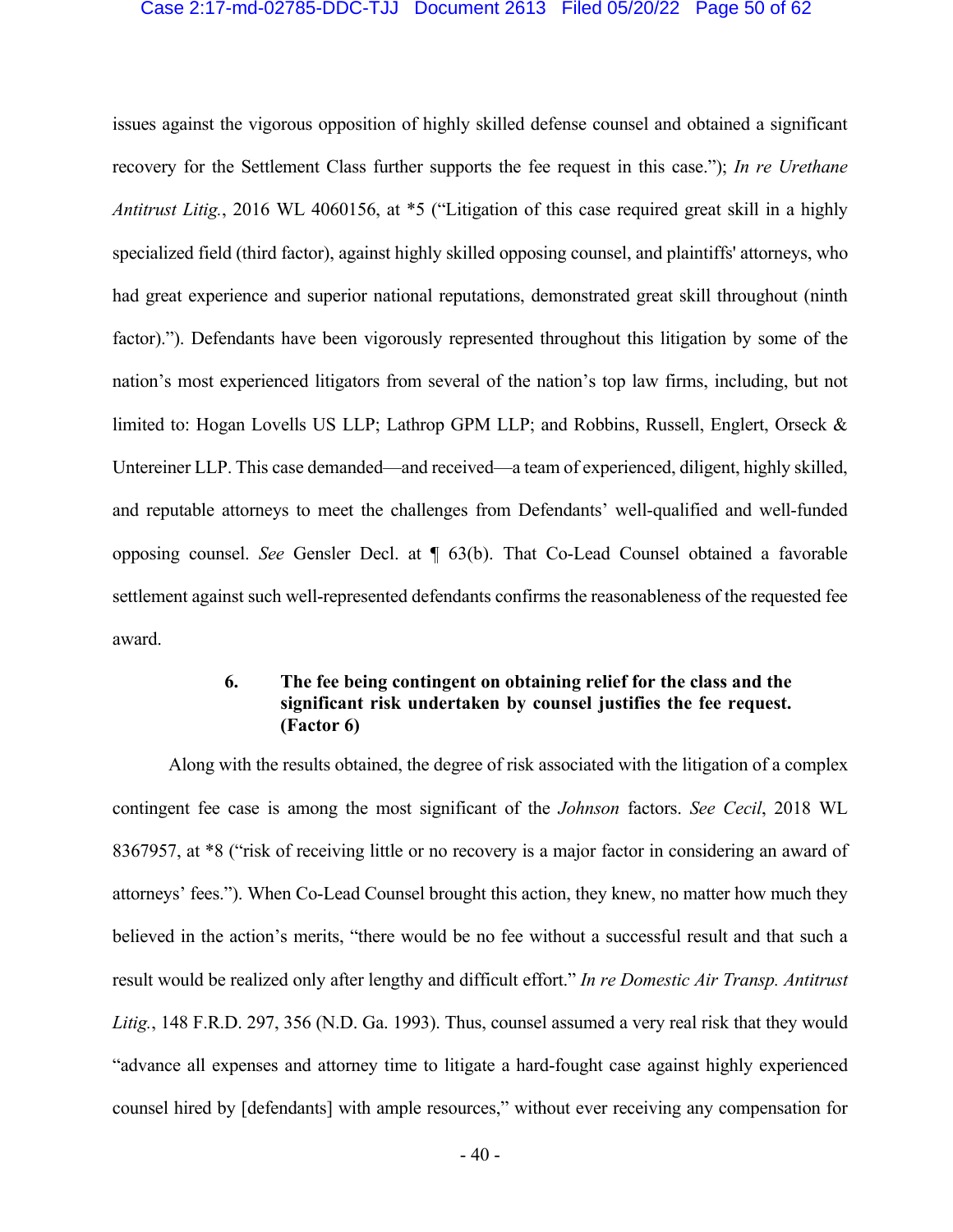#### Case 2:17-md-02785-DDC-TJJ Document 2613 Filed 05/20/22 Page 51 of 62

their time and expense. *Urethane*, 2016 WL 4060156, at \*4. That risk deserves to be compensated. "Lawyers who are to be compensated only in the event of victory expect and are entitled to be paid more when successful than those who are assured of compensation regardless of result." *Jones v. Diamond*, 636 F.2d 1364, 1382 (5th Cir. 1981) (en banc); *see also Freebird, Inc. v. Merit Energy Co.*, No. 10-1154-KHV, 2013 WL 1151264, at \*4 (D. Kan. Mar. 19, 2013) ("The contingent fee nature of the representation . . . supports the requested award [because it] shifts the risk of loss from plaintiff to plaintiff's counsel.").

While Co-Lead Counsel have always believed in the importance and merit of the antitrust and RICO claims asserted, they had no illusions when they commenced this action that the trial would be either short or smooth. Co-Lead Counsel knew the claims they were asserting would be timeconsuming and resource-intensive to develop and prove. Joint Decl. at ¶ 57. Counsel further knew the case would require years of discovery, extensive motion practice, a contentious class certification process, a substantial dispositive motion challenge, and a difficult and lengthy trial on the merits. *Id.* Counsel were well-aware, moreover, that their claims would have to survive difficult challenges at several different stages of the case—on a motion to dismiss, at the class certification phase, on a motion for summary judgment, at trial, or on appeal—and that there was thus "a substantial risk of no recovery." *Syngenta*, 357 F. Supp. 3d. at 1114. Counsel nevertheless devoted the enormous time and resources necessary to obtain the relief provided by the Settlement for the Class.

It is also important to note that Co-Lead Counsel pursued this case even though no federal or state enforcement agencies had chosen to initiate an action against the Defendants. Joint Decl. at ¶ 57. Co-Lead Counsel thus did not have the significant benefit, in developing a factual record and the legal terrain on which that record would be evaluated, of the fruits of the labor of government investigators. "The risk of nonpayment is even higher when a defendants' prima facie liability has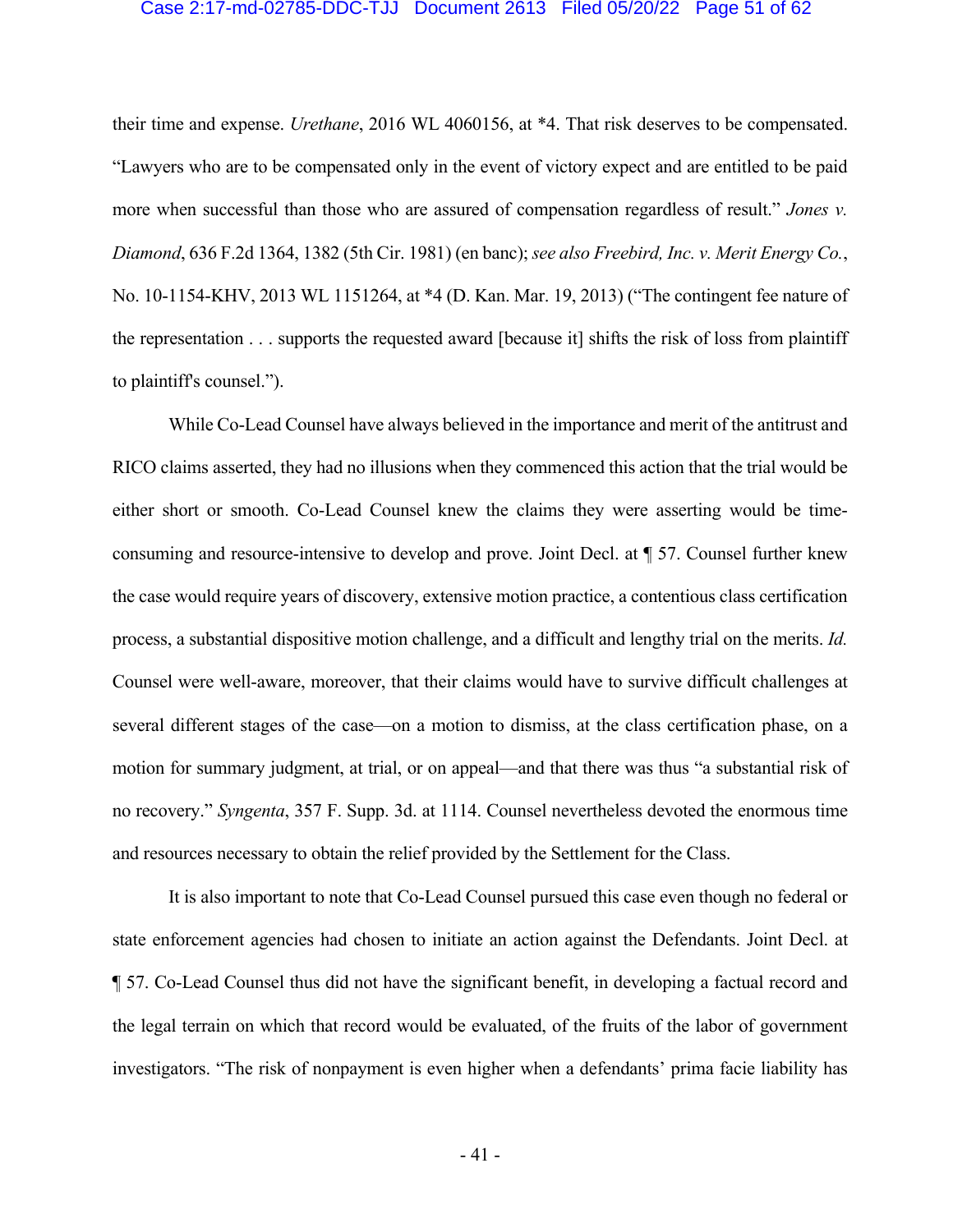#### Case 2:17-md-02785-DDC-TJJ Document 2613 Filed 05/20/22 Page 52 of 62

not been established by the government in a criminal action." *In re Auto. Refinishing Paint Antitrust Litig.*, MDL No. 1426, 2008 WL 63269, at \*5; *see also Syngenta*, 357 F. Supp. 3d. at 1114 (recognizing risk when there is "no parallel government proceeding against the defendant on which plaintiffs could rely for investigation, discovery, or simple reassurance in the merits of the claims."); *Urethane*, 2016 WL 4060156, at \*4 ("Counsel achieved this verdict and judgment without the benefit of a government investigation or prosecution of members of the alleged antitrust conspiracy."); *In re Linerboard Antitrust Litig.*, No. 98-5055, 2004 WL 1221350, at \*11 (E.D. Pa. June 2, 2004) (observing that risk is greater where "petitioners did not benefit from the fruits of a prior government investigation or prosecution"). Many of the antitrust cases that have produced recoveries over \$100 million were assisted substantially by government prosecution of criminal antitrust violations and guilty pleas. *See, e.g., In re Vitamins Antitrust Litig.*, MDL No. 1285, 2001 WL 34312839, at \*10 (D.D.C. July 16, 2001) (\$365 million class recovery and 34.06% fee award in case supported by criminal prosecutions and guilty pleas); *In re TFT-LCD (Flat Panel) [Indirect Purchaser] Antitrust Litig.*, MDL No. 1827, 2013 WL 1365900, at \*7 (N.D. Cal. Apr. 3, 2013) (approving \$1.08 billion class recovery and 28.6% fee to class counsel and state attorneys general in case supported by sweeping criminal prosecutions and guilty pleas). If related government proceedings make class actions less risky, then (other things being equal) fee awards should be higher in cases like this one, where Co-Lead Counsel initiated and, for five years, conducted the litigation without help from a regulator. Accordingly, this factor fully supports the requested fee award.

## **7. Co-Lead Counsel's expended time and labor were enormous. (Factor 1)**

Given the important and complex factual and legal issues presented by this litigation, Co-Lead Counsel devoted an enormous amount of time and effort to their representation of the Class. Through April 30, 2022, Plaintiffs' counsel dedicated over 163,000 hours resulting in over \$103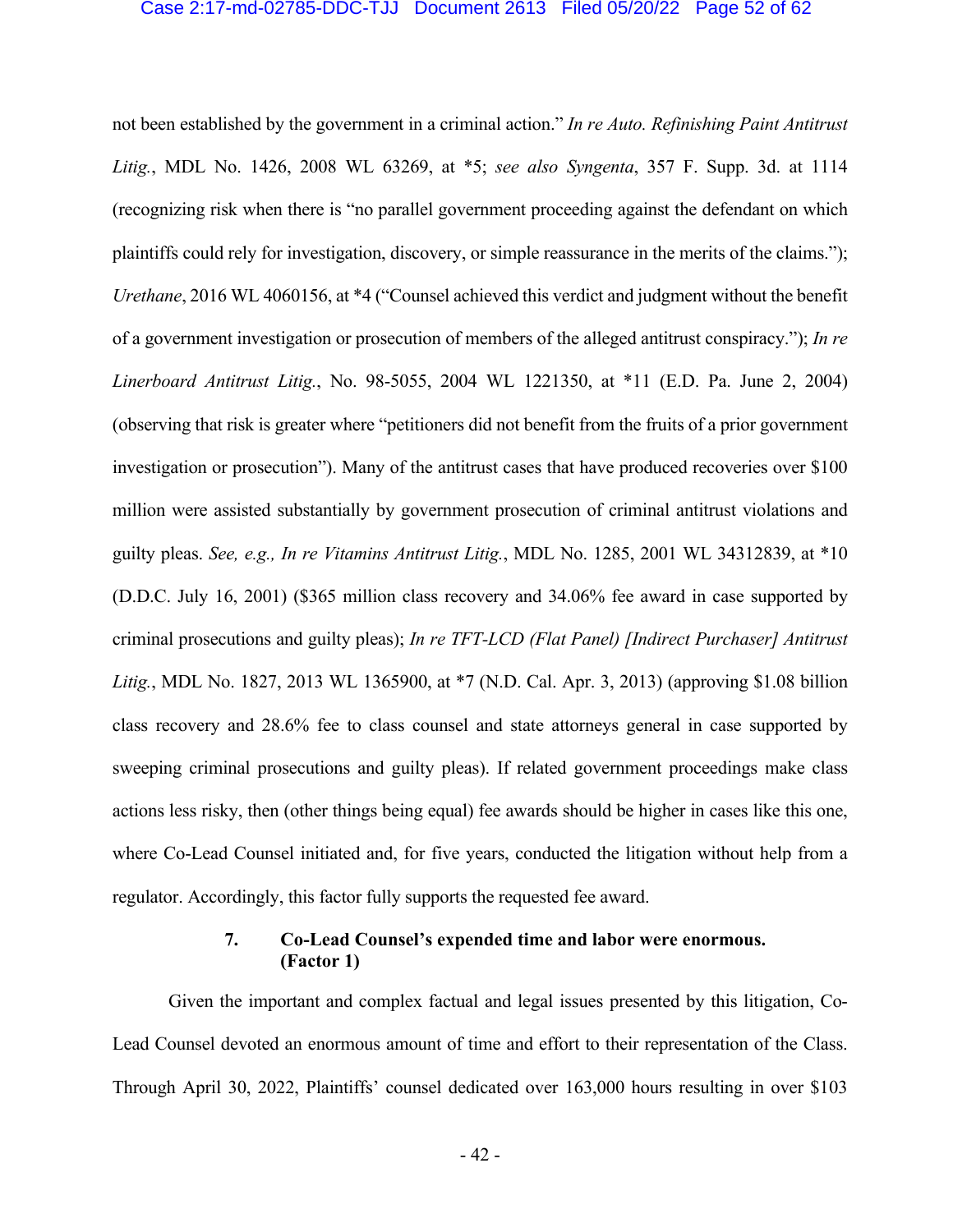#### Case 2:17-md-02785-DDC-TJJ Document 2613 Filed 05/20/22 Page 53 of 62

million of lodestar. Joint Decl. at ¶ 61. Co-Lead Counsel had to investigate and develop novel factual and legal theories, review and analyze over 11 million pages of documents, and conduct 158 depositions across the country. *Id.* at ¶¶ 13-14. Because there was no government prosecution of the defendants, Co-Lead Counsel had to undertake all the necessary investigation and discovery themselves. Both sides had numerous experts requiring Co-Lead Counsel to oversee principal and rebuttal expert reports, take and defend expert depositions, and brief *Daubert* motions at both the class certification and summary judgment stages. Motion practice has been extensive, including motions to dismiss, discovery disputes, class certification, summary judgment, and decertification. Co-Lead Counsel have carried out three class notice programs, at certification and following preliminary approval of both Settlements, that required extensive third-party discovery to obtain Class Members' contact information. And a vast majority of the work preparing for trial was completed when the Settlement was reached. *Id.* at ¶¶ 23, 25.

What's more, Co-Lead Counsel's lodestar does not include a substantial amount of time and effort they will continue to expend through the Settlement approval and claims process. And even if a lodestar cross-check were required or necessary to assess the time and labor in a common fund case, which it is not required in the Tenth Circuit, Plaintiffs' counsel's over \$103 million in lodestar (yielding a 1.97 multiplier for the combined settlements) amply confirms that counsel's one-third fee request is reasonable. Gensler Decl. at  $\P$  54-59. This factor, though of lesser importance in a common fund case, favors the requested fee.

## **8. Given the enormous time and resource commitments, and the significant risk to develop and litigate this case, few attorneys would have been willing to take it on. (Factor 10)**

In *Syngenta*, this Court found litigation that required plaintiffs' counsel to "risk huge expenditures on a contingent basis, with a substantial risk of no recovery," and "no parallel government proceeding against the defendant on which plaintiffs could rely," "made the case less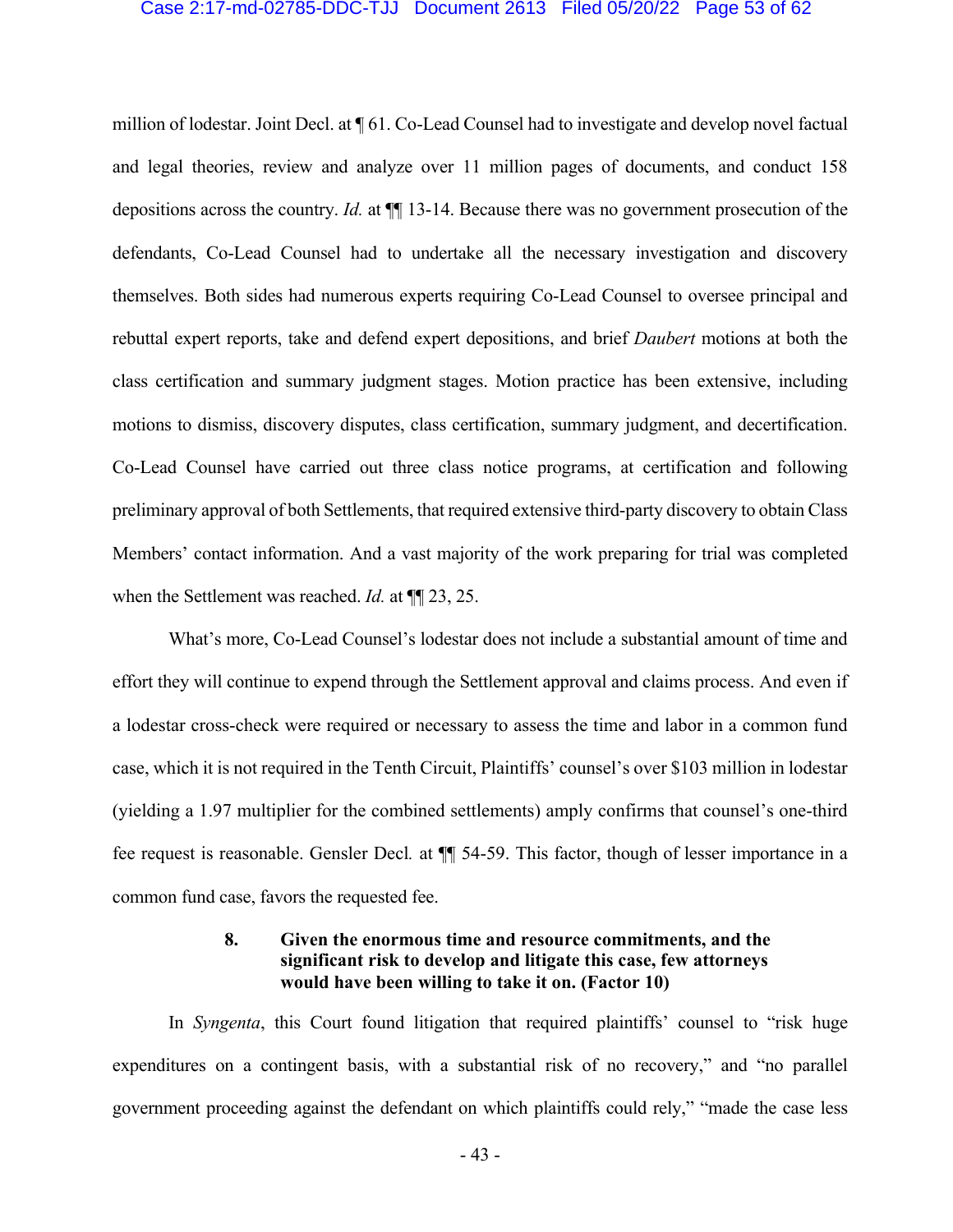#### Case 2:17-md-02785-DDC-TJJ Document 2613 Filed 05/20/22 Page 54 of 62

than desirable." *Syngenta*, 357 F. Supp. 3d. at 1114; *see also Eatinger v. BP Am. Prod. Co.*, No. 07 cv-01266-EFM-KMH, at 13 (D. Kan. Sept. 17, 2012), ECF No. 375 ("The time, effort, and out-ofpocket investment makes a class action undesirable to most attorneys."). Here, this factor too weighs in support of the reasonableness of the proposed fee.

## **9. The demands of this case precluded Co-Lead Counsel from other employment. (Factor 4)**

Lastly, a fee award is justified where the engagement "precluded or reduced [the attorneys'] opportunity for other employment." *Brown*, 838 F.2d at 455. "This guideline involves the dual consideration of otherwise available business which is foreclosed because of conflicts of interest which occur from the representation, and the fact that once the employment is undertaken the attorney is not free to use the time spent on the client's behalf for other purposes." *Johnson*, 488 F.2d at 718. "It is, of course, always true that while an attorney is spending time on one case, he is not spending the same time on another case." *Wiggins v. Roberts*, 551 F. Supp. 57, 61 (N.D. Ala. 1982).

This action has involved years of nearly non-stop document discovery and scores of depositions and motions, punctuated by many contentious discovery and privilege disputes. Co-Lead Counsel expended enormous time and effort on drafting the consolidated complaint, opposing Defendants' motions to dismiss, successfully briefing and arguing the motion for class certification in part, successfully opposing summary judgment in part, successfully opposing the motion for class decertification in part, as well as completing most of the pretrial schedule and trial preparation work. Co-Lead Counsel worked diligently to negotiate the Settlement Agreement with the Mylan Defendants, an effort that required Co-Lead Counsel to address and resolve many legal, factual, and administrative questions that arose during the negotiation process.

For many of the firms—both small and large—representing the Class, the significant commitment of time and resources required to litigate this case has (of necessity) limited their ability

- 44 -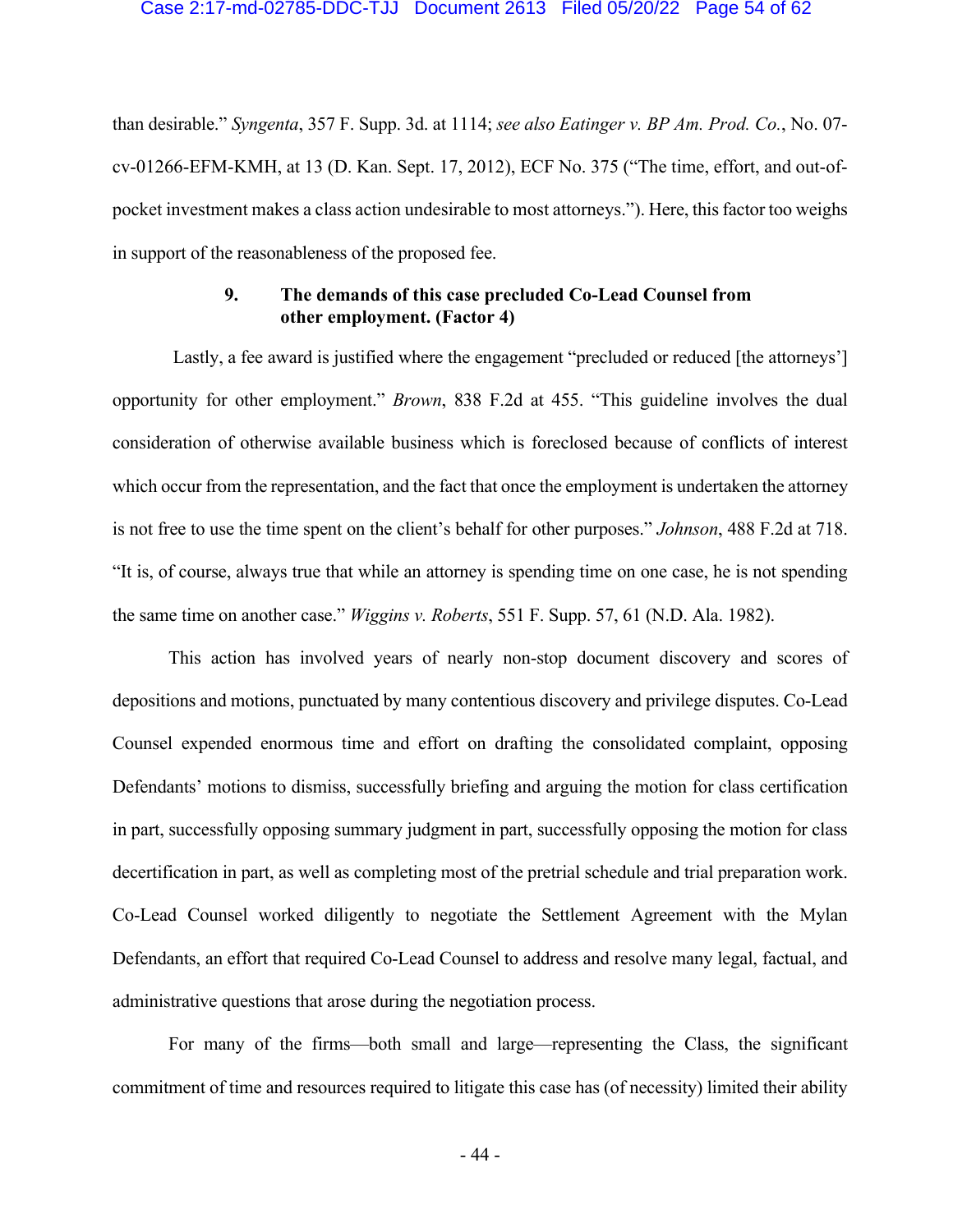#### Case 2:17-md-02785-DDC-TJJ Document 2613 Filed 05/20/22 Page 55 of 62

to pursue many other engagements. This significant opportunity cost has been incurred for five years, and will continue to be incurred beyond final approval, as Co-Lead Counsel fulfill their obligation to ensure proper distribution of the Settlement proceeds and address any issues that arise following final approval. Joint Decl. at ¶ 60; *see also* Gensler Decl. at ¶ 63(c). This factor no doubt supports the requested fee. *See, e.g., Syngenta*, 357 F. Supp. 3d. at 1113 ("plaintiffs' counsel have confirmed that the demands of this litigation . . . precluded other employment for these attorneys (factor 4)."); *Urethane*, 2016 WL 4060156, at \*5 ("The amount of time expended over a protracted period leaves little doubt that these attorneys were forced to forego other work during this case").

## **V. THE COURT SHOULD AWARD CO-LEAD COUNSEL'S EXPENSES.**

Co-Lead Counsel request the Court also award the reasonable expenses incurred in successfully prosecuting and resolving this MDL litigation against the Mylan Defendants. "As with attorney fees, an attorney who creates or preserves a common fund for the benefit of a class is entitled to receive reimbursement of all reasonable costs incurred . . . in addition to the attorney fee percentage." *Vaszlavik v. Storage Tech. Corp.*, No. 95-B-2525, 2000 WL 1268824, at \*4 (D. Colo. Mar. 9, 2000) (citation omitted). Rule 23(h) authorizes courts to reimburse counsel for "non-taxable" costs that are authorized by law or by the parties' agreement." Fed. R. Civ. P. 23(h). And the Settlement Agreement expressly authorizes Co-Lead Counsel to seek "an award of . . . expenses and charges in connection with prosecuting the Action," Settlement Agreement at ¶ 6.1, and provides that "expenses awarded by the Court shall be paid solely from the Settlement Fund." *Id.* at ¶ 6.4.

Co-Lead Counsel have incurred an additional \$1,426,642.93 in reasonable expenses since the Pfizer Settlement. Joint Decl. at ¶ 66. These expenses include items typically borne by clients in non-contingent fee litigation, such as expert costs, court reporting services and transcripts, document management, travel, electronic research, photocopying, overnight delivery, phone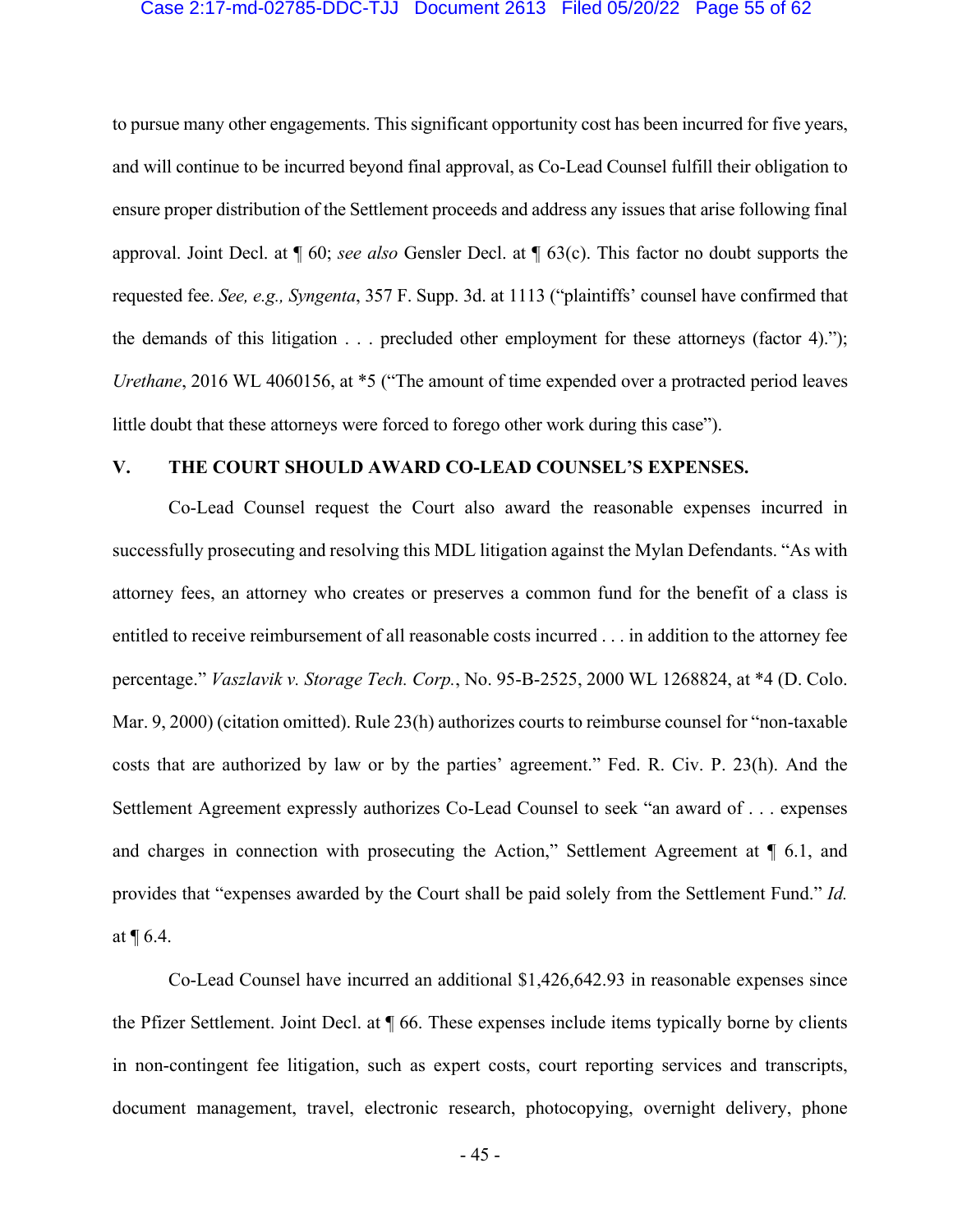#### Case 2:17-md-02785-DDC-TJJ Document 2613 Filed 05/20/22 Page 56 of 62

charges, and jury consultant fees, among others.25 *Id*. at ¶ 67. All expenses were directly related and necessary to Co-Lead Counsel's continued prosecution of this litigation against the Mylan Defendants following the Pfizer Settlement, and typical of large, complex class actions such as this. *Id*. Co-Lead Counsel have advanced or incurred these expenses and maintained careful records to document them. *Id.* at ¶ 68. These expenses are summarized in the Co-Lead Joint Declaration and its attached exhibits. *Id*.

The Court should approve an award of Co-Lead Counsel's expenses in the amount of \$1,426,642.93.

## **VI. THE PROPOSED SERVICE AWARDS FOR CLASS REPRESENTATIVE PLAINTIFFS ARE WELL DESERVED.**

"At the conclusion of a class action, the class representatives are eligible for a special payment in recognition of their service to the class." 5 Newberg on Class Actions § 17:1 (5th ed. 2021). Serving as a class representative is a burdensome role and without plaintiffs willing to assume that role, the entire class would receive nothing. "Service payments induce individuals to become class representatives and reward them for time sacrificed and personal risk incurred on behalf of the class." *Harlow v. Sprint Nextel Corp.*, No. 08-2222-KHV, 2018 WL 2568044, at \*7 (D. Kan. June 4, 2018) (citing *UFCW Local 880-Retail Food Emp'r Joint Pension Fund v. Newmont Min. Corp.*, 352 F. App'x 232, 235 (10th Cir. 2009); *see also* Newberg § 17:1 (service awards "aim to compensate class representatives for their service to the class and simultaneously serve to incentivize them to perform this function."); *and* Gensler Decl. at ¶¶ 64-67.26

<sup>25</sup> *See In re Bank of Am. Wage & Hour Emp. Litig.*, 10-MD-2138-JWL, 2013 WL 6670602, at \*4 (D. Kan. Dec. 18, 2013) (awarding class counsel expenses "typically borne by clients in noncontingent fee litigation") (citing *Case v. Unified Sch. Dist. No. 233*, 157 F.3d 1243, 1257 (10th Cir. 1998)).

<sup>26</sup> *See also Nieberding*, 129 F. Supp. 3d at 1251 (D. Kan. 2015) ("An incentive award performs the legitimate function of encouraging individuals to undertake the frequently onerous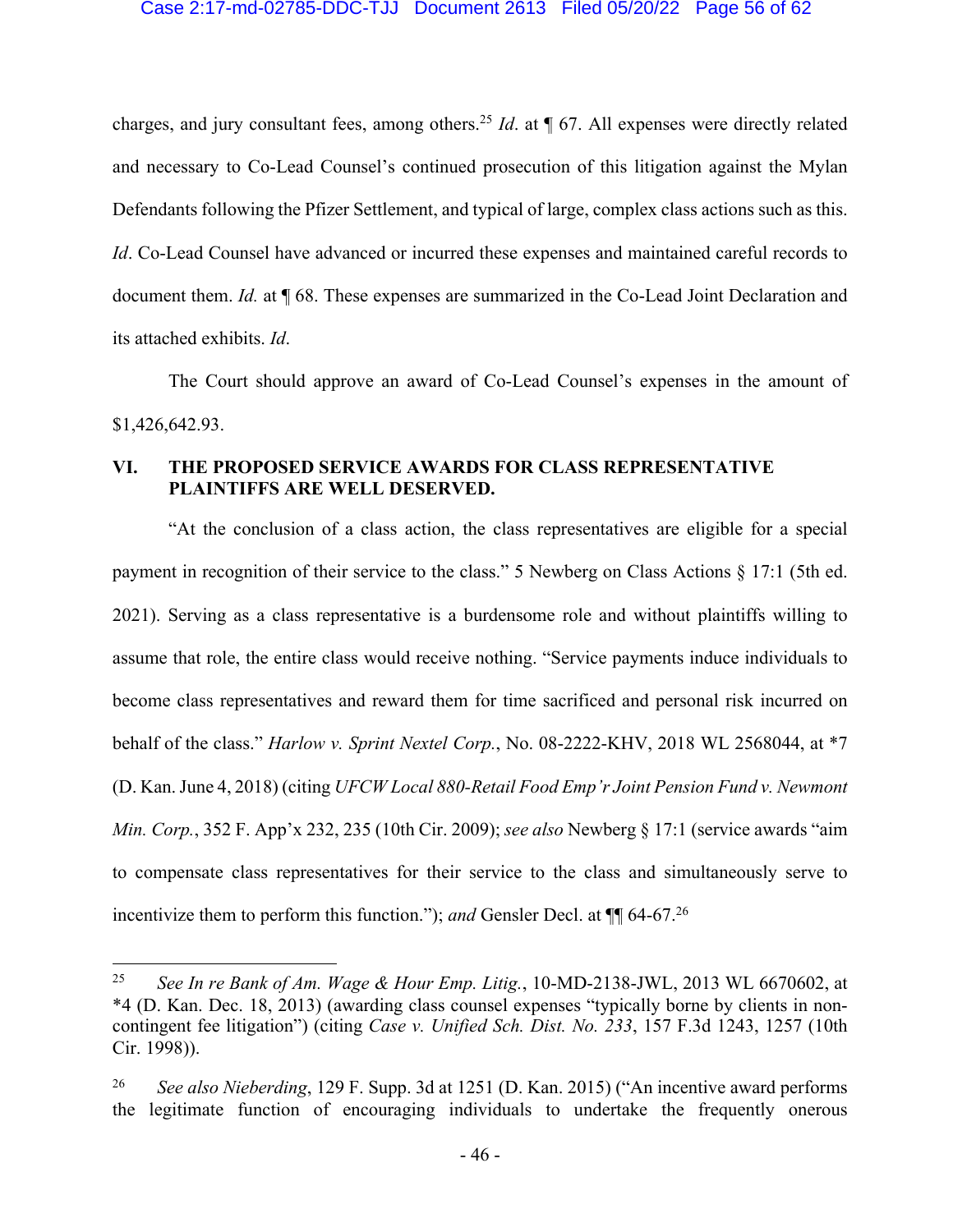#### Case 2:17-md-02785-DDC-TJJ Document 2613 Filed 05/20/22 Page 57 of 62

"When considering the appropriateness of an award for class representation, the Court should consider: (1) the actions the class representative took to protect the interests of the class; (2) the degree to which the class has benefitted from those actions; and (3) the amount of time and effort the class representative expended in pursuing the litigation." *Tuten v. United Airlines, Inc.*, 41 F. Supp. 3d 1003, 1010 (D. Colo. 2014) (citing *Cook v. Niedert*, 142 F.3d 1004, 1016 (7th Cir. 1998)). Empirical evidence shows service awards are now paid in most class actions and average between \$10,000 and \$15,000 per class representative. *See* Newberg § 17:1; *Harlow* 2018 WL 2568044, at \*7 (citing Newberg § 17:1).

Here, the Class Representatives consist of 34 individual consumers and one third-party payor. Joint Decl. at ¶ 69. Each of the Class Representatives are a named plaintiff in the Complaint, assisted Co-Lead Counsel in various aspects of the litigation, searched for and provided information in response to Defendants' discovery requests, prepared for and sat for their deposition (many had to travel to Kansas City for their deposition), stayed informed of case developments and procedural matters over the course of the case, and reviewed and approved the settlement with the Mylan Defendants. *Id.* at ¶ 70 and Exhibits A-2 to A-36. In doing so, all the Class Representatives stepped

responsibility of serving as the named class representative.") (cleaned up) (quoting *Hershey v. ExxonMobil Oil Corp.,* No. 07–1300–JTM, 2012 WL 5306260, at \*12 (D. Kan. Oct. 26, 2012); *UFCW Local 880-Retail Food Emp'r Joint Pension Fund*, 352 F. App'x at 235 (10th Cir. 2009) ("Incentive awards to class representatives are justified when necessary to induce individuals to become named representatives…Moreover, a class representative may be entitled to an award for personal risk incurred") (cleaned up); *Cecil v. BP Am. Prod. Co.*, No. 16-CV-410-KEW, 2018 WL 8367957, at \*10 (E.D. Okla. Nov. 19, 2018) ("Federal courts regularly give incentive awards to compensate named plaintiffs for the work they performed—their time and effort invested in the case and the risks they take.") (citations omitted); *Lucken Family Ltd. P'ship v. Ultra Res., Inc.*, 2010 WL 5387559, at \*6 (D. Colo. Dec. 22, 2010) ("Courts have held that incentive awards are an efficient and productive way to encourage members of a class to become class representatives, and to reward the efforts they make on behalf of the class.") (citing *In re U.S. Bancorp Litig.*, 291 F.3d 1035, 1038 (8th Cir. 2002); *Ponca Tribe of Indians of Oklahoma v. Continental Carbon Co.*, 2009 WL 2836508, at \*2 (W.D. Okla. July 30, 2009) ("The practice of granting incentive awards to Class Representatives is common and widespread in class litigation.") (citations omitted).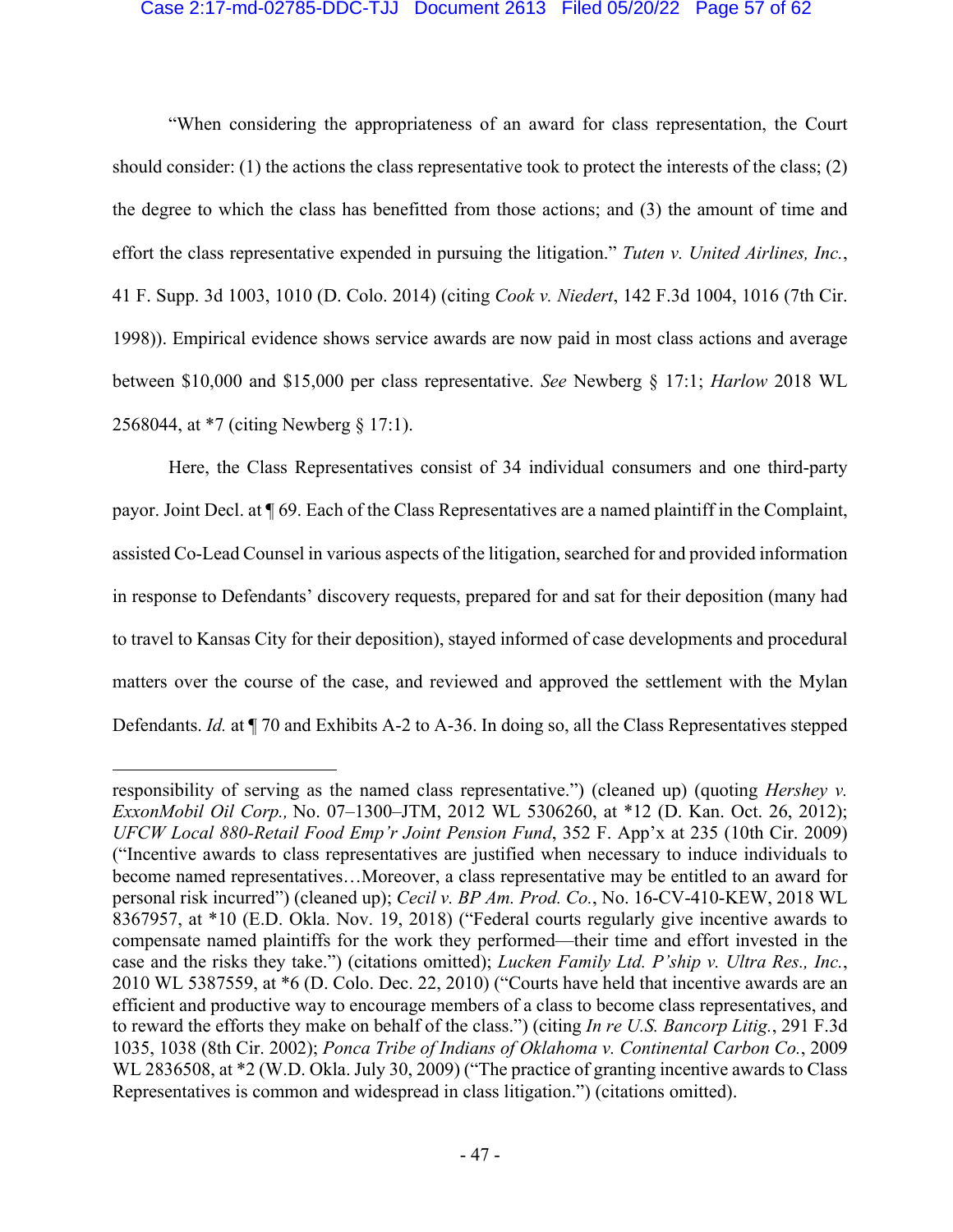#### Case 2:17-md-02785-DDC-TJJ Document 2613 Filed 05/20/22 Page 58 of 62

forward to bring large, fiercely-defended claims against two of the most powerful pharmaceutical companies in the world, after which they devoted five years of their attention to the case. Their efforts contributed to the success of the case and resulted in significant benefits to the Class. And without their willingness to step forward and undertake the responsibilities as a class representative, the additional \$264 million class-wide recovery would not exist.

In authorizing service awards for the Class Representatives in the Pfizer Settlement, the Court used the following formula to determine the amount for each Class Representative: (1) Class Representatives who spent 60 or more hours working on the case were awarded a \$5,000 service award, and (2) Class Representatives who devoted fewer than 60 hours working on the case were awarded a service award calculated using the number of hours that the Class Representative worked on the case multiplied by \$79 per hour. ECF No. 2506 at ¶ 24; *see also id.* at ¶ 22 (finding \$79 per hour reasonable based on extensive nature of discovery and required travel). In recognition of their time, service, personal risk, and willingness to serve, Co-Lead Counsel request service awards for each Class Representative based on this same formula.

The table in the attached Exhibit D lists each Class Representative's attested hours spent on the case and the amount of service award requested for each based on the above formula. Based on the hours set forth in their declarations, service awards are requested in the amount of \$5,000 for 13 Class Representatives and between \$3,160 and \$4,503 for 22 Class Representatives. Together the requested 35 service awards amount to \$151,584, which is 0.06% of the \$264 million Settlement Fund, a small percentage compared to similar cases.<sup>27</sup> Joint Decl. at  $\P$  73. The service awards are

<sup>27</sup> *See In re Syngenta,* 2018 WL 6839380, at \*16 (D. Kan. Dec. 31, 2018) (approving \$2,782,500 in service awards, which represented 0.18% of \$1.51 billion in settlement funds); *Cecil v. BP Am. Prod. Co.*, No. 16-CV-410-KEW, 2018 WL 8367957, at \*11 (E.D. Okla. Nov. 19, 2018) (awarding \$450,000 in service awards, which was 0.3% of \$147 million of settlement funds); *In re Urethane Antitrust Litig.*, 2008 WL 696244, at \*1 (D. Kan. Mar. 13, 2008) (approving \$30,000 in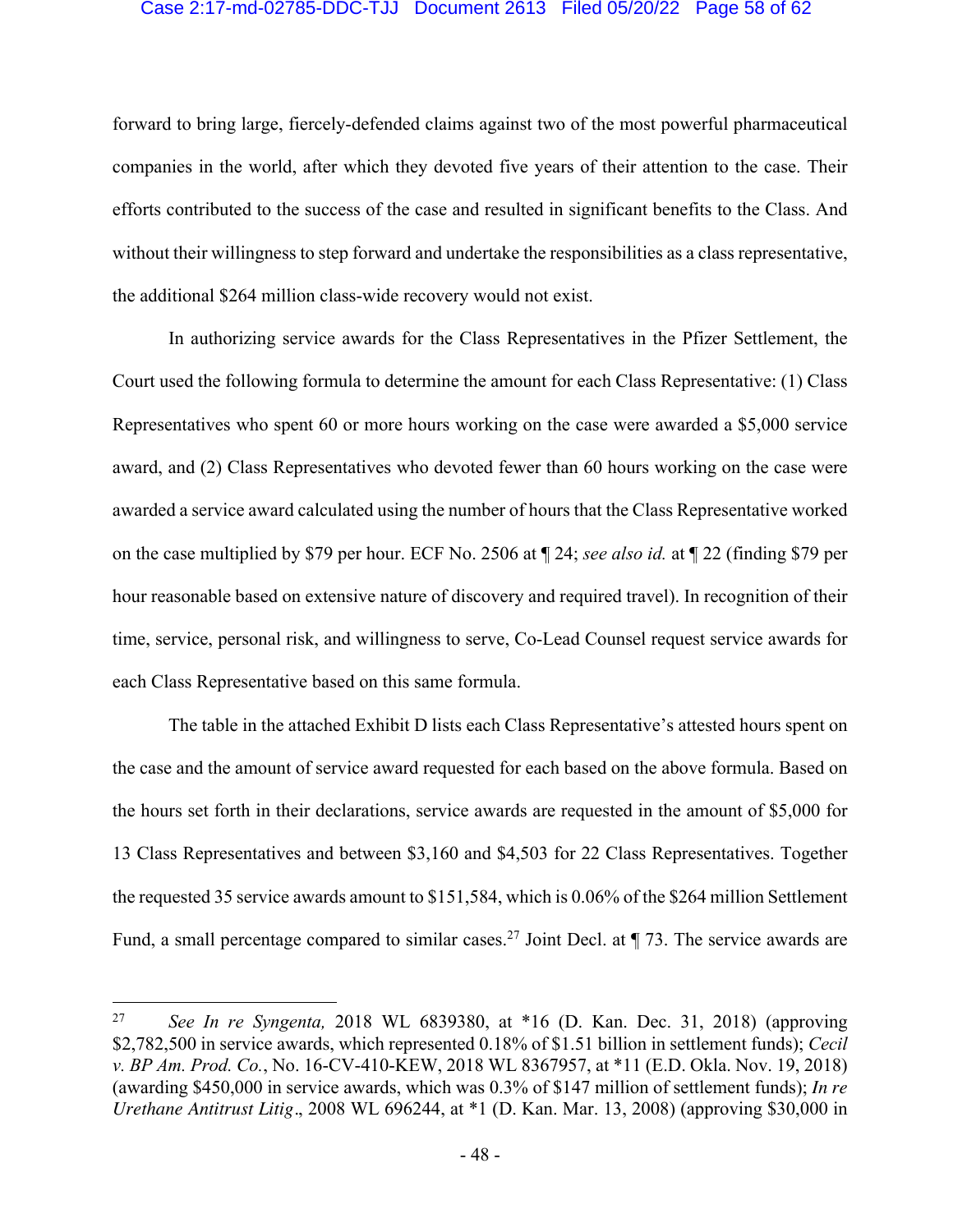#### Case 2:17-md-02785-DDC-TJJ Document 2613 Filed 05/20/22 Page 59 of 62

fair and reasonable considering what the Class Representatives contributed and achieved on behalf of the Class, and should be approved. *See* Gensler Decl. at ¶¶ 68-69 (finding the requested service awards for Class Representatives appropriate and fair).

In the Pfizer Settlement proceedings, the Court questioned whether it could grant service awards to four individuals (Landon Ipson, Donna Dvorak, April Sumner, and Michael Gill) that were no longer class representatives. ECF No. 2502. It ultimately concluded that service awards for those four individuals were warranted in this case. ECF No. 2506 at ¶ 25. Co-Lead Counsel include those four individuals plus plaintiff Anastaisa Johnston in their service awards request here. All five were named plaintiffs in the Complaint and appointed class representatives at one time—but are currently not class representatives. As the Court noted in the Pfizer Settlement proceedings, it dismissed Mr. Ipson, Ms. Dvorak, Ms. Sumner, and Mr. Gill on June 23, 2021 because they had never filed an underlying case transferred to this MDL. *Id.* (citing ECF No. 2381 at 163). Then more recently, on December 15, 2021, the Court granted the Mylan Defendants' unopposed motion to dismiss Ms. Johnston. ECF No. 2531 at 2. Since their dismissal, Mr. Ipson, Ms. Dvorak, Ms. Sumner, and Mr. Gill have filed the Other Actions, which have been transferred to this MDL and are settled as part of the Mylan Settlement. Joint Decl. at ¶ 72.

service awards, which represented 0.091% of the \$33 million in settlement funds); *In re High-Tech Employee Antitrust Litig.*, No. 11-CV-02509-LHK, 2015 WL 5158730, at \*17-18 (N.D. Cal. Sept. 2, 2015) (awarding \$540,000 to class representatives, which represented 0.13% of the \$415 million in settlement funds); *In re Titanium Dioxide Antitrust Litig.*, No. 10-CV-00318-RDB, 2013 WL 6577029, at \*1 (D. Md. Dec. 13, 2013) (awarding \$175,000 to class representatives, which represented 0.11% of the \$163.5 million in settlement funds); *Hershey v. ExxonMobil Oil Corp.,* No. 07–1300–JTM, 2012 WL 5306260, at \*12 (D. Kan. Oct. 26, 2012) (awarding 0.1% of \$54 million settlement as service award); *Eatinger v. BP America Prod. Co.*, No. 07-1266-EFM (D. Kan. Sept. 17, 2012), ECF No. 375, at ¶ 36 (awarding 0.5% of \$19 million settlement as service award).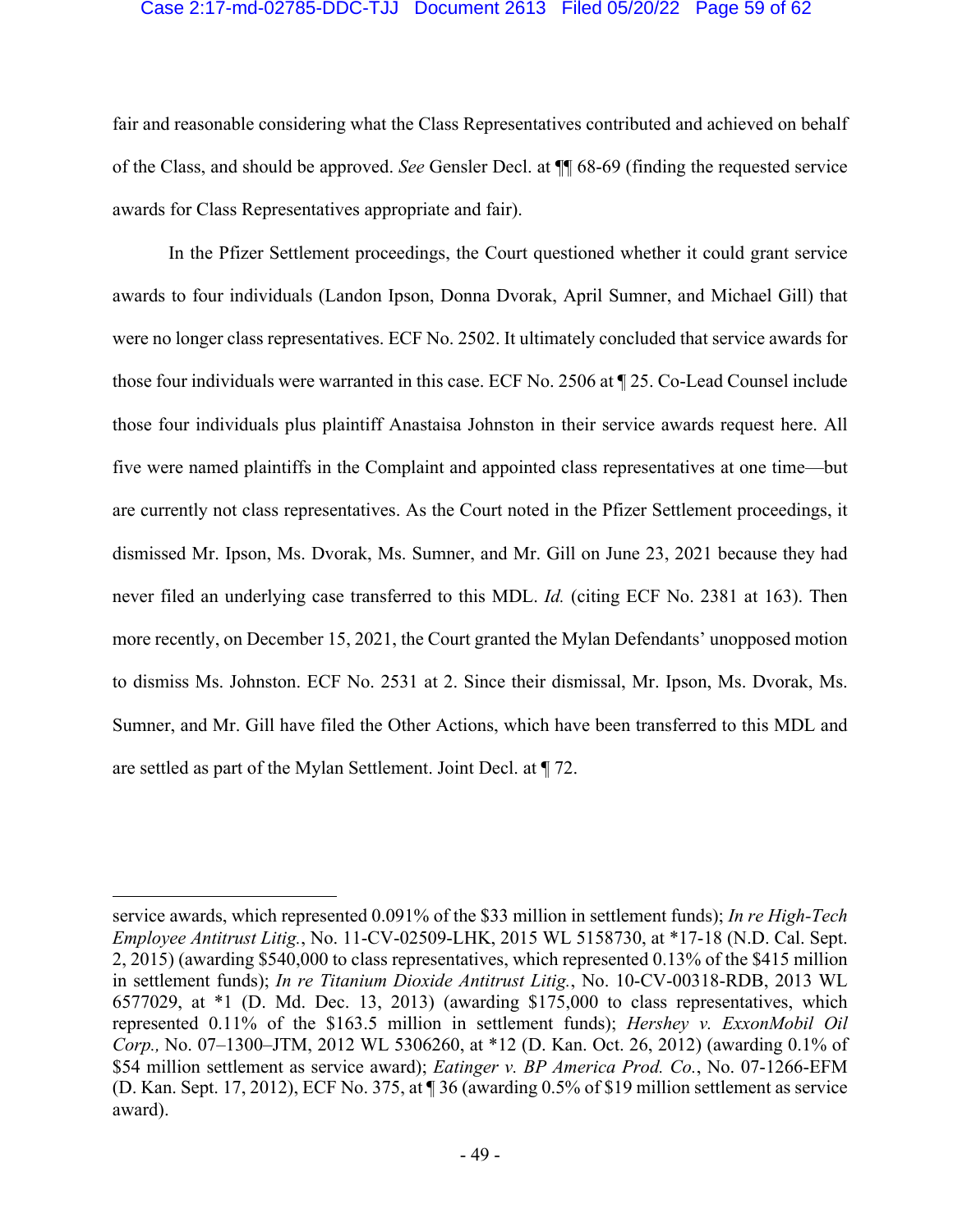#### Case 2:17-md-02785-DDC-TJJ Document 2613 Filed 05/20/22 Page 60 of 62

For the same reasons the Court awarded service awards to Mr. Ipson, Ms. Dvorak, Ms. Sumner, and Mr. Gill in the Pfizer Settlement, it should award service awards to them and Ms. Johnston in this Settlement. Even though they were no longer class representatives at the time of this Settlement, they have remained Class Members who meaningfully advanced the litigation. Each has spent 45 hours or more contributing to the case, participated in discovery, and sat for deposition. *Id.* And all are parties to the Settlement Agreement with the Mylan Defendants, which requires Mr. Ipson, Ms. Dvorak, Ms. Sumner, and Mr. Gill to dismiss and release their claims in the Other Actions. *Id.* As the Court found in its ruling on this issue in the Pfizer Settlement, the persuasive legal authority permits "service awards to class members who have provided significant contributions to the prosecution of a case, including sitting for a deposition, even if those class members aren't named as class representatives." ECF No. 2506, ¶ 25 (collecting cases). Here, service awards using the formula above to these five individuals (class members and one-time class representatives) are appropriate based on their time and contribution to the prosecution of this case.

#### **CONCLUSION**

For the reasons above and in the supporting declarations, Class Plaintiffs respectfully request the Court grant Class Plaintiffs' Motion for Final Approval of Settlement, Approval of Plan of Allocation, and Award of Attorneys' Fees, Expenses, and Service Awards.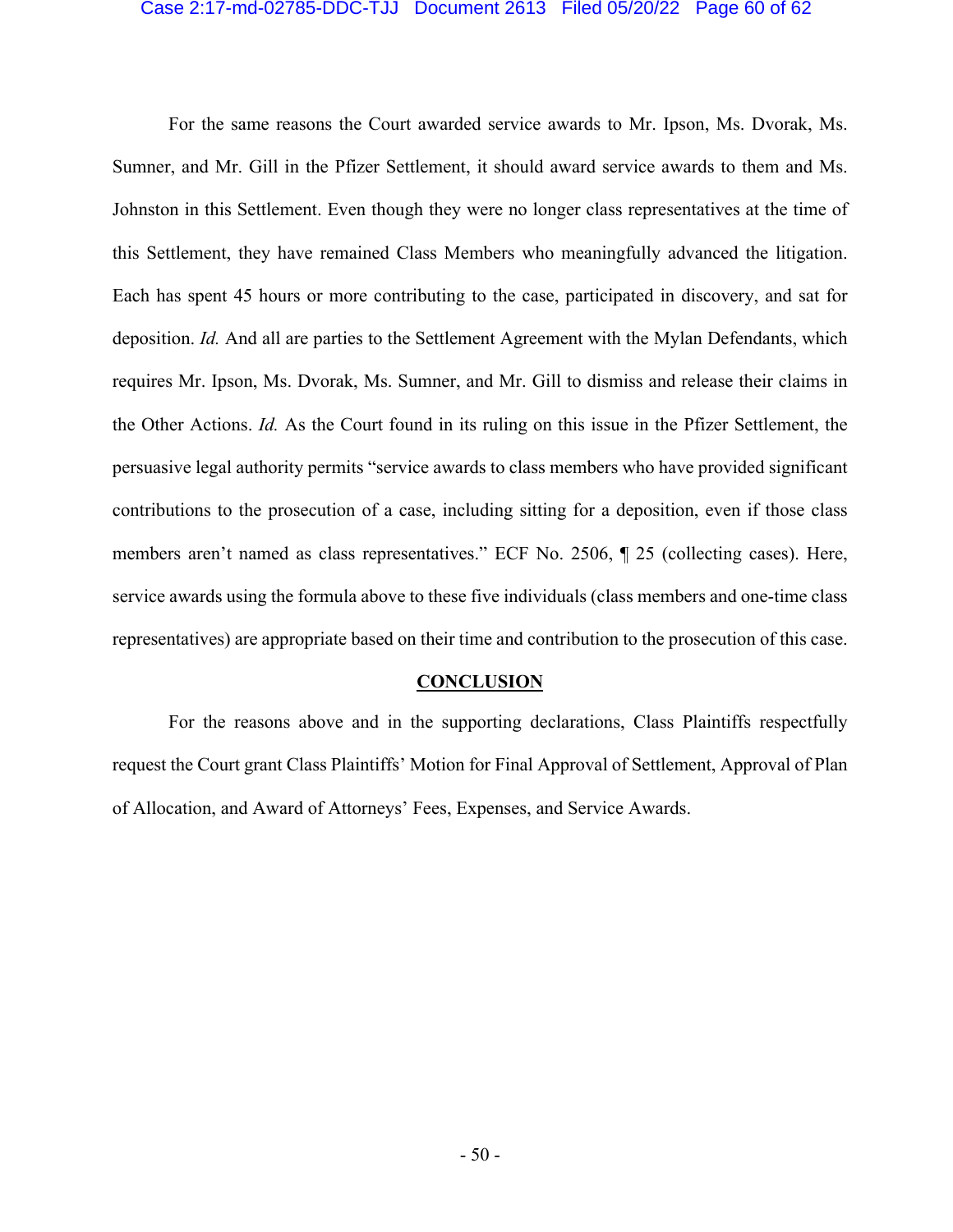Respectfully submitted,

DATED: May 20, 2022 SHARP LAW LLP

By: */s/ Rex A. Sharp* SHARP LAW LLP REX A. SHARP RYAN C. HUDSON W. GREG WRIGHT 4820 West 75th Street Prairie Village, KS 66208 Telephone: 913/901-0505 913/901-0419 (fax) rsharp@midwest-law.com rhudson@midwest-law.com gwright@midwest-law.com

KELLER ROHRBACK L.L.P. LYNN LINCOLN SARKO GRETCHEN FREEMAN CAPPIO 1201 Third Avenue, Suite 3200 Seattle, WA 98101 Telephone: 206/623-1900 206/623-3384 (fax) lsarko@kellerrohrback.com gcappio@kellerrohrback.com

ROBBINS GELLER RUDMAN & DOWD LLP PAUL J. GELLER STUART A. DAVIDSON BRADLEY M. BEALL 120 East Palmetto Park Road, Suite 500 Boca Raton, FL 33432 Telephone: 561/750-3000 561/750-3364 (fax) pgeller@rgrdlaw.com sdavidson@rgrdlaw.com bbeall@rgrdlaw.com